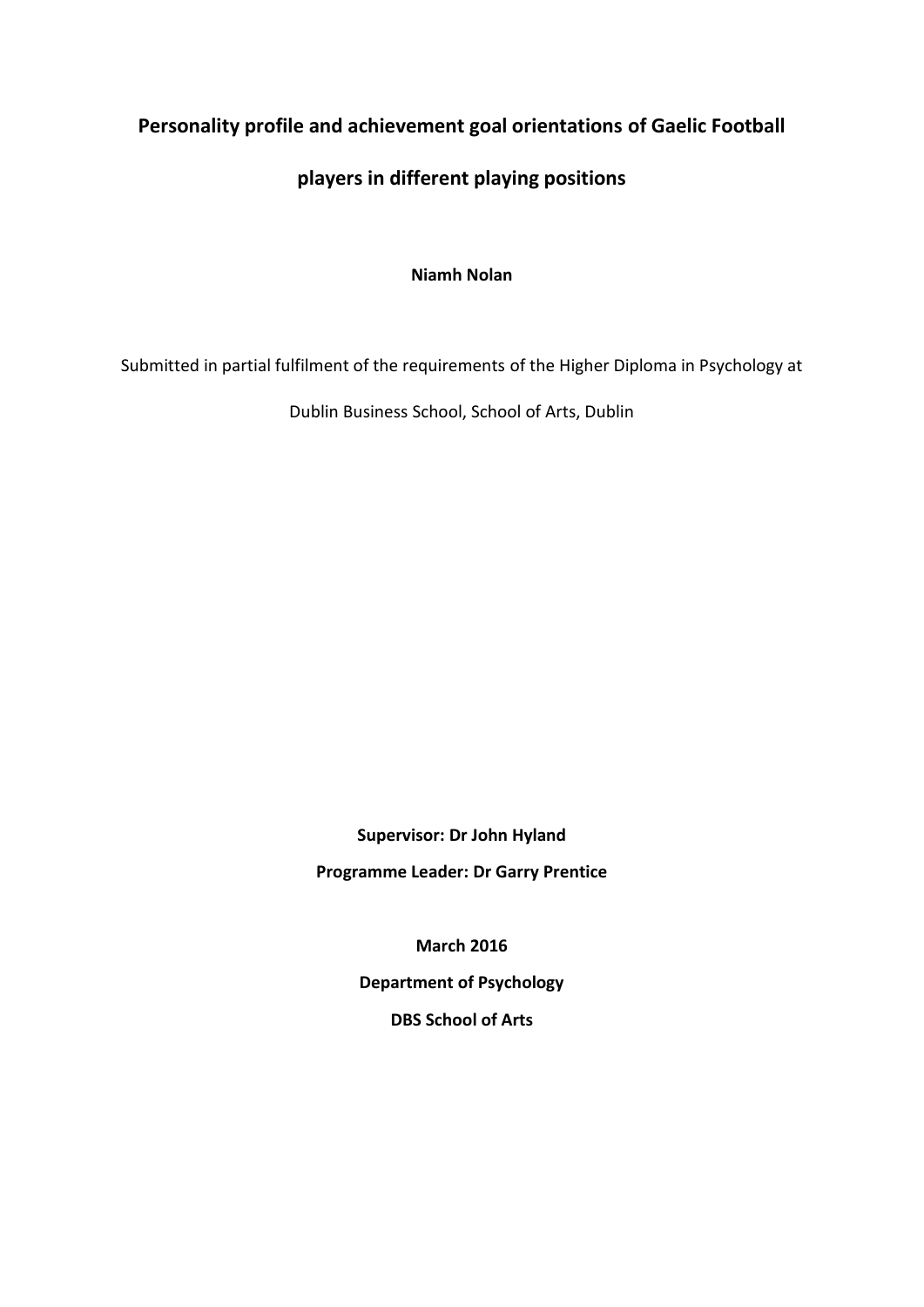# **Table of Contents**

| Acknowledgements                                             | 2  |
|--------------------------------------------------------------|----|
| Abstract                                                     | 3  |
| 1. Introduction                                              | 4  |
| 1.1 Personality Trait Theory                                 | 5  |
| 1.2 Personality Trait Theory and Sport                       | 6  |
| 1.3 Personality Trait Theory and Playing Position            | 8  |
| 1.4 Motivation and Sport                                     | 10 |
| 1.5 A model of motivation - Achievement Goal Theory in Sport | 12 |
| 1.6 Individual differences in motivation                     | 13 |
| 1.7 Current study – aims, rationale and hypotheses           | 15 |
| 2. Method                                                    | 18 |
| 2.1 Participants                                             | 18 |
| 2.2 Design                                                   | 19 |
| 2.3 Materials                                                | 19 |
| 2.4 Procedure                                                | 22 |
| 3. Results                                                   | 24 |
| 3.1 Introduction                                             | 24 |
| 3.2 Descriptive Statistics - Demographics                    | 24 |
| 3.3 Descriptive Statistics - Psychological Measures          | 26 |
| 3.4 Testing of Hypotheses                                    | 29 |
| 4. Discussion                                                | 32 |
| 4.1 Overview                                                 | 32 |
| 4.2 Summary of Results                                       | 33 |
| 4.3 Significance of Findings                                 | 37 |
| 4.4 Strengths and Weaknesses                                 | 39 |
| 4.5 Future Research                                          | 41 |
| 4.6 Conclusion                                               | 42 |
| References                                                   | 43 |
| Appendix                                                     | 53 |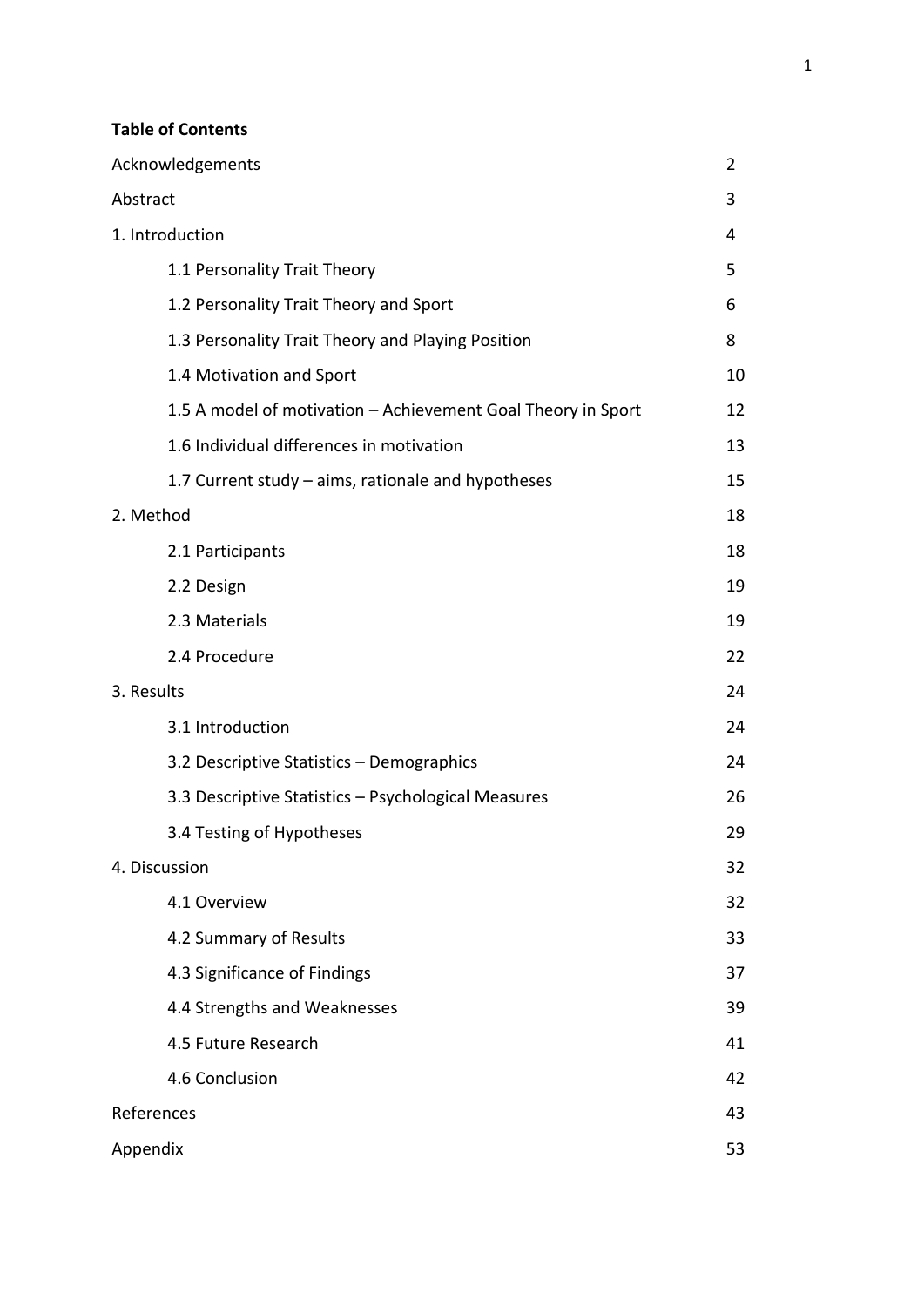# **Acknowledgements**

Firstly, I would like to thank my supervisor, Dr John Hyland, for his guidance, advice and support. I would also like to thank Margaret Walsh for her patience and guidance through this process. I am grateful to all of the participants who took time out to take part in this study and especially to those who organised for their friends, team mates and club members to take part. Finally, I would like to thank my family, friends and class mates who have been a constant source of support over the last number of months.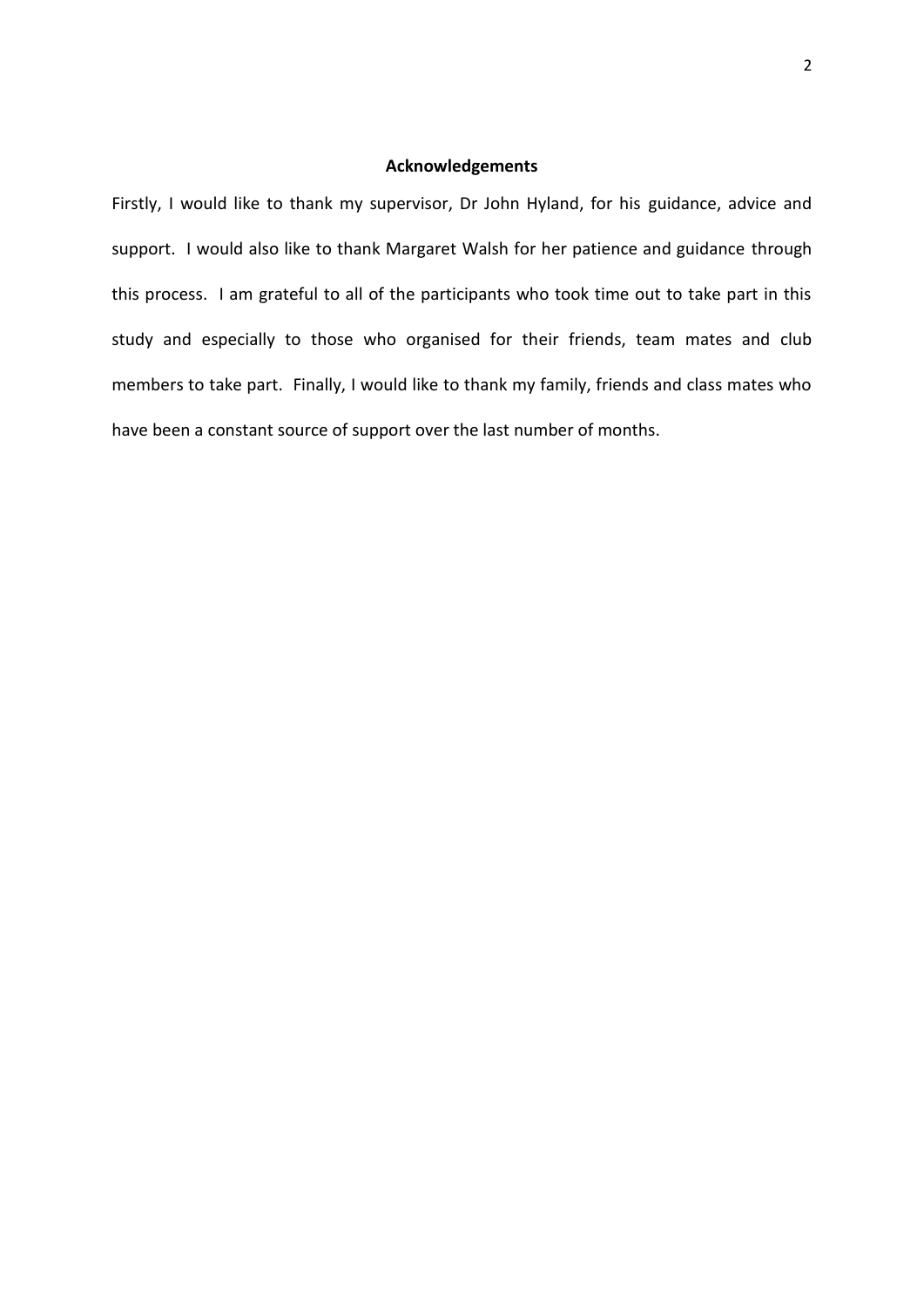## **Abstract**

The aim of this study is to investigate if there are differences in the personality profile and achievement goal orientations of male Gaelic Football players in different playing positions. A survey conducted with Gaelic Football players (n = 312) examined the traits of extraversion, agreeableness and neuroticism, using the Big Five Inventory (BFI), as well as goal orientations of task orientation and ego orientation using the Task and Ego Orientation in Sport Questionnaire (TEOSQ). A quantitative, between groups design was employed. Results showed that there were no significant differences between backs, midfield players and forwards on any of the personality traits or the goal orientations. The results are contrary to some previous findings in other sporting codes which found that differences do exist between players of different playing position. Possible reasons for the inconsistency are discussed.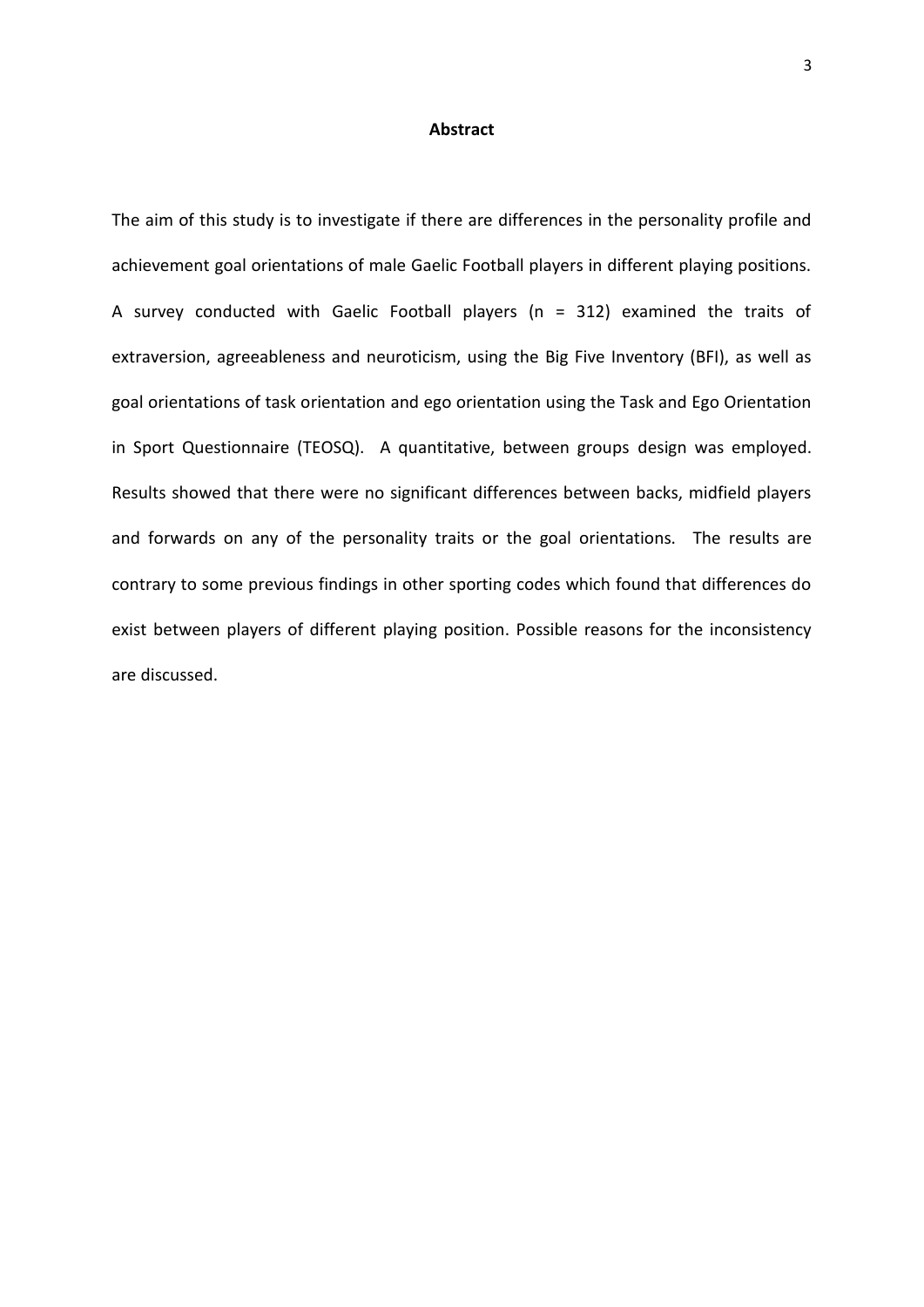## **1. Introduction**

The Gaelic Athletic Association (G.A.A) is Ireland's largest sporting organisation with a membership of almost one million individuals and has a presence throughout the island due to its parish organisational structure (Hassan, 2010). There are approximately 2,300 G.A.A. clubs in Ireland with a further 330 clubs outside of Ireland (Gaelic Athletic Association (G.A.A.), 2015). Gaelic Football, one of the sports governed by the G.A.A. is an intermittent, high-intensity, contact field game played over two halves of 35 minutes each (30 minutes at club level) by two teams of fifteen players. The other Gaelic sports indigenous to Ireland and governed by the G.A.A. are Hurling, Camogie, Handball and Rounders. Gaelic Football is one of the most popular sports played by primary school children in Ireland (Lunn, Kelly & Fitzpatrick, 2013). It is estimated that almost two thirds of male  $6<sup>th</sup>$  class primary school students participate in Gaelic Football, with this figure dropping to 42% on transition to secondary school. By age 17 Gaelic Football remains a popular sport with 13% of the male population of that age continuing to participate. In young adulthood participation decreases with between 2% and 4% of males continuing to participate in Gaelic Football in their twenties (Lunn et al., 2013).

There are ample studies investigating the sport of Gaelic Football from a sociology perspective, sports science perspective and physiology perspective, among others. However, despite its popularity there is a dearth of studies in the field of Sports Psychology specifically focussing on Gaelic Football. Studies located mainly focus on aspects of motivation and self-determination in both players of Gaelic Football and coaches (Hardy, Begley & Blanchfield, 2015; Langan et al., 2016; Langan, Lonsdale, Blake & Toner, 2015). The Psychology aspects of interest in this study are that of personality and motivation, and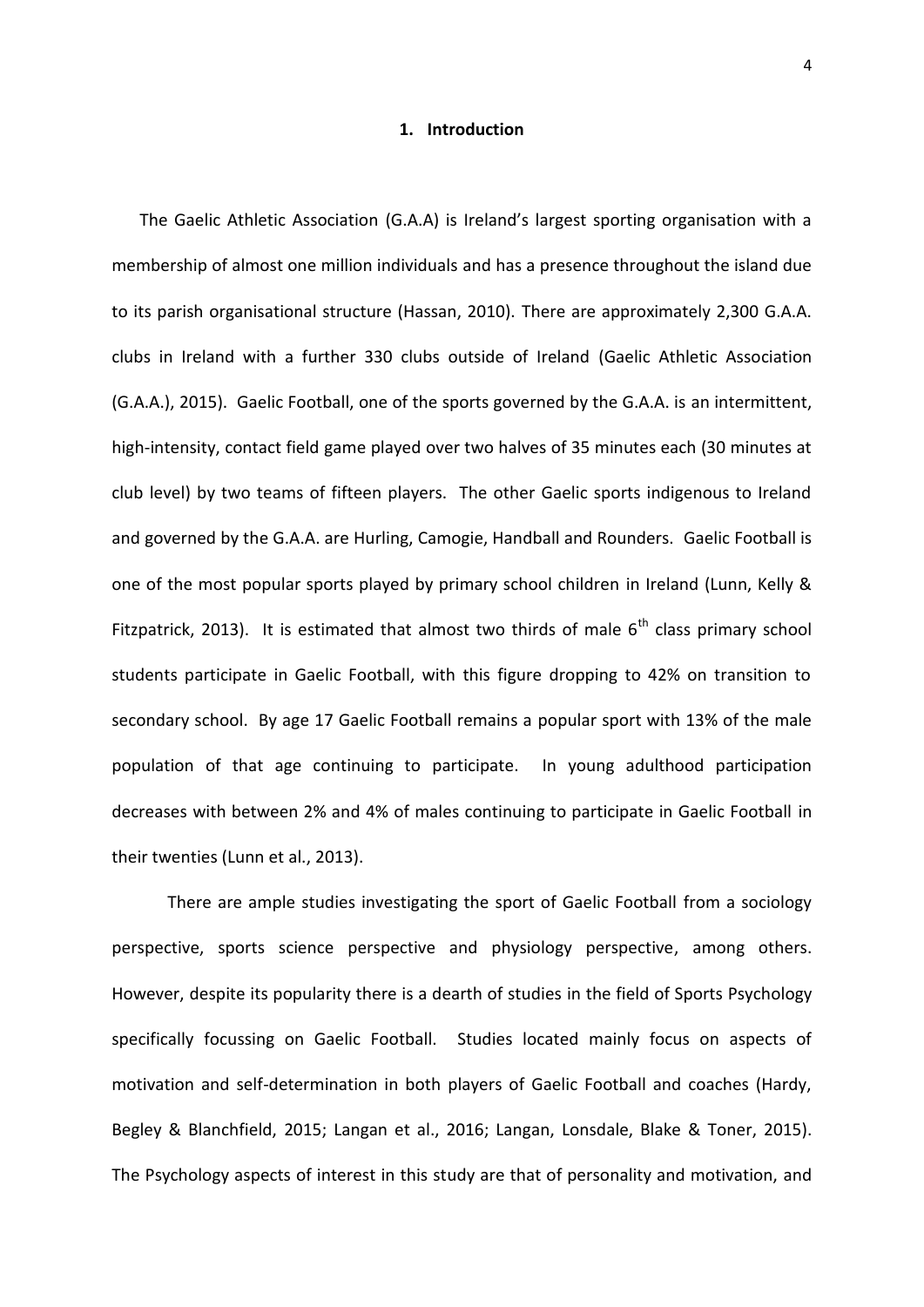more specifically goal orientation. The lack of studies specifically looking at Gaelic Football in the field of Sports Psychology is one of the main rationales for carrying out this study. The aim of the study is to investigate if these constructs of personality and motivation differ in Gaelic footballers playing in different playing positions, adding to existing studies that have investigated these topics in other sports and more generally adding to the studies focussing on Gaelic Football. Personality will be discussed initially, followed by motivation and concluding with the rationale and aims for this particular study.

#### *1.1 Personality Trait Theory*

A personality trait refers to "a difference among individuals in a typical tendency to behave, think, or feel in some conceptually related ways, across a variety of relevant situations and across some fairly long period of time" (Ashton, 2013, p. 27). Trait theory is one of many theories used when studying and explaining personality. However, trait theory has come to dominate personality research because of the emphasis that has been placed on the development of inventories that measure identified personality traits (Cox, 2007, p. 20). These inventories allow for personality to be measured by the administration of selfreport questionnaires, a common method used in personality research.

Personality has been studied in many different respects; from its relationship with vocational or career interests (McKay and Toker, 2012), job performance (Barrick and Mount, 1991) and even to very specific areas such as leadership style among rock band members (Kattan and Fox, 2014). The most accepted model of personality among trait theorists is the Big Five model (Pervin, Cervone & John, 2005, p. 292). This model argues that five major dimensions of personality exist. These dimensions are neuroticism, extraversion, agreeableness, conscientiousness and openness (Maltby, Day & Macaskill, 2007,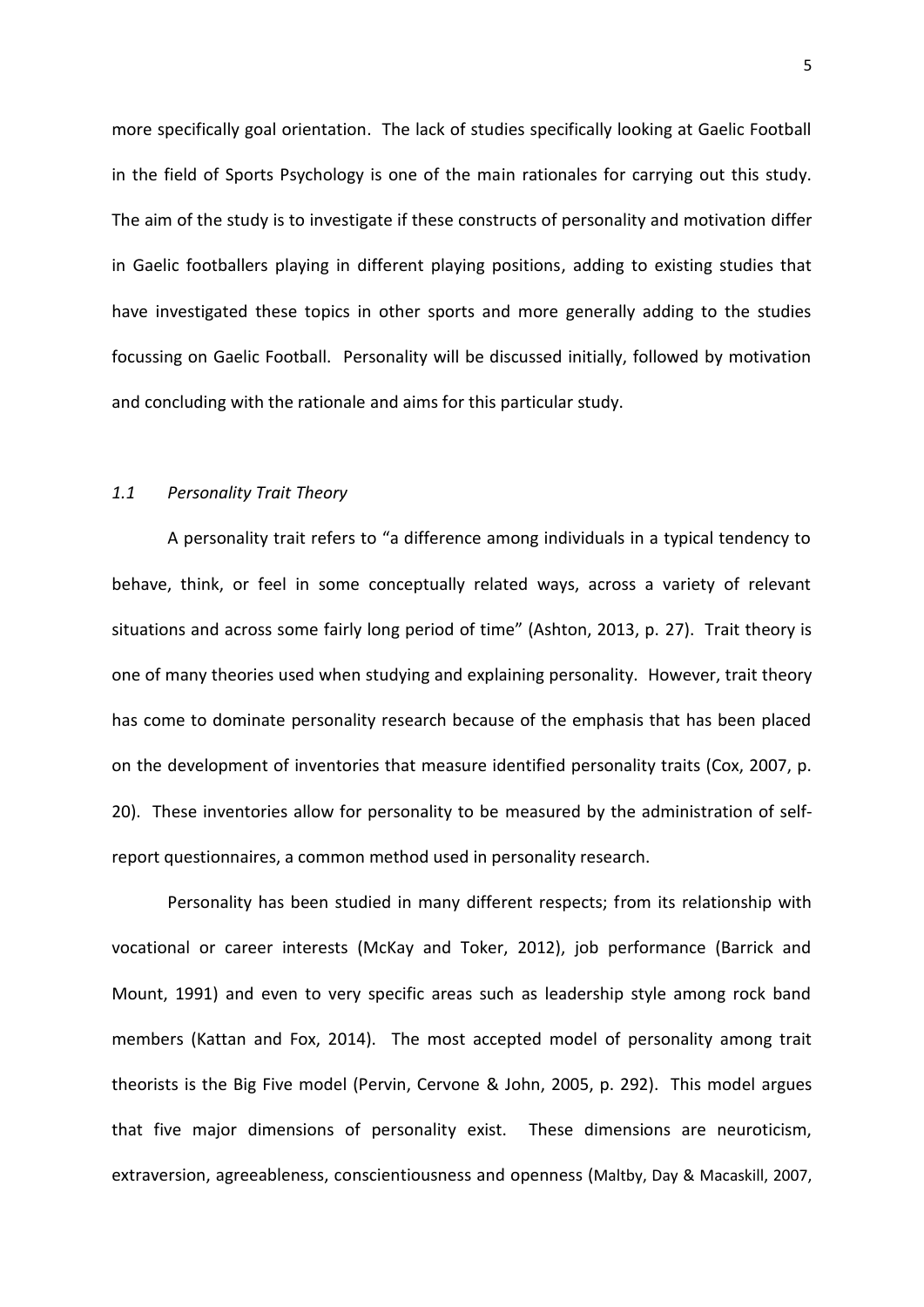p. 176). Facets associated with neuroticism are anxiety, angry hostility, self-consciousness, impulsiveness and vulnerability. Extraversion is a measure of sociability and those that score high in extraversion tend to be sociable, energetic, optimistic, friendly and assertive (Maltby at al., 2007, p. 177). Agreeableness refers to the characteristics that are relevant for social interaction; trust, straightforwardness, altruism, compliance, modesty and tender mindedness (Maltby at al., 2007, p. 177). Facets associated with high conscientiousness are organisation, reliability, self-discipline, ambition and perseverance (Pervin et al., 2005, p. 255). Finally, openness refers to an individual being open to new experiences and facets indicative of this dimension are curiosity, creativity, originality, imagination and having broad and untraditional interests (Pervin et al., 2005, p. 255). The study of these personality traits in sports persons is discussed in detail in the following section.

## *1.2 Personality Trait Theory and Sport*

Much research in the field of Sports Psychology in the last number of decades has looked at the relationship between personality and sports participation and performance. In the 1960s and 1970s in particular, research involving the athlete and personality was popular. The main focus of this research involved trying to understand if successful athletic performance can be accurately predicted on the basis of personality (Cox, 2007, p. 21). In a review in 1976, Ruffer (as cited in Cox, 2007, p. 21) cited 572 sources of original research focussing on the relationship between personality and athletic performance. However, despite the volume of research few conclusions were yielded, in part due to methodological, statistical and interpretive issues (Weinberg & Gould, 2007, p. 40). The overall result of the research is that although personality traits can help predict sport behaviour and performance, the relationship is not precise (Weinberg & Gould, 2007, p. 40).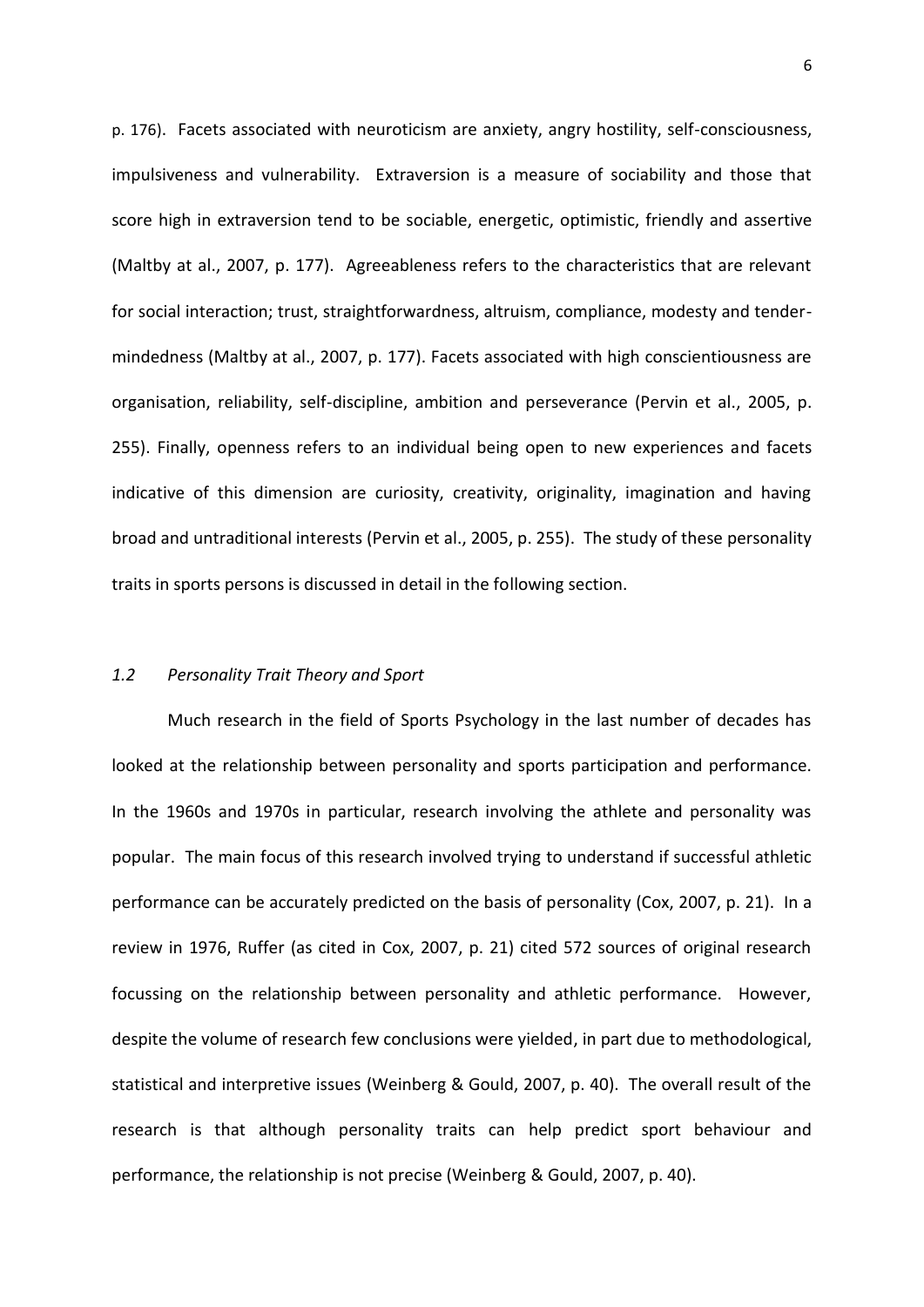When studying if differences exist between the personality traits of athletes and non-athletes, Schurr, Ashley & Joy (as cited in Cox, 2007, p. 32), found that while there was no specific personality profile that distinguished athletes from non-athletes, there were some personality trait differences. Athletes were found to be more independent, more objective and less anxious than non-athletes. In examples of more recent studies, high school athletes were found to be less anxious, neurotic, depressed, and confused, and more extraverted and vigorous than non-athletes (Newcombe & Boyle, 1995) and using the Big Five model, young male athletes were found to be more conscientious than non-athletes (Malinauskas, Dumciene, Mamkus & Venckunas, 2014).

Personality trait differences between players of team-sports and individual sports have also been studied, as well as the personality traits of those competing in different types of sport. When compared with athletes participating in individual sports, team-sport athletes have been found to be more anxious, dependant, alert-objective but less sensitiveimaginative (Schurr, Ashley & Joy, 1977), more neurotic (Dobersek & Bartling, 2008) and more extraverted (Eagleton, McKelvie, & de Man, 2007). The level of participation has also been shown to result in differences in personality traits. Athletes competing at national and international level were found to be less neurotic and more agreeable than those competing at club or regional level (Allen, Greenlees & Jones, 2011) and in their study of the personality of endurance athletes (Egloff & Gruhn, 1996) found elite athletes to be more extraverted and more emotionally stable than recreational athletes. Differences in personality traits between team players in different playing positions, the topic of interest for this particular study, is discussed in more detail in the next section.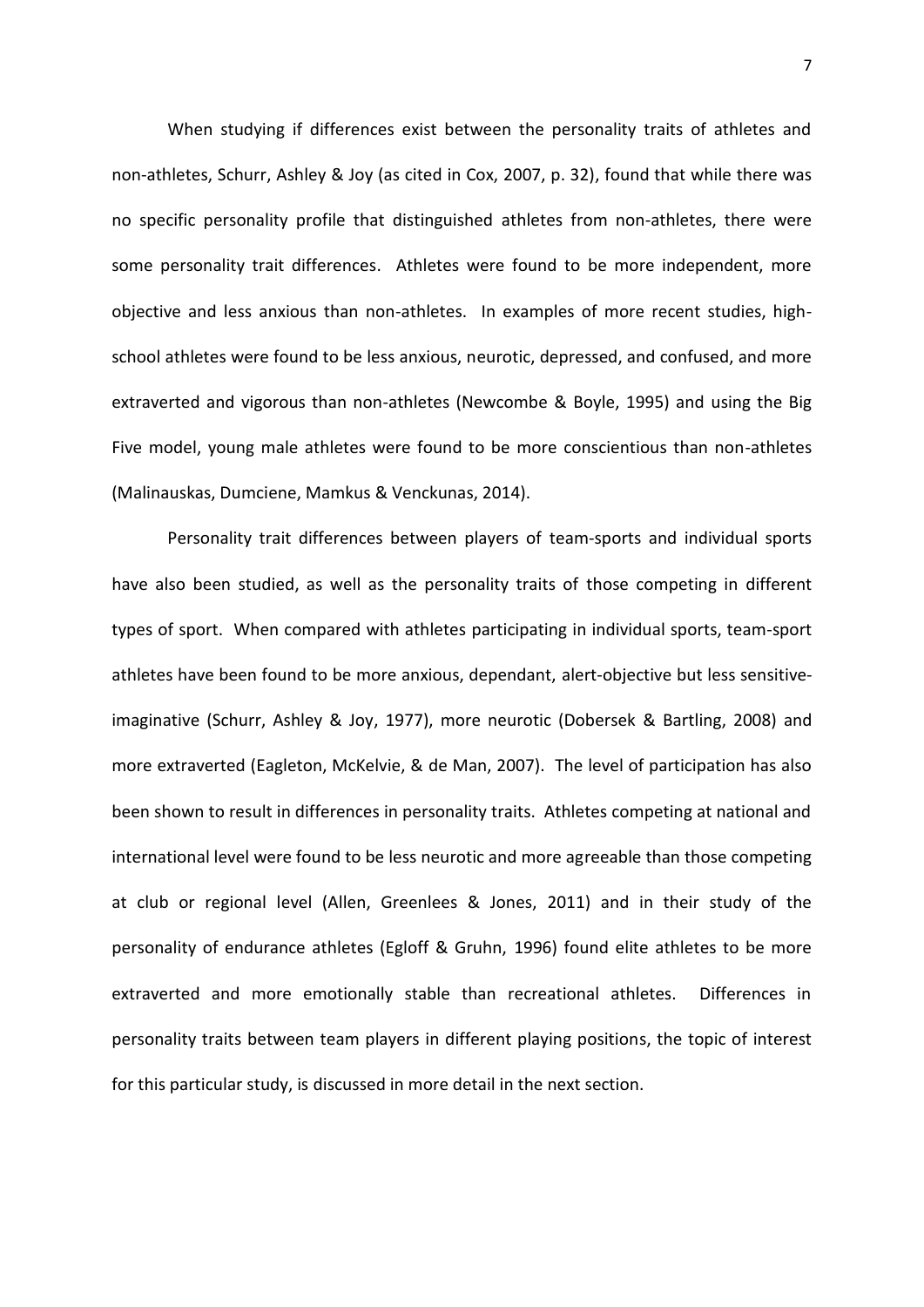# *1.3 Personality Trait Theory and Playing Position*

Personality differences in team players of different playing positions, which is the area of interest of this particular study, have also been found. Studies have looked at the personality traits and related psychological skills of team sports players and how these differ by the playing position of the participant. Differences have been found in both professional and collegiate American Football players (Schaubhut, Donnay & Thompson, 2006; Nation & LeUnes, 1983; Schurr, Ruble, Nisbet & Wallace, 1984). Using the CPI 260 measure, which is an assessment of normal personality often used in the domains of coaching, leadership development and retention in an organisational context, it was found that personality profile accurately distinguished between offensive and defensive players in professional American Football (Schaubhut et al., 2006). Significant differences were found in the scales measuring Sociability and Social Presence, which represent the level of social participation and the degree to which an individual possesses poise and comfort with attention and recognition respectively. Significant differences were also found in Social Conformity and Self Control which measure conformance with social norms and customs and cautiousness and self-regulation respectively (Schaubhut at al., 2006; Gough, 2002).

With regard to collegiate American Football players, using the Myers Briggs Type Indicator, Schurr et al., as cited in Grobbelaar & Eloff (2011), found significant differences between players of different positions in certain personality dimensions (extraversionintroversion, sensing-intuition, thinking-feeling and judging-perceiving). In addition, Kirkcaldy's analysis of university team sports, as cited in Cameron, Cameron, Dithurbide & Lalonde (2012) indicated, for example, that offensive players were less emotionally stable, more tough-minded, and more extraverted than defensive players.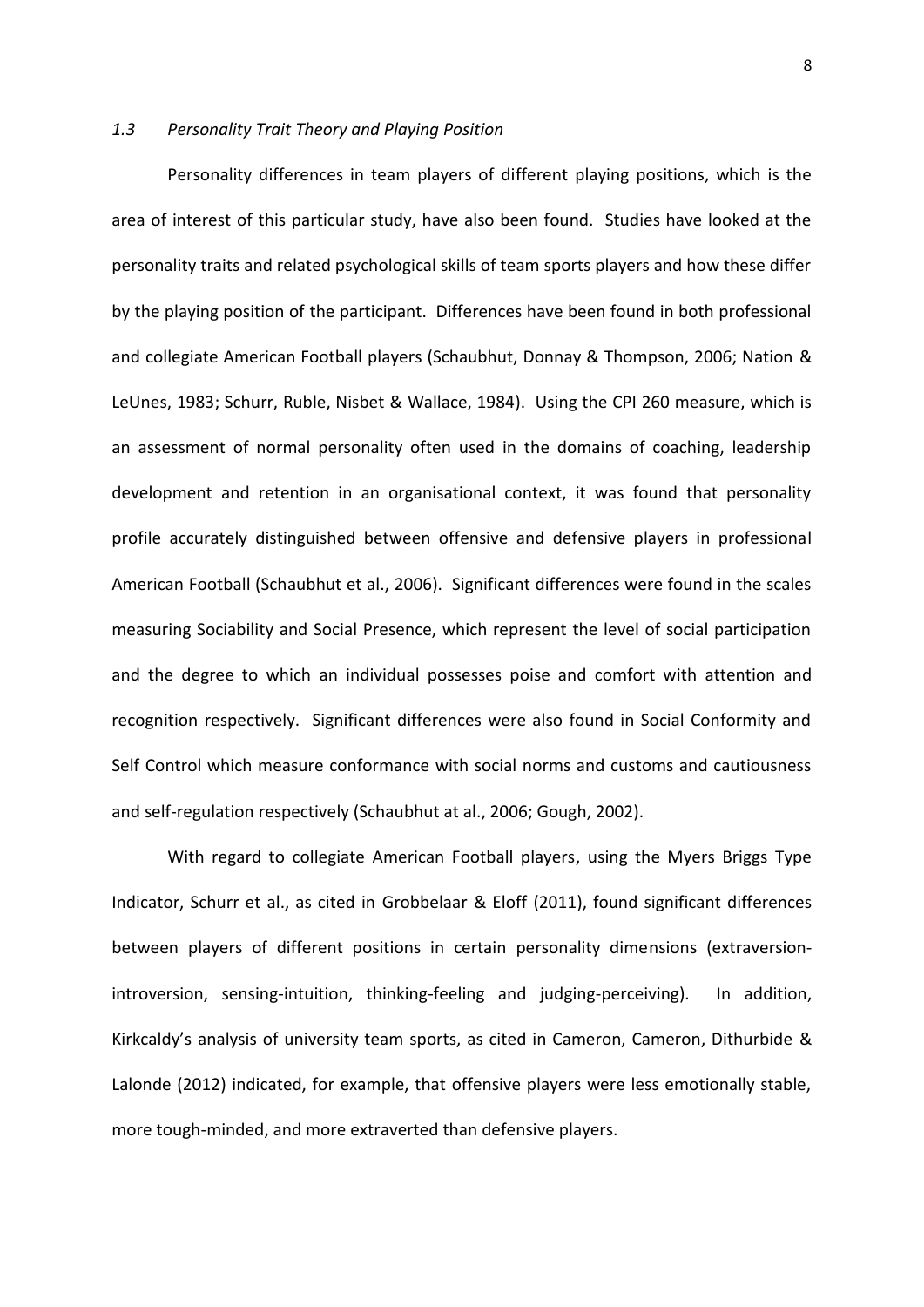However, the results are less than conclusive. For example, studies in other sports such as ice hockey and basketball have found little or no differences. In their 2012 study looking at personality traits and stereotypes associated with Ice Hockey Cameron et al. did not find significant differences between players of different positions with regard to the Big Five personality traits. Sindik (2011) also found that there were no significant differences between players of different positions with regard to the Big Five personality traits in a study of Croatian Basketball players. This inconsistency is perhaps due to the particular idiosyncrasies of different positions across sports or it may be due to the different measures used in the studies. This inconsistency can only be addressed through further research which is the rationale for this study.

It would seem feasible to expect that personality differences between players of different playing positions may exist (Allen, Greenlees & Jones, 2013). As in the organisational or work context different positions in team sports often require different types of behaviour and specific characteristics. These requirements may be more or less suited to players with certain personality traits. As outlined above the evidence base is currently not sufficient to draw any reasonable conclusions about differences in personality traits across playing positions and it remains an area where further research is required. Assessing the personality profiles of Gaelic Football players in different playing positions is not something that has been undertaken in the literature to date. Adding a new study to the already existing research and introducing a new sport can help further understand the influence of personality on playing position more generally.

Further rationale for the study is that it should provide new information to coaching staff involved in Gaelic Football. It is important for coaches to understand the personality of their players in order to help optimise performance (Weinberg & Gould, 2007, p. 37).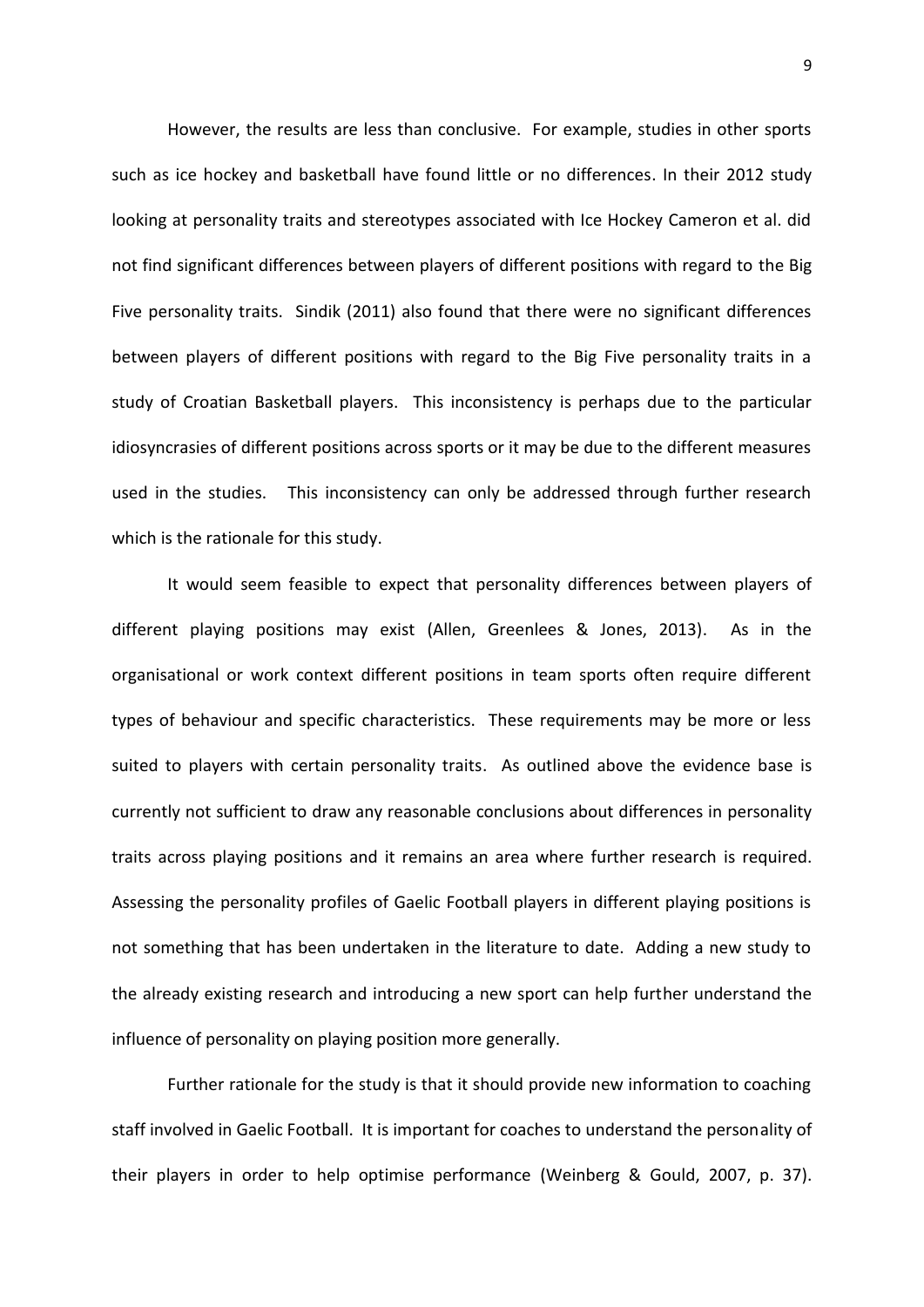Understanding if there is a possible relationship between playing position and personality traits should therefore prove useful.

## *1.4 Motivation and sport*

Motivation is a topic that is central to many discussions in the literature regarding both participation and success in sport. It is commonly argued that motivation plays a crucial role in sport (Moran, 2012, p. 44). Motivation can be described as the direction and intensity of one's effort (Weinberg & Gould, 2007, p. 52). The direction of effort refers to whether an individual is attracted to and seeks out a certain situation. Intensity refers to how much effort the individual puts forward in that situation (Weinberg & Gould, 2007, p. 52). Traditionally, sport psychologists have distinguished between two different types of motivation – intrinsic and extrinsic (Moran, 2012, p. 47). Intrinsic motivation refers to the engagement in sport for its own sake, to gain pleasure and satisfaction from participation. Extrinsic motivation is partaking in sport as a means to an end rather than for its own sake. It involves partaking in order to derive tangible benefits such as trophies or money, or social rewards such as praise and prestige or to avoid punishment (Vallerand & Losier, 1999).

Research involving motivation and sport covers a wide variety of approaches to understanding motivation in sporting context. Examples of the variety of research topics in the area of motivation in Sports Psychology include differences in motivation from childhood to adulthood, interaction between intrinsic motivation and extrinsic rewards and the impact of different goal orientation on perception of success and participation levels. It has been found that the motivations underlying participation in sport changes from childhood to adulthood; generally moving away from affiliation and fun towards factors such as competition and fitness (Kremer, Moran, Walker & Craig, 2012, p. 58). With regard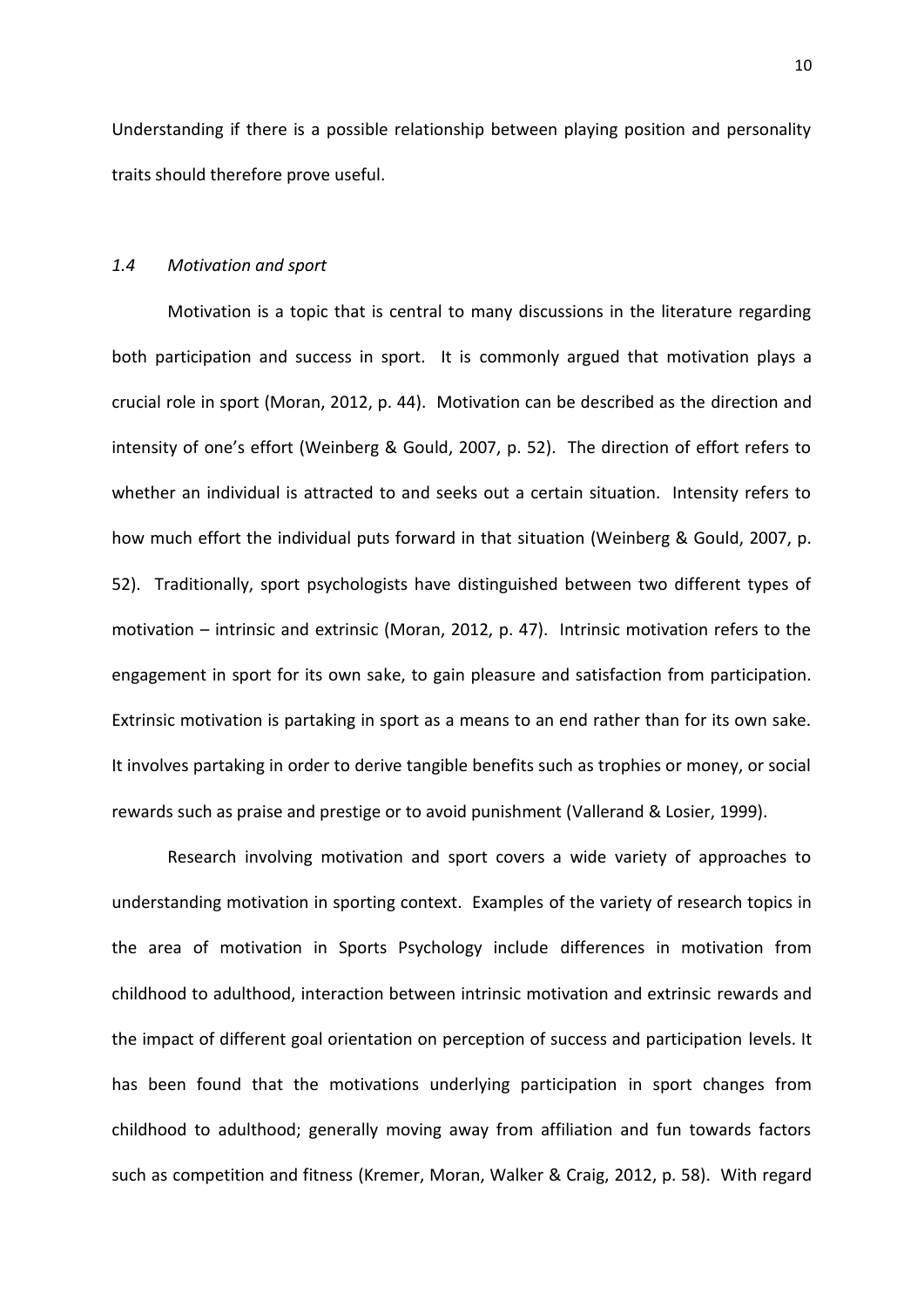to the interaction between intrinsic motivation and extrinsic rewards, a meta-analysis of experiments examining this interaction found that rewards contingent on engagement, completion and performance all significantly undermine intrinsic motivation (Deci, Koestner & Ryan, 1999). Research involving goal orientations and achievement goal theory, which is the theory of motivation relevant to this study, is discussed in detail further in section 1.4.

Two major theoretical approaches exist in Sports Psychology in an effort to explain motivation; the personality model (focussing mainly on individual's need for achievement) and social-cognitive model (including the goal-orientation approach and attribution theory) (Moran, 2012, p. 50). On the personality model side the main theory to emerge is the McClelland-Atkinson Need Achievement Theory (NAT) (Kremer et al., 2012, p. 71) which focusses on a personality construct called the "need for achievement" and how this interacts with the individual's fear of failure. For example this theory would suggest that an individual with a high need to achieve and a low fear of failure is likely to enjoy competition and not perceive it as a threat to their self-concept (Kremer et al., 2012, p. 73). This theory has made little progress in accounting for motivation in sport due in the main part to the lack of valid instruments to measure achievement motivation and the subjectivity of the concepts of success and failure (Moran, 2012, p. 51).

Social-cognitive approaches have gained more favour. Attribution theory assumes that individuals strive to explain, understand and predict events based upon their cognitive perception. An individual may perceive success or failure to be attributable to certain factors. These attributions and their stability, causality and the degree to which they can be controlled affect the individual's expectations for future performance and emotional reaction which will in turn affect their motivation (Weinberg & Gould, 2007, p. 64). Research on Attribution Theory in sport has found that successful individuals favour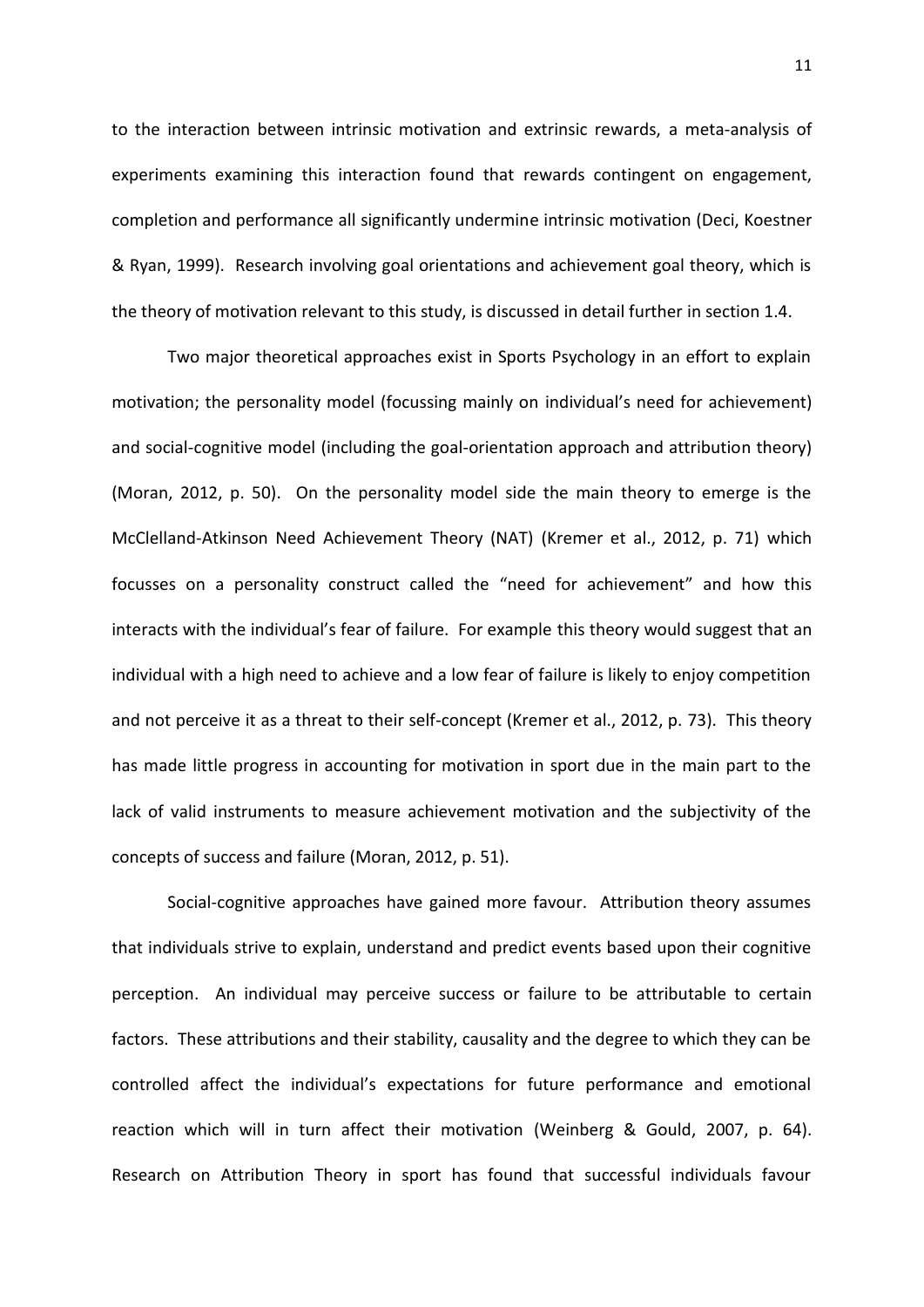attributions to internal and personally controllable factors such as practice and preparation (Robinson & Howe, 1987; McAuley, 1985). Attribution Theory was deemed to be a "hot topic" in the field of motivation in sport in the 1980s but has declined in favour in the recent past (Biddle, 1999). The other main social-cognitive model of motivation in sport is Achievement Goal theory which is the theory of motivation that underlies the motivation aspect of this study and is discussed in greater detail in the next section.

### *1.5 A model of motivation - Achievement Goal Theory in Sport*

Achievement Goal Theory (Nicholls, 1984) has been described as having emerged as the most popular motivation theory in sport and physical activity contexts (Roberts, Treasure & Conroy, 2007), with over 200 research studies in this field up until 2007. Achievement Goal Theory began as an attempt to understand student's responses to achievement challenges (Moran, 2012, p. 52). In the sporting context the theory is concerned with how individuals perceive and define successful achievement. The theory states that there are two specific orientations when perceiving success; task orientation and ego orientation. With task orientation the focus is on one owns effort and improvement, the goal is mastery of a particular skill. The task orientated athlete's perception of ability is typically self-referenced where the focus is on effort and improvement (Omar-Fauzee, See, Geok & Latif, R, 2008). With ego orientation the focus is on comparison to others. Perception of success is measured as a function of out-performing others. Task orientation links effort to success, that is to say that improvement is possible and the individual is control of their success. Ego orientation is associated with the belief that ability is independent of effort. For an ego-orientated athlete success is outperforming an opponent irrespective of the effort expended (Cox, 2007, p. 153).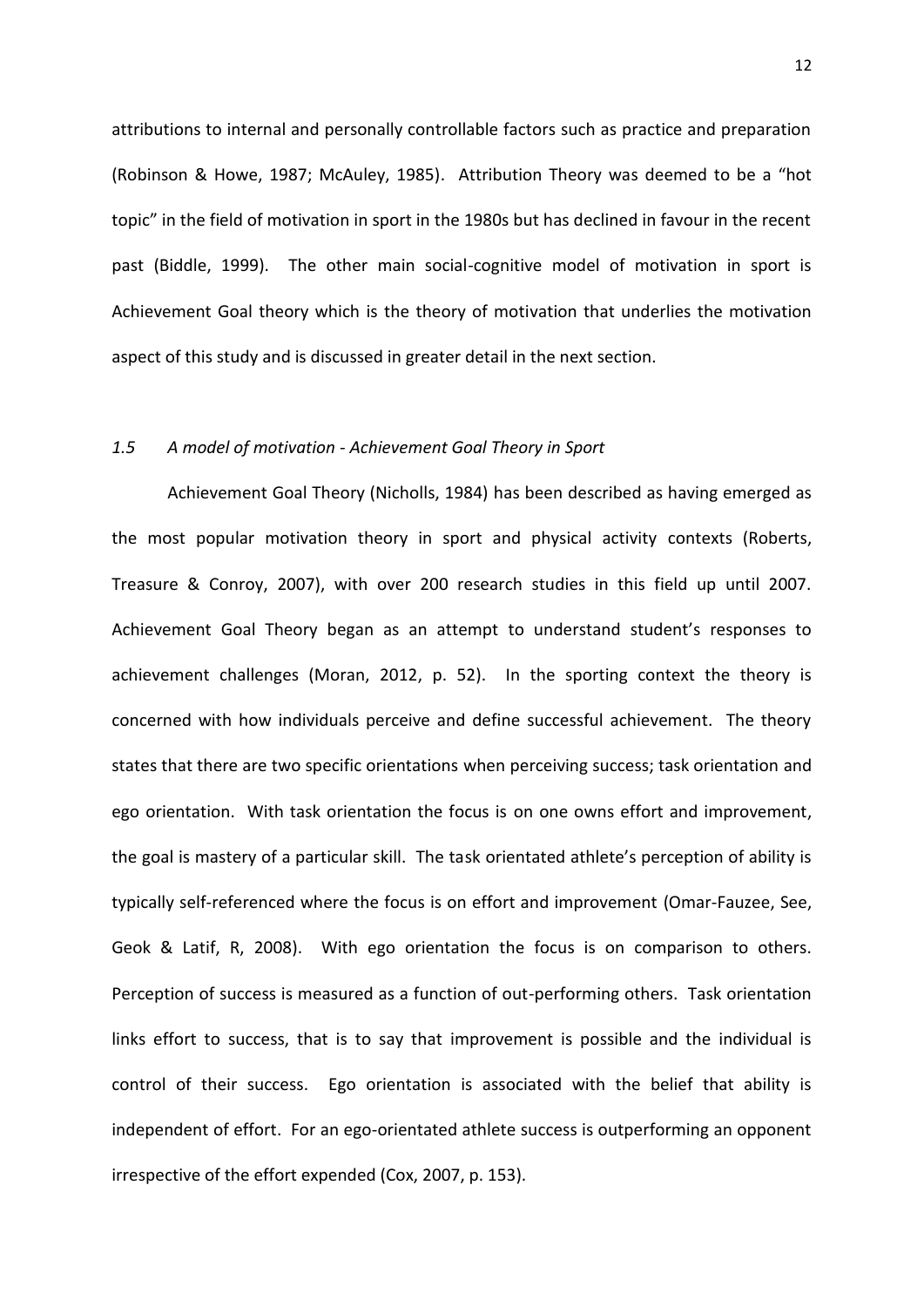Research in Sports Psychology using Achievement Goal Theory has allowed for some predictions to be made about those that are more task orientated and those that are more ego orientated. It has been found that children who are more task-orientated are more likely to persist with sport whereas dropping out of sport is likely to be more prevalent in those that are more ego-orientated (Cervelló, Escartí & Guzmán, 2007; Weiss & Ferrer-Caja as cited in Moran, 2012, p. 54). There is empirical support for the prediction that those who are more ego-orientated are more likely to believe that success is achieved by having high ability rather than being attributed to effort (Roberts et al., 2007). Goal orientations of participants in sport have been found to be related to ability to cope with anxiety. Ntoumanis, Biddle & Haddock (1999) found that those high in task orientation were more likely to engage in active coping strategies such as seeking social support for advice and guidance, whereas those who are high in ego orientation are more likely to engage in dysfunctional coping strategies such as venting of emotions. Kristiansen, Roberts & Abrahamsen (2008) produced similar findings in investigating the interaction between goal orientation and coping strategies of elite wrestlers. Goal orientations have also been linked to sportsmanship attitudes (Duda, Olson & Templin, 1991). Those high in ego orientation are more likely to approve of aggressive behaviours and a have a higher likelihood of lower levels of moral reasoning and those high in task orientation are more likely to engage in good sportspersonship behaviours (Dunn & Dunn, 1999; Stephens, 2000).

### *1.6 Individual differences in Motivation*

If the motivation style of an athlete is thought of as a tendency to be ego orientated or task orientated (or potentially both), as conceptualised by Achievement Goal Theory,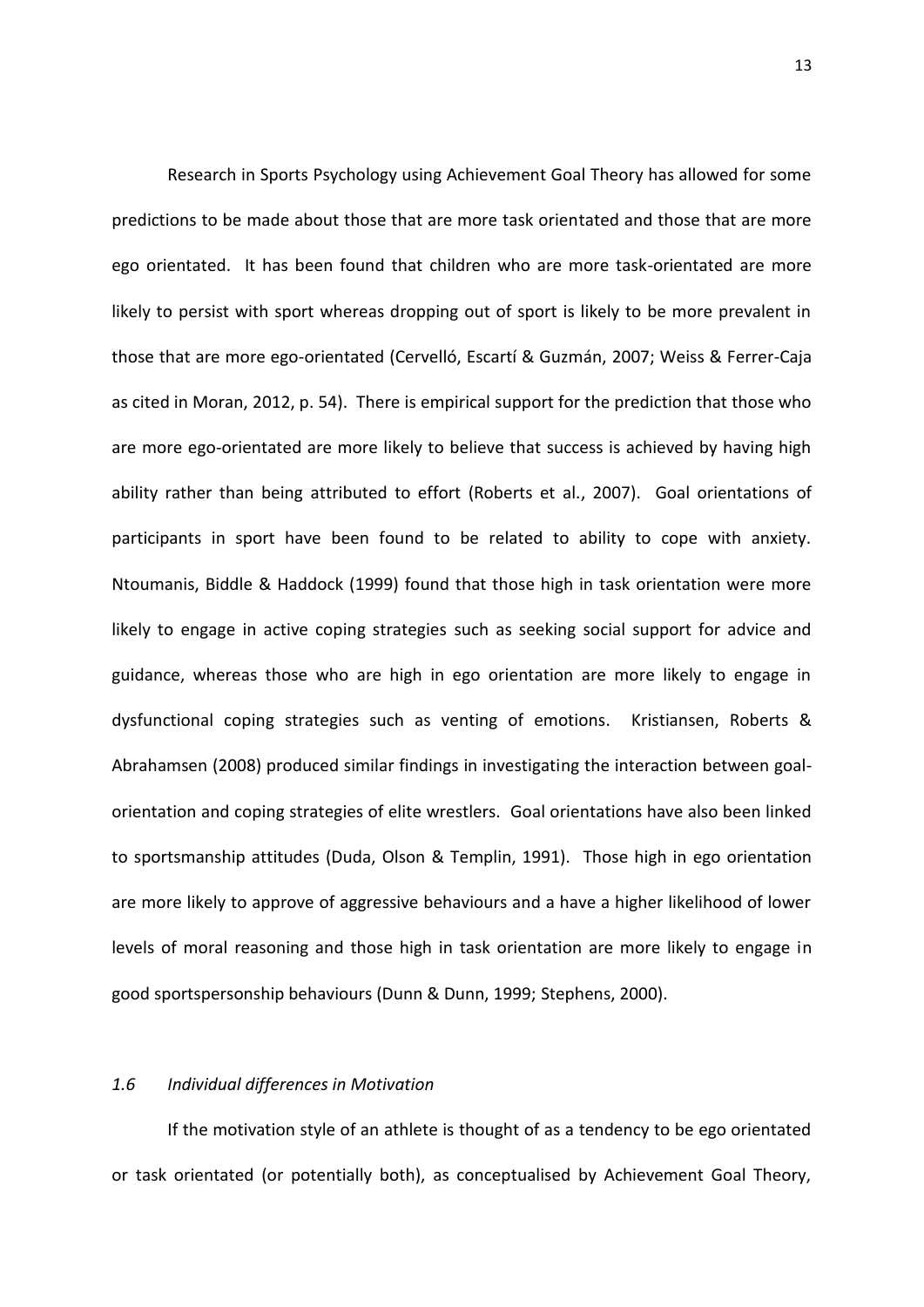then motivational style can be described, not necessarily as a fixed trait, but as a cognitive schema that is fairly stable over time (Duda & Whitehead, as cited in Roberts et al., 2007; Kremer et al., 2012, p. 80; Roberts, Treasure & Balague, 1998). However, while stability over time has been demonstrated there is some conflicting evidence to suggest that athlete's goal orientations may be more context specific than previously realized (Harwood, 2002; Roberts as cited in Moran, 2012, p. 56). If stability over time of motivational style is believed then it would seem reasonable that individual differences in motivational style exist. However, there is limited research looking at individual differences in motivation in a sporting context.

Only a small number of studies were located as part of the review of the literature in preparation of this study. Researchers have found for example, that team athletes are more ego-orientated than individual athletes (Taft, 2011) and that players with more playing time are more task-orientated than those with less playing time (Henriksen, 2012). Cultural differences in a sporting context have also been found. Sari, Ilić & Ljubojević (2013) found that Turkish basketball players were higher in ego orientation than Montenegrin basketball players and this result was reversed for task orientation, with Montenegrin players scoring higher. In that particular study one of the recommendations for further research in the area of differences between groups in terms of task and ego orientation was to investigate if differences exist between players of different playing position, which is the focus of the current study.

In terms of playing position, no studies were found which specifically measured motivation differences in players of different playing position using goal orientation as the measure of motivation. However, differences have been found using others measures of motivation. Achievement Motivation differences (assessed using the Athletic Coping Skills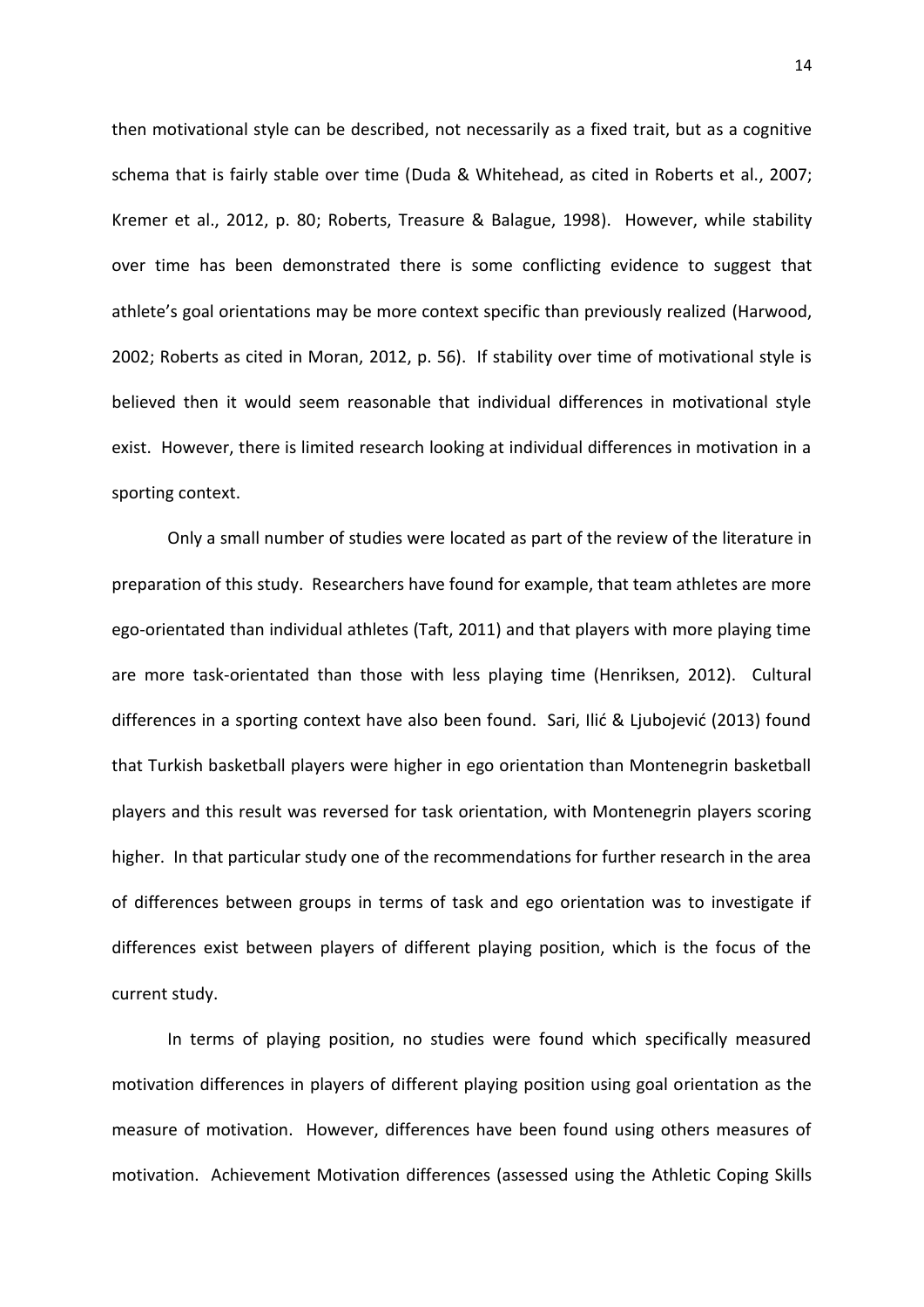Inventory (ACSI-28)) were found between players of different positions in South African Netball players (Grobbelaar & Eloff, 2011). Differences were also found in South African Rugby players of different position (Andrew, Grobbelaar & Potgieter, 2007) and in basketball players of different playing position (Erčulj & Vičič as cited in Grobbelaar & Eloff, 2011). All three studies speculated that motivational differences observed were as a result of some positions being more pivotal in the scoring of points or prevention of scoring by the opposite team and that the realisation of this pivotal role led to higher achievement motivation.

It is clear that understanding the extent to which players are ego orientated and task orientated would be beneficial to coaches and to players given that the goal orientation of an athlete has been shown to be linked to the likes of sportspersonship, coping skills and persistence with sport. Extending this to the current study it is clear that understanding if players in different playing positions are more likely to be higher in task orientation or ego orientation would also be beneficial as it could inform coaching style and the motivation climate that should be established for different groups of players. Theory would suggest that, for example, a combination of athletes being both ego-orientated and task-orientated in conjunction with a mastery motivation climate (as opposed to competitive motivation climate) should yield the highest levels of performance, personal satisfaction and enjoyment (Cox, 2007, p. 155). The current study aims to help provide relevant findings in the field of goal orientation so as to inform both players and coaching staff.

### *1.7 Current Study – aims, rationale and hypotheses*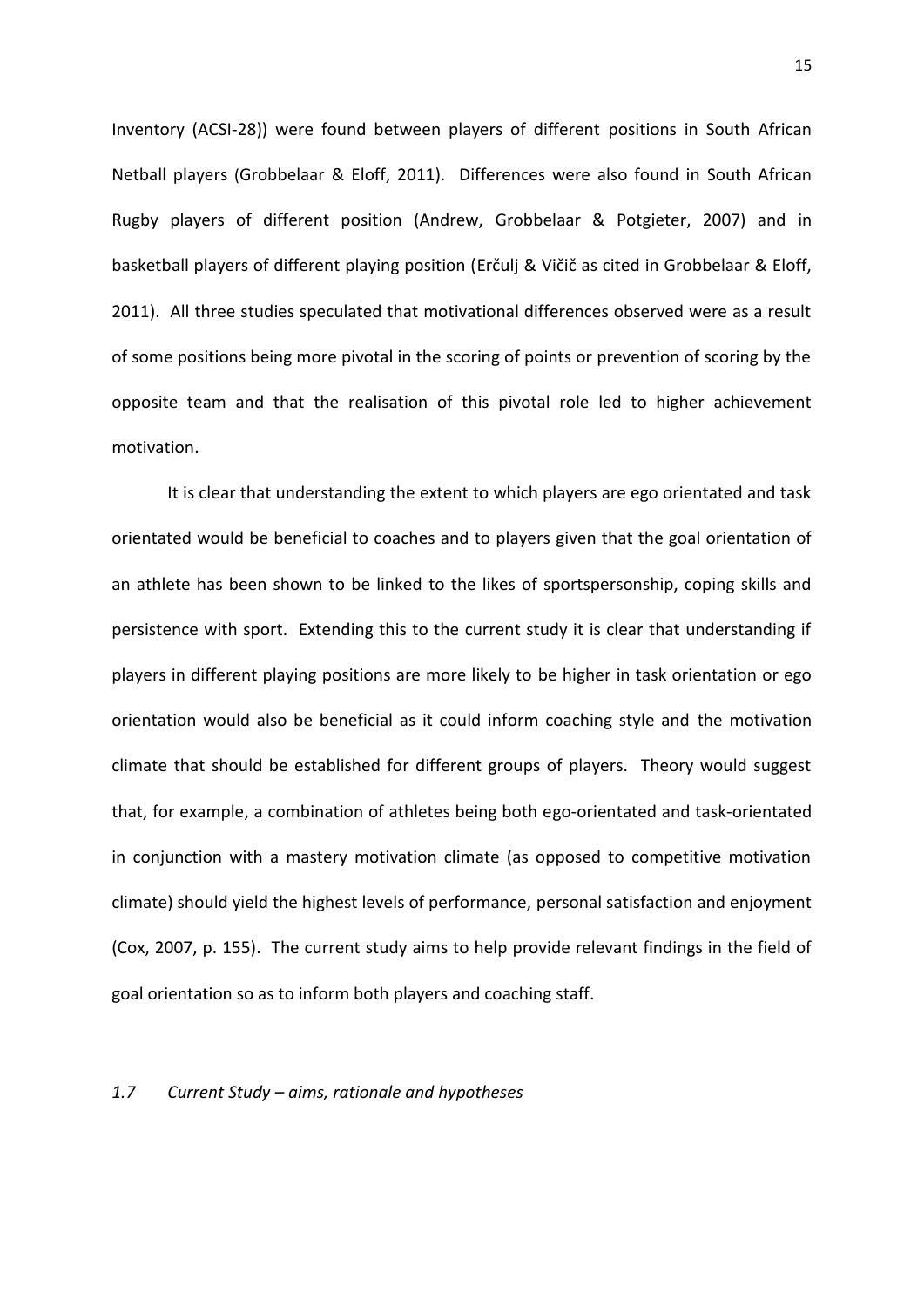The aim of this study is to investigate if significant differences exist between forwards, backs and midfield players on Gaelic Football teams with regard to extraversion, agreeableness, neuroticism, task orientation and ego orientation. In respect of personality differences between players of different positions the findings to date have been inconsistent. The current study will add to the number of studies investigating this particular topic and will introduce a new sport to those already investigated, adding to the discussion on whether previous findings can be generalised further. In respect of motivation differences between players of different positions the present study will add a new sport to those already investigated. It will also address a gap in the literature by investigating specifically goal orientation as the measure of motivation which, despite being based on the most popular motivation theory in sport, has not been investigated to date with regard to differences between players of different positions. More generally the current study will help in a small way to address the lack of focus on Gaelic Football specifically in research in the field of Sports Psychology.

While somewhat speculative the following are hypotheses of the current study:

**Hypothesis 1** predicts that there will be a significant difference in extraversion scores between the three position groupings of backs, midfield and forwards.

**Hypothesis 2** predicts that there will be a significant difference in agreeableness scores between the three position groupings of backs, midfield and forwards.

**Hypothesis 3** predicts that there will be a significant difference in neuroticism scores between the three position groupings of backs, midfield and forwards.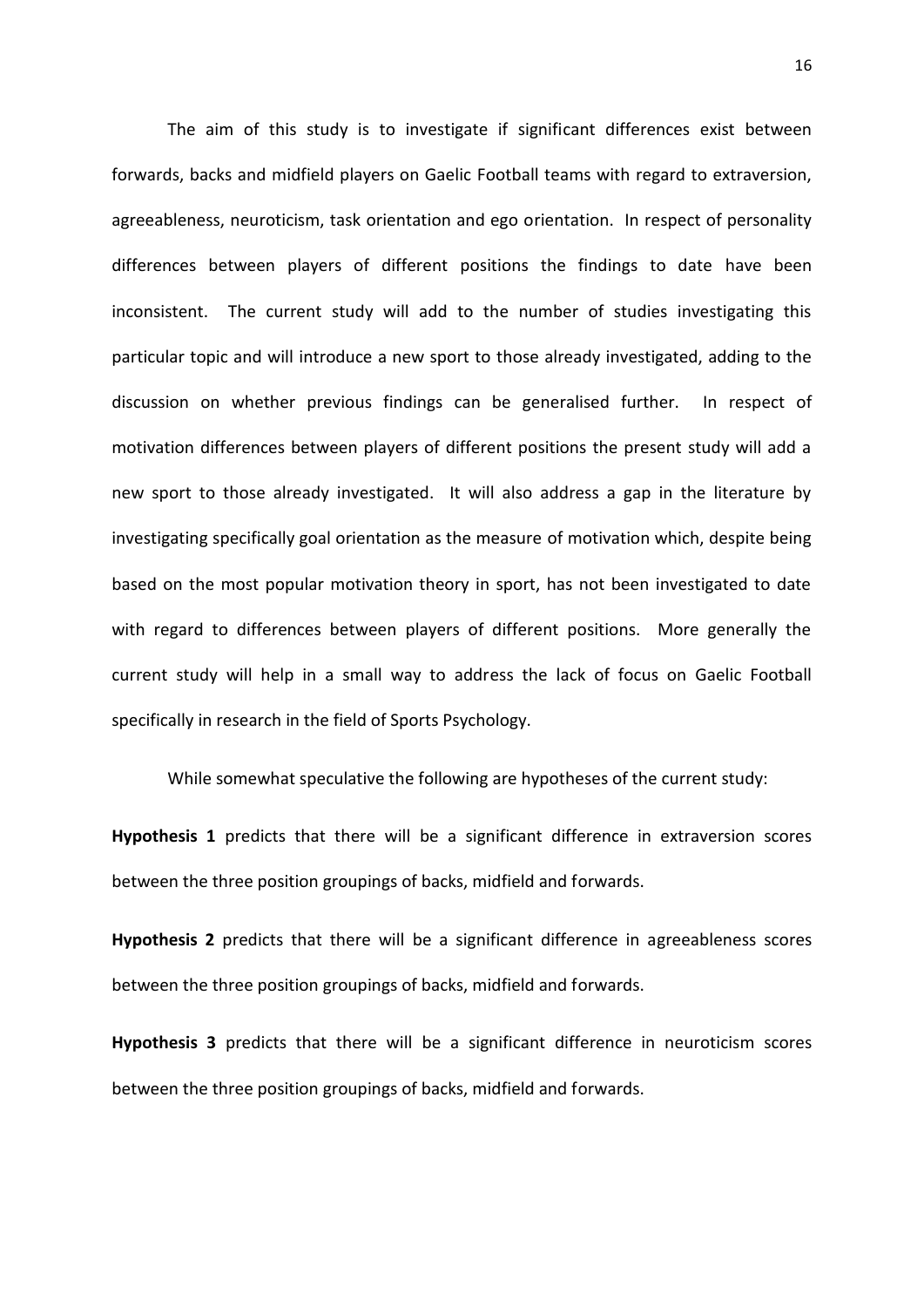**Hypothesis 4** predicts that there will be a significant difference in ego orientation scores between the three position groupings of backs, midfield and forwards.

**Hypothesis 5** predicts that there will be a significant difference in task orientation scores between the three position groupings of backs, midfield and forwards.

**Hypothesis 6** predicts that extraversion, agreeableness and neuroticism scores will predict position grouping of the participants.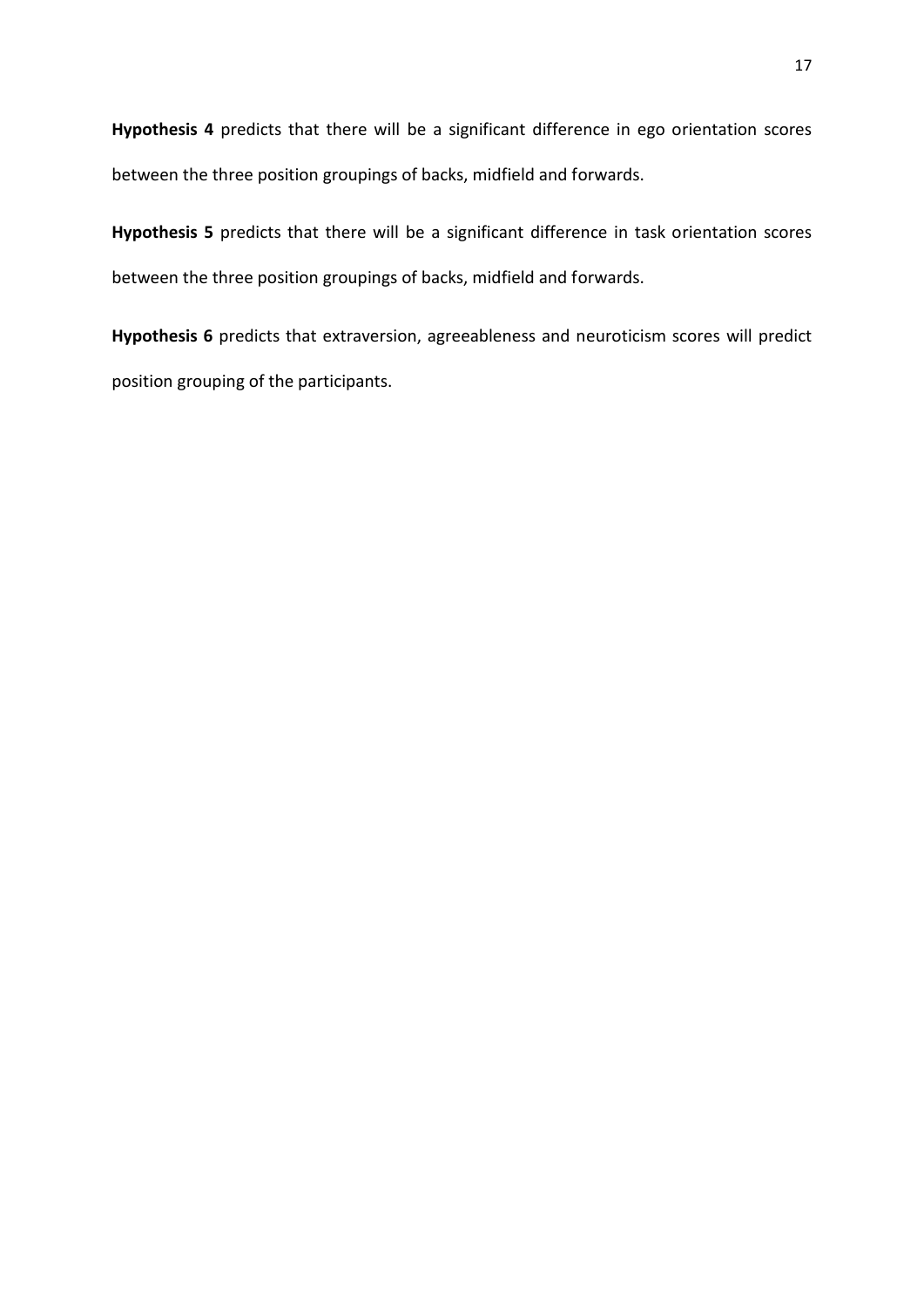#### **2. Method**

#### *2.1 Participants*

The participants for this study consisted of 312 male Gaelic Football players. The sample was a convenience sample accessed via the researcher's network. All participants were members of a Gaelic Football team. However, the level at which the participants competed (i.e. junior, intermediate, senior or inter-county) was not established. 310 participants confirmed their age, which ranged from 15 to 55. The mean age of the sample was 26.88 (SD=6.98). Parental consent was not sought for those under 18. The potential for participants to be aged under 18 was highlighted in the submission of the research project proposal to the DBS School of Psychology Research Ethics Committee. Neither a minimum age limit was imposed nor parental consent sought as it was deemed that the questions asked as part of the questionnaire were of a nature that was unlikely to cause any undue stress or harm. Of those aged under 18, 1 participant was aged 15, 6 participants were 16 and 13 participants were aged 17.

Participants played Gaelic Football in 23 different counties in Ireland. The most common county represented was Dublin with 55 participants (17.7%), followed by Louth with 51 participants (16.5%) and Wicklow with 43 participants (13.9%). 311 participants confirmed their playing position. The playing positions of the sample are outlined in Table 1.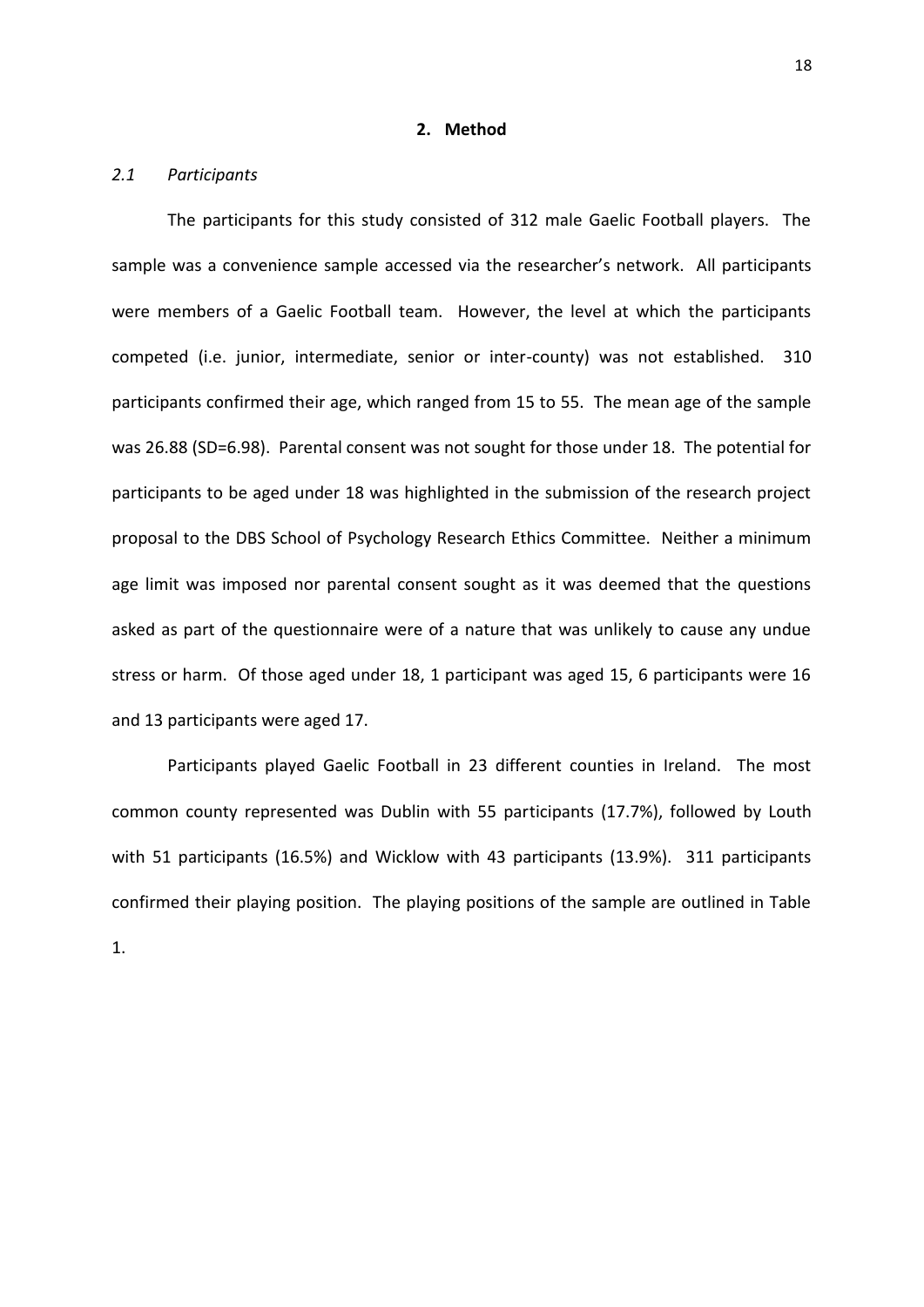| <b>Playing Position</b>        | <b>Number Of Participants</b> | <b>Frequency</b> |
|--------------------------------|-------------------------------|------------------|
| Goalkeeper                     | 19                            | 6.1%             |
| Corner back or full back       | 68                            | 21.9%            |
| Half back                      | 69                            | 22.2%            |
| Midfield                       | 49                            | 15.8%            |
| Half forward                   | 56                            | 18.0%            |
| Corner forward or full forward | 50                            | 16.1%            |
| <b>Total</b>                   | 311                           | 100%             |

# Table 1: *Playing Position of Participants*

# *2.2 Design*

A quantitative, between groups, descriptive design with convenience sampling and questionnaire method was used in this study. In the testing of each of the first five hypotheses the independent variable was playing position and each of extraversion score, neuroticism score, agreeableness score, task orientation score and ego orientation score were the dependant variables. In the final hypotheses the dependant variable was playing position while the predictor variables were extraversion, neuroticism and agreeableness scores.

### *2.3 Materials*

The materials used in this study consisted of two questionnaires which were distributed in both online and paper format. The standardised instruments used in the study were the Task and Ego Orientation in Sport Questionnaire (TEOSQ: Duda & Nicholls,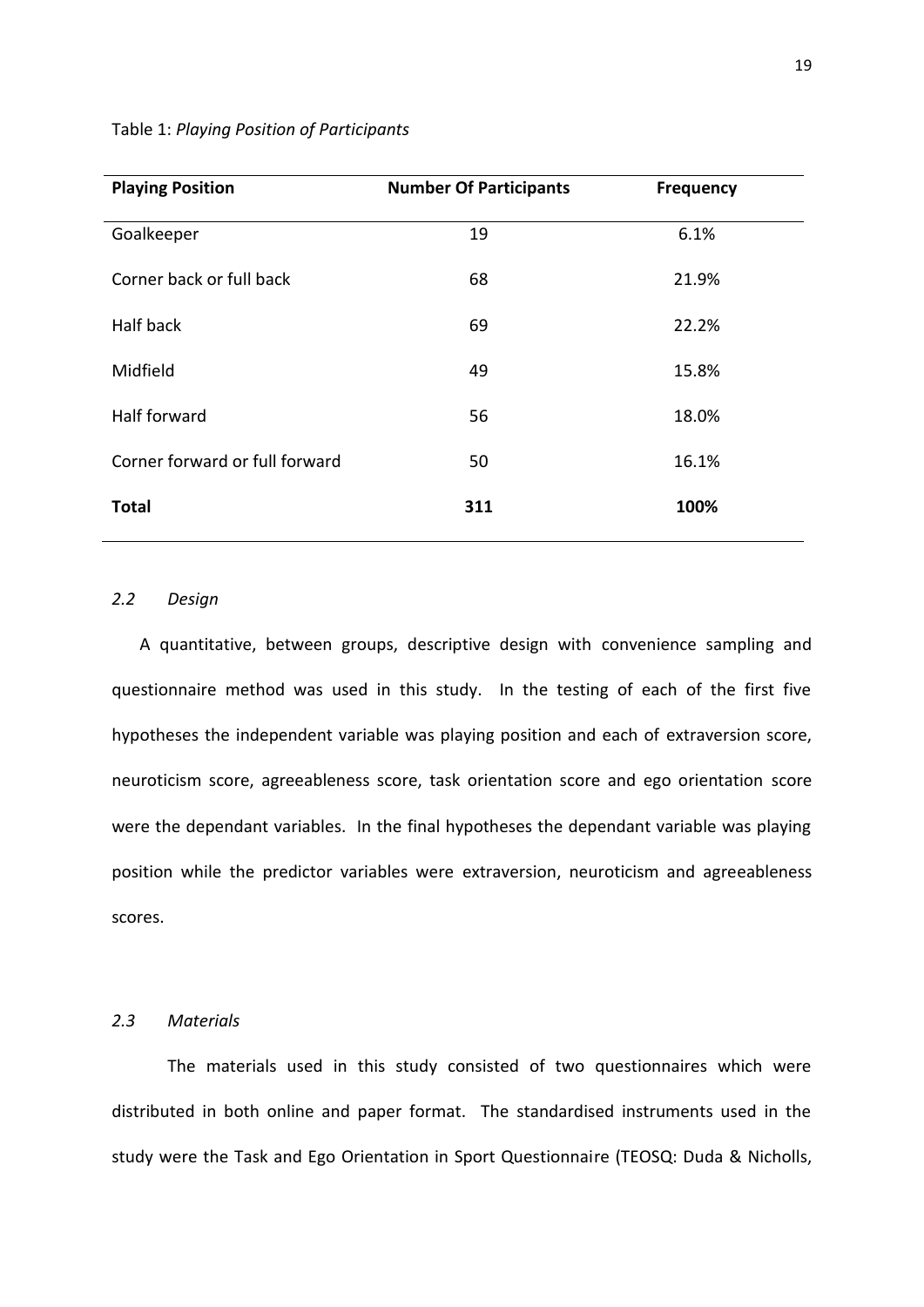1992) and the Big Five Inventory (BFI: John & Srivastava, 1999). Only the items relating to the traits of extraversion, neuroticism and agreeableness from the Big Five Inventory were included in the version of the questionnaire used in this study.

The TEOSQ was used to assess the participant's goal orientations in relation to playing Gaelic Football. The TEOSQ is a 13 item questionnaire which measures individual differences in goal orientations, specifically in the context of sport. 7 of the items measure task orientation and 6 measure ego orientation. Participants were asked to think of when they felt successful in sport and answer the extent to which they agreed with each of the statements presented. The participants answered using a 5 point scale ranging from Strongly Disagree to Strongly Agree. A score of 1 is given when the participant strongly disagrees with a statement and a score of 5 when the participant strongly agrees, with scores of 2, 3 and 4 for the intermediate responses. The average of the scores for the responses to the 7 task orientation items gives the task orientation score for the participant and the average for the 6 ego orientation items gives the ego orientation score for the participant. The higher the score the more task-orientated or ego-orientated the participant is.

The TEOSQ is used widely as a measure of goal orientation in research in the area of motivation in sport and numerous studies have provided evidence for the factorial stability of the items in the questionnaire (e.g. Chi & Duda, 1995; Duda, 1989; Duda & White, 1992). In addition reliability and validity have been widely reported (e.g. Duda, Chi, Newton & Walling, 1995; Duda & Whitehead as cited in Moran, 2012, p. 54; Li, Harmer & Acock, 1996). The reliabilities in the current study of ego orientation and task orientation, measured using Cronbach's alpha, were satisfactory at 0.80 and 0.88 respectively.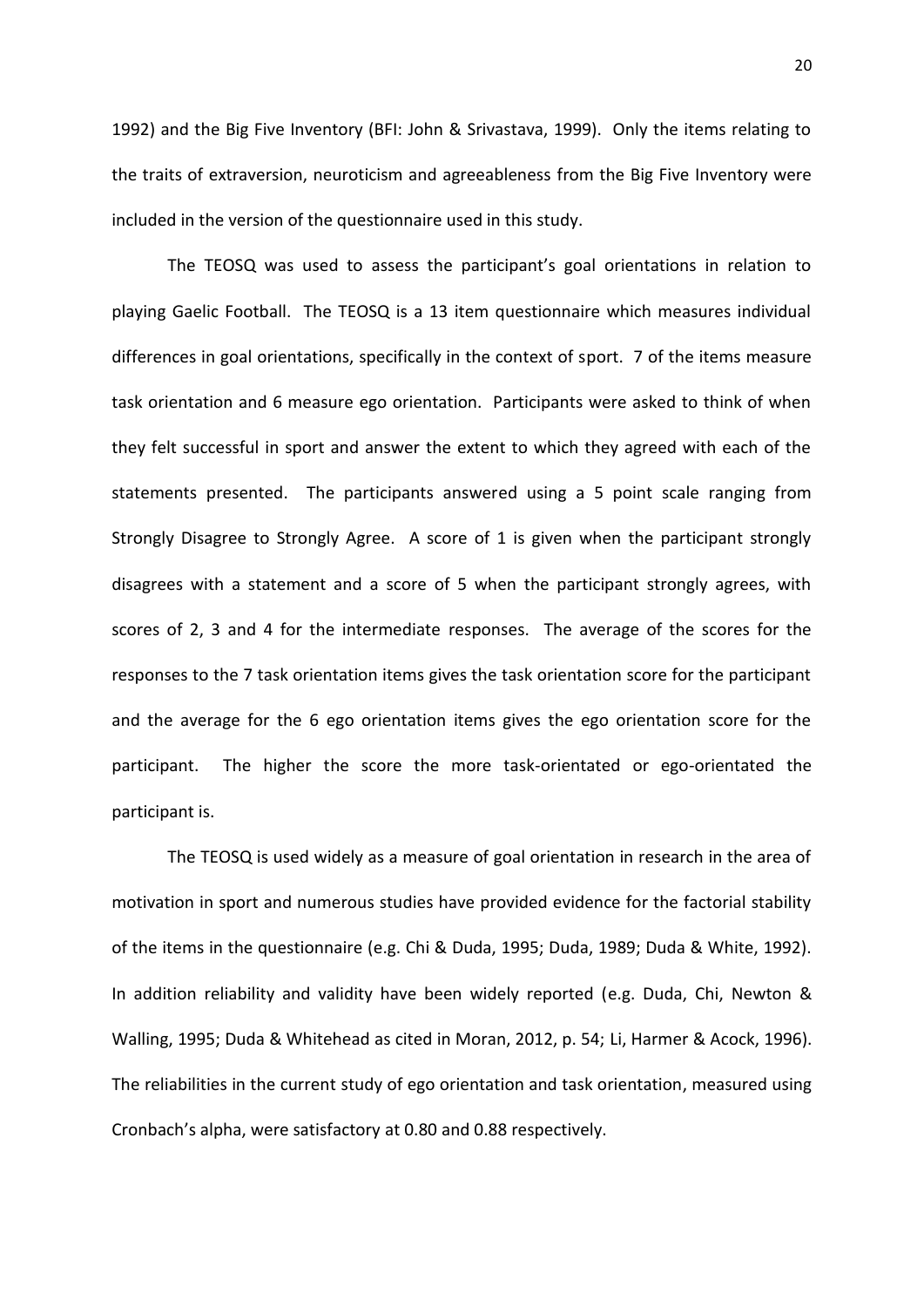The BFI is a 44-item questionnaire used to measure the personality traits of extraversion, neuroticism, agreeableness, conscientiousness and openness to experience. Given that this study is only concerned with the first three traits listed above, the questionnaire administered as part of this study was reduced to a 25-item questionnaire as it only included the items relevant to the traits being measured. 9 of the items measure agreeableness, 8 measure extraversion and 8 measure neuroticism. Participants were presented with the statement "I am someone who…" and asked to respond with the extent to which they agreed with each of the following 25 statements that were presented. For example one of the items related to extraversion is "is talkative" so the participant responds with the extent to which they agree that they are someone who is talkative. The participants answered using a 5 point scale ranging from Disagree Strongly to Agree Strongly. As with the TEOSQ questionnaire, a score of 1 is given when the participant disagrees strongly with a statement and a score of 5 when the participant agrees strongly, with scores of 2, 3 and 4 for the intermediate responses.

Reverse-scoring is required on some of the items before an overall score for each trait is computed. For the items related to extraversion, items 4, 13 and 19 are reverse scored. For items related to agreeableness, items 2, 8, 17 and 23 are reverse-scored and for items related to neuroticism, items 6, 15 and 21 are reverse-scored. Once the reverse scoring was complete the average of the scores for each of the traits was computed to give a score for each participant for extraversion, neuroticism and agreeableness. The higher the score for a trait the greater the extent to which the participant possesses that trait.

The reliability and validity of the BFI as a measure of personality traits have been well-established and widely reported in the literature (e.g. Gosling, Rentfrow & Swann, 2003; John, Naumann & Soto, 2008). The reliabilities in the current study of extraversion,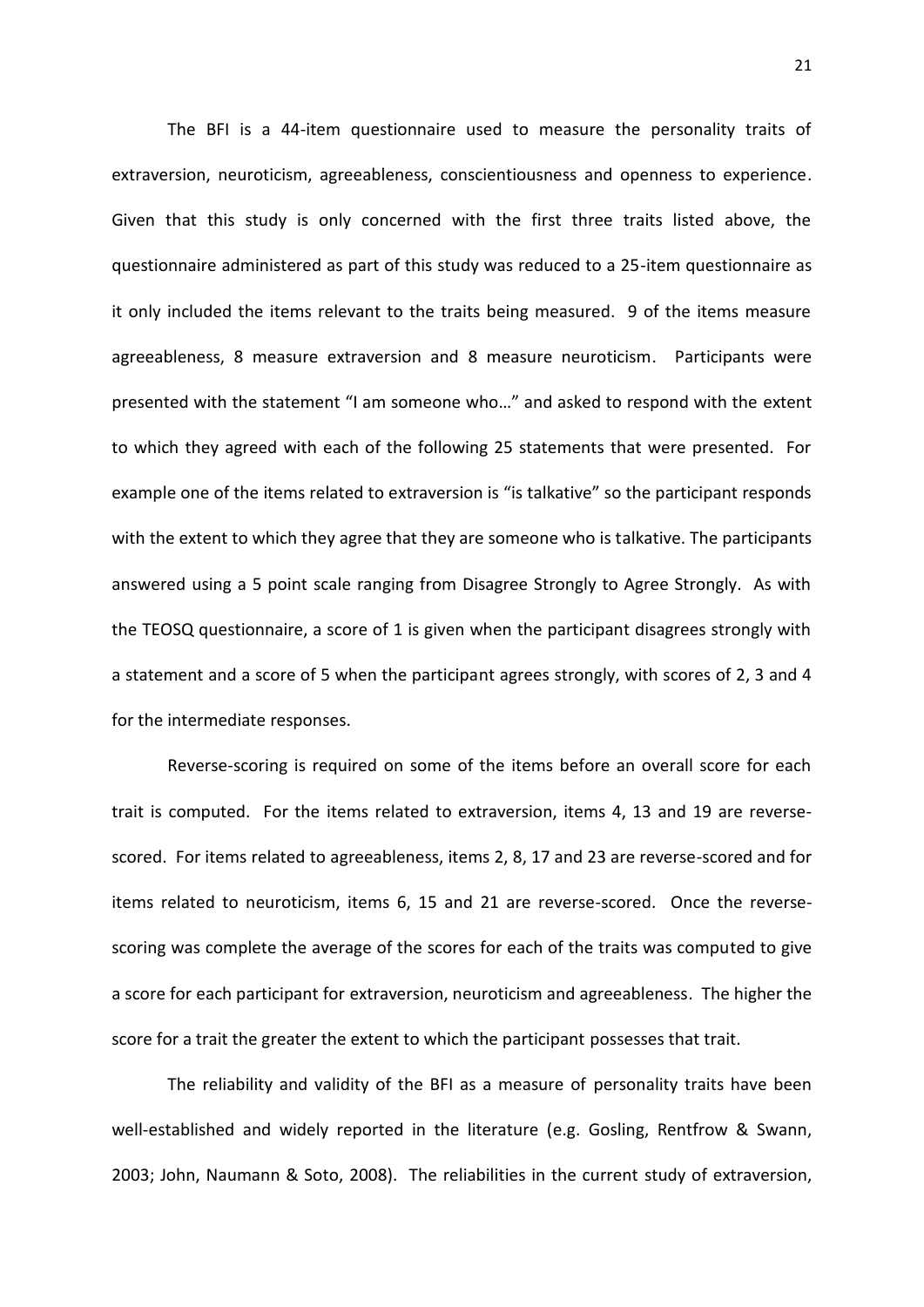neuroticism and agreeableness, measured using Cronbach's alpha, were satisfactory at 0.79, 0.79 and 0.72 respectively.

#### *2.4 Procedure*

The survey for this study, which consisted of 3 demographic questions and the two standardised measures outlined above (TEOSQ and BFI), was distributed using the online survey tool, SurveyMonkey, and in paper format. 268 participants engaged with the online version of the survey and 44 with the paper version. A link to the survey was sent via mobile messaging applications (e.g. WhatsApp), Facebook and email to personal contacts of the researcher who either played Gaelic Football or were involved with Gaelic Football teams. The link was then further distributed to team members and friends of the contacts that were also Gaelic Footballers. The paper versions were filled out by members of three different Gaelic Football teams (from Louth and Cork). The paper version of the survey, including the Information Sheet is included in the Appendix.

An information page presented to the participants at the beginning of the survey informed participants about the purpose of the survey, the fact that their responses were anonymous and their right to choose not to participate or to not complete the survey at any point. On the online version participants were not forced to answer all questions in order to complete the survey. Before completing the TEOSQ and the BFI, participants answered demographic information relating to their age, their county and the most common position in which they played during their Gaelic Football career.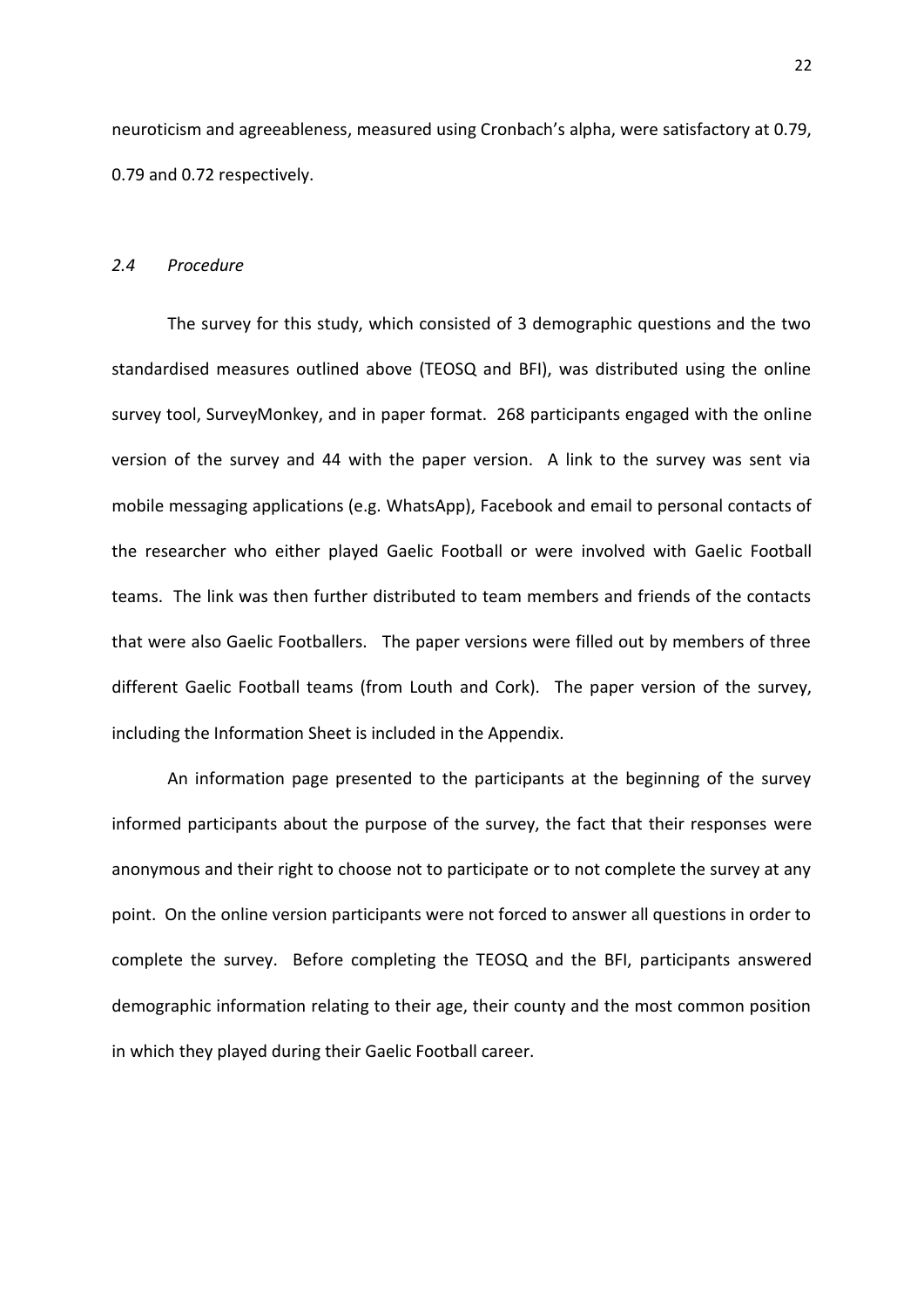When the survey was closed the data was first downloaded to excel and then uploaded to SPSS where the data from the paper versions of the survey was added and the full data set was analysed.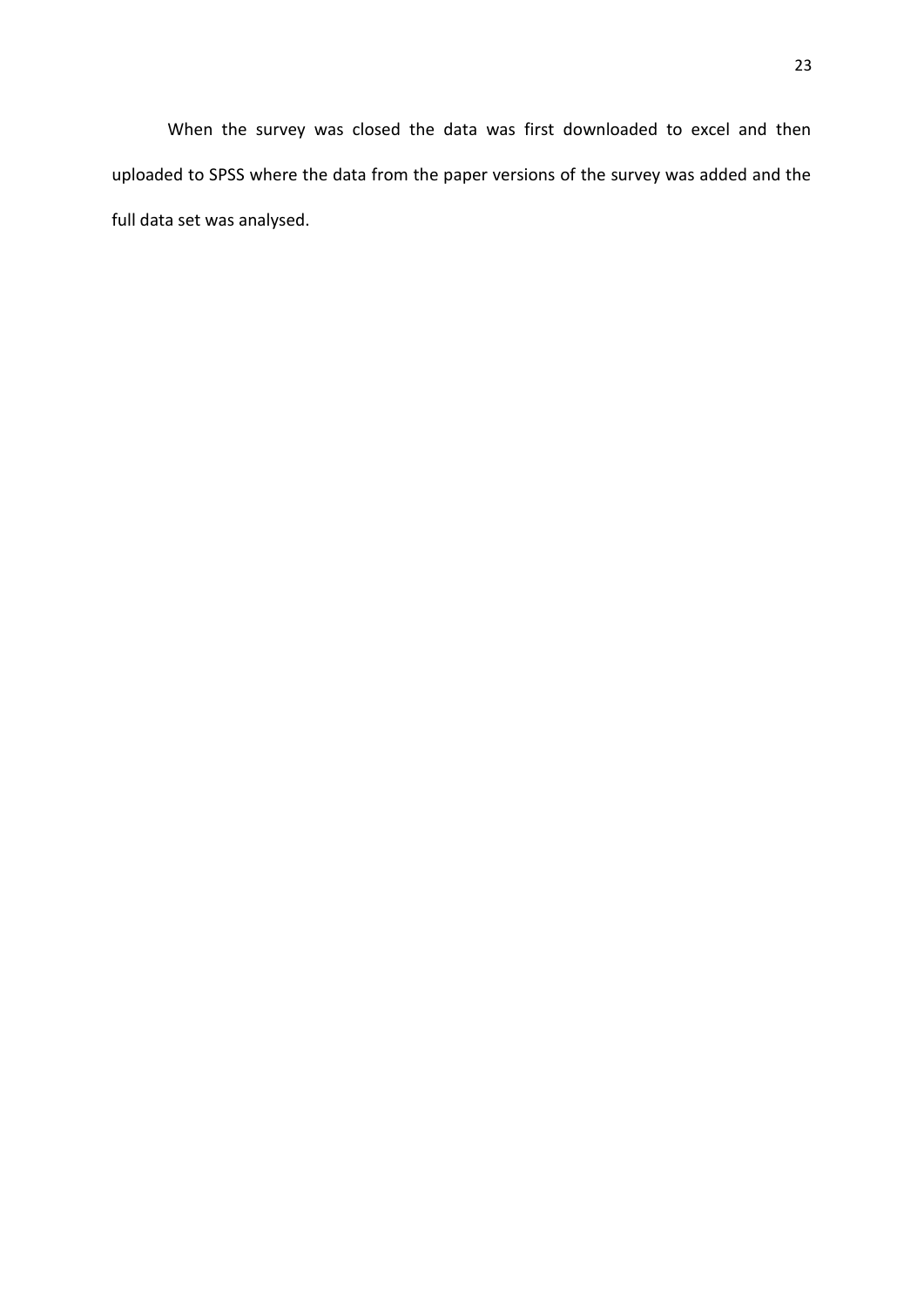#### **3. Results**

#### *3.1 Introduction*

This section will provide a statistical summary of the data collected as part of this study. Following this the findings for each of the hypotheses will be discussed. Specifically, one-way ANOVAs (or non-parametric equivalents where relevant) were conducted to investigate if there were significant differences between participants based on their playing position with respect to extraversion, neuroticism, agreeableness, ego orientation and task orientation. A Multinomial Logistic Regression was conducted to investigate if levels of extraversion, neuroticism and agreeableness were predictive of playing position.

# *3.2 Descriptive Statistics - Demographics*

Figure 1 displays the frequencies of playing position among the sample based on the options presented to participants in the survey. 311 participants provided their playing position. These were Goalkeeper (N=19), Full Back or Corner Back (N=68), Half Back (N=69), Midfield (N=49), Half Forward (N=56), Full Forward or Corner Forward (N=50). Playing positions were grouped further for the purposes of further analysis. These larger groupings were Backs (N=156), Midfield (N=49) and Forwards (N=106). Goalkeepers were included with Backs. Figure 2 displays the frequencies for this Position Grouping.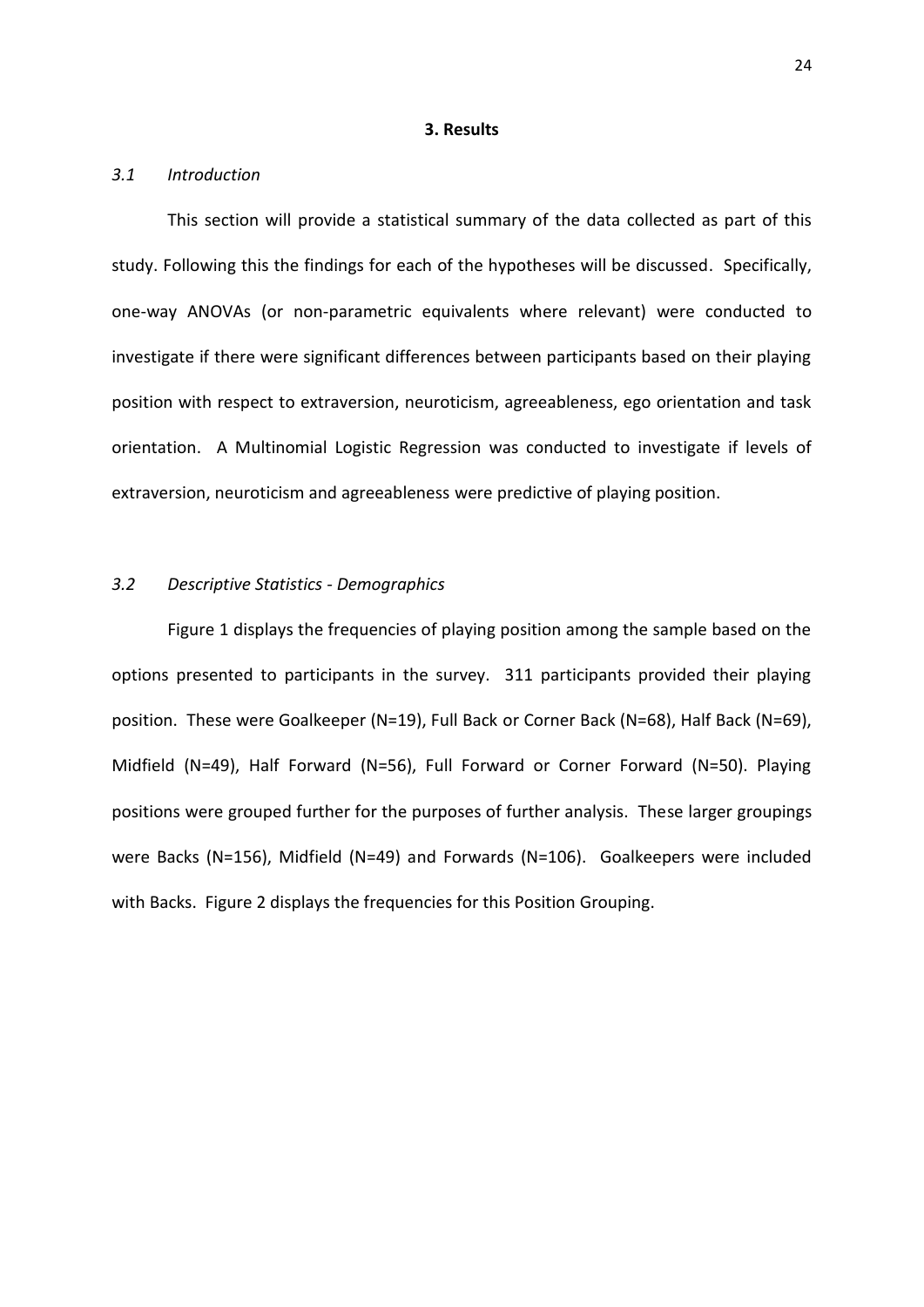

**Figure 1:** *Frequencies of reported Playing Position*



**Figure 2:** *Frequencies of Position Grouping*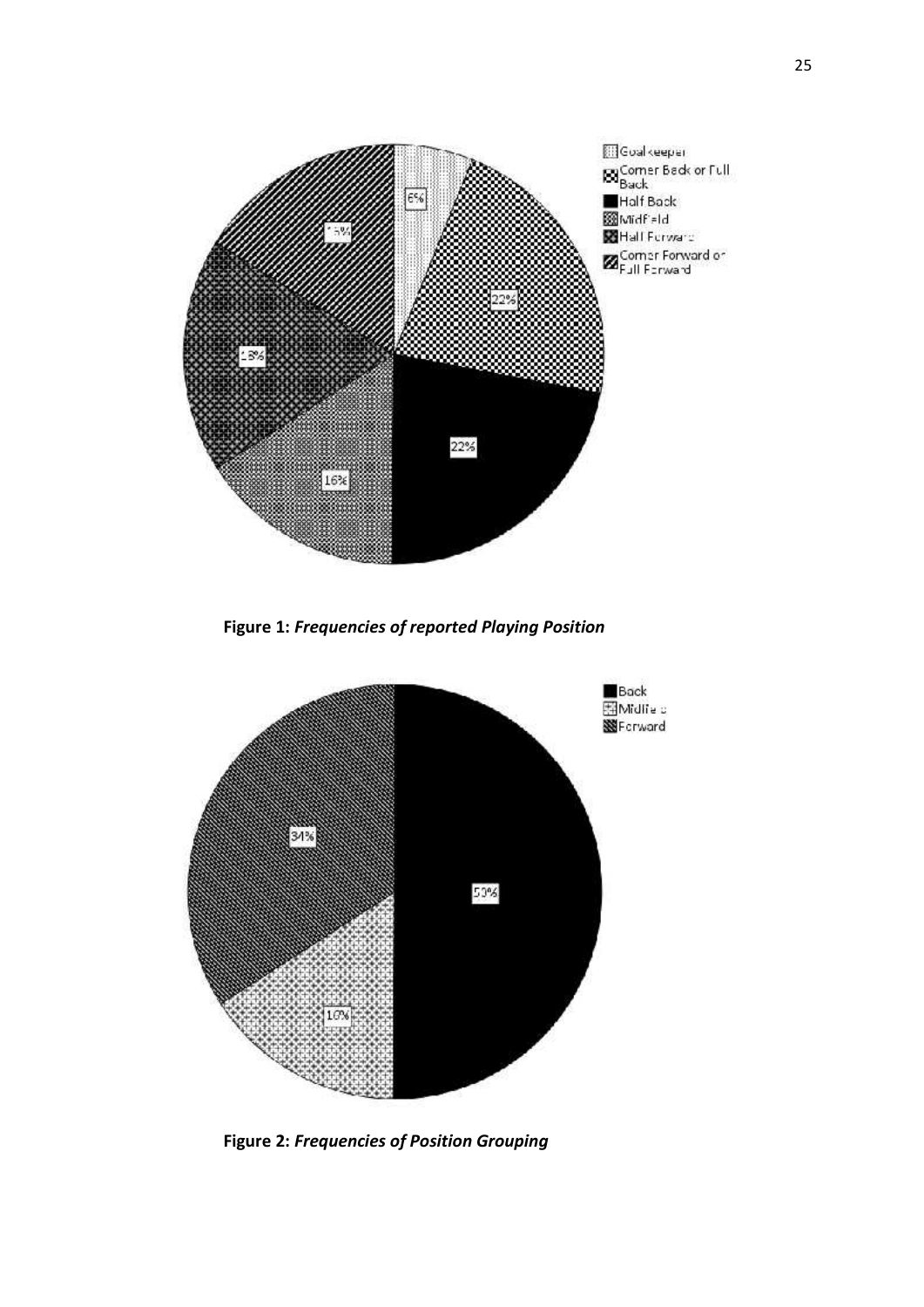#### *3.3 Descriptive Statistics – Psychological Measures*

Descriptive Statistics were run to compute the mean scores and standard deviations by Position Grouping for each of the variables of interest; extraversion (N=249), neuroticism (N=256), agreeableness (N=255), task orientation (N=268) and ego orientation (N=271). (Participants that completed the survey did not always answer each item on the questionnaires giving a different number of results for each variable). Figure 3 displays the means of each of the personality traits and Figure 4 displays the task and ego orientation means for each of the position groupings. Table 2 provides a summary of the statistics.

Figure 3 shows that the Midfield group are the most extraverted ( $\bar{x}$  = 3.80, SD = 0.64), most agreeable ( $\bar{x}$  = 3.91, SD = 0.52) and least neurotic ( $\bar{x}$  = 2.32, SD = 0.55) of the three groups. Extraversion scores for Backs ( $\bar{x}$  = 3.59, SD = 0.71) and Forwards ( $\bar{x}$  = 3.60, SD  $= 0.64$ ) are very similar. The Forwards group are the least agreeable ( $\bar{x} = 3.83$ , SD = 0.53), while the Backs are not unlike the Midfield in group in terms of agreeableness ( $\bar{x}$  = 3.89, SD  $= 0.53$ ). Backs are more neurotic than Midfield players ( $\bar{x} = 2.39$ , SD = 0.67) but the Forwards group are most neurotic ( $\bar{x}$  = 2.54, SD = 0.74) of the three groups.

Figure 4 shows that all groups are more Task Orientated than Ego Orientated. Forwards are less Task Orientated ( $\bar{x}$  = 3.83, SD = 0.67) than both Backs ( $\bar{x}$  = 3.94, SD = 0.72) and Midfield ( $\bar{x}$  = 3.93, SD = 0.78). Forwards are more Ego Orientated ( $\bar{x}$  = 2.74, SD = 0.87) than both Backs ( $\bar{x}$  = 2.62, SD = 0.80) and Midfield ( $\bar{x}$  = 2.71, SD = 0.92). Further analysis was conducted in order to examine if there were statistically significant differences. This analysis is outline in section 3.4.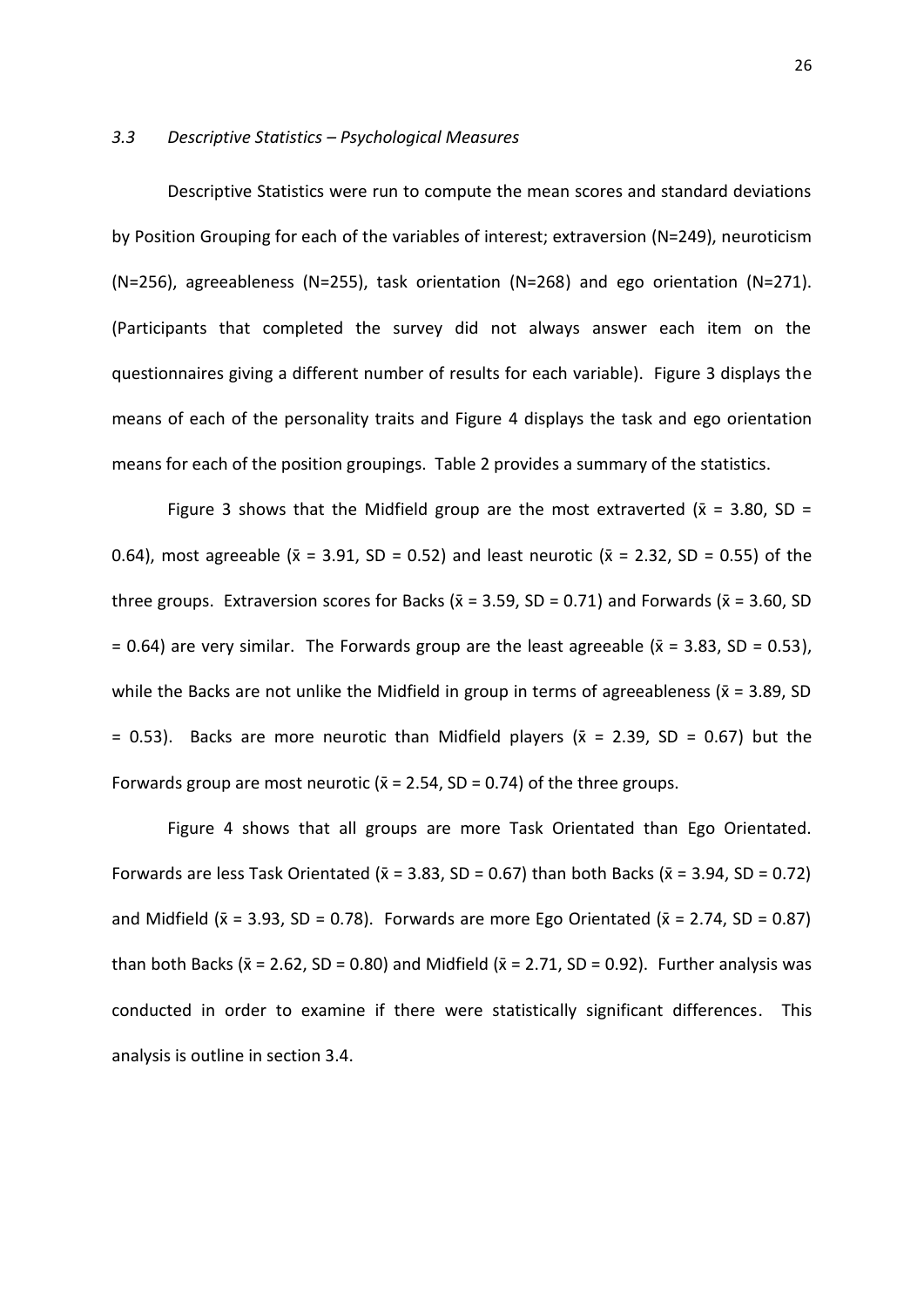

**Figure 3:** *Comparison of means for Extraversion, Agreeableness and Neuroticism by Position Grouping*



**Figure 4:** *Comparison of means for Ego Orientation score and Task Orientation score by Position Grouping*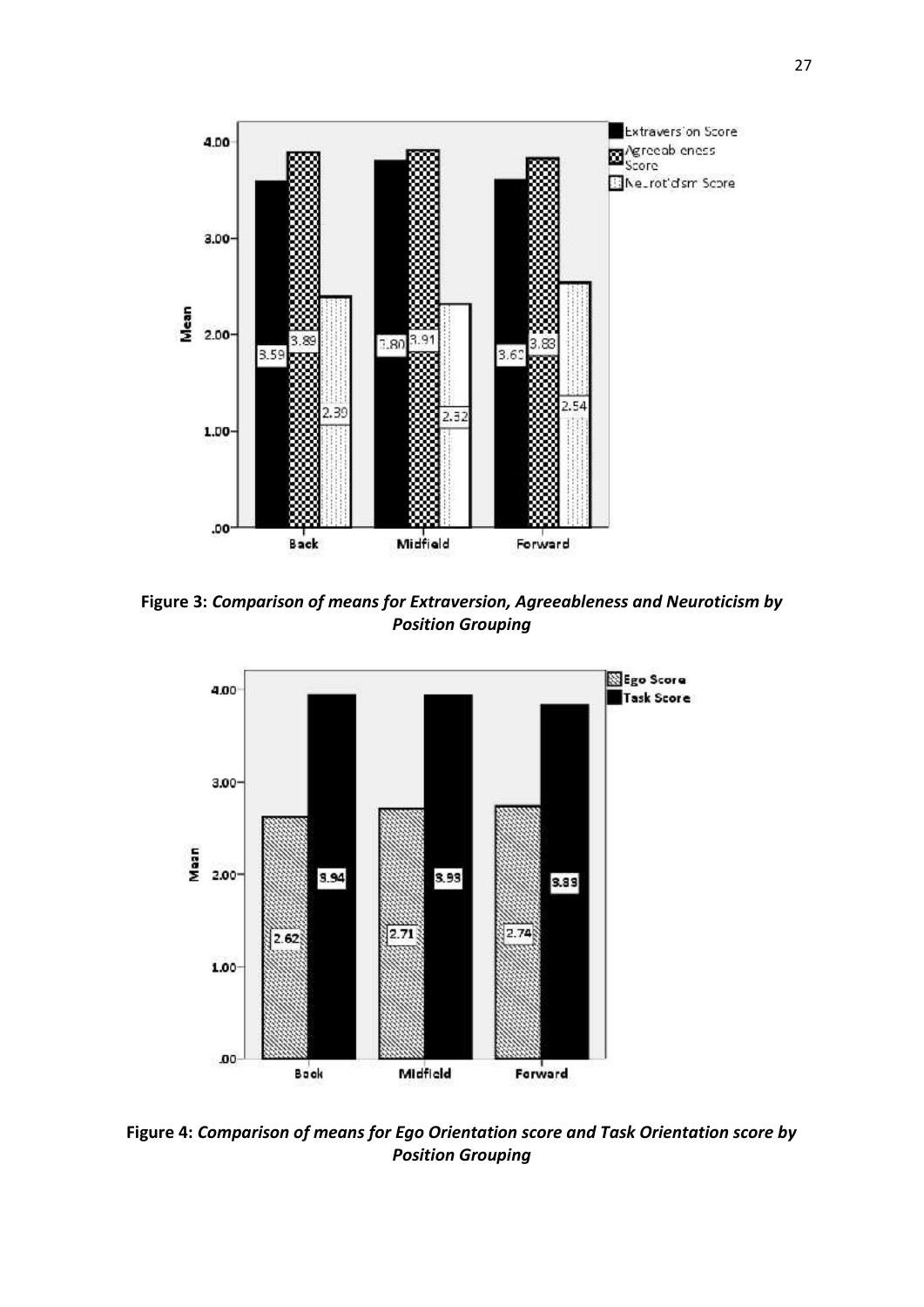| Variable                | <b>Position</b><br><b>Grouping</b> | <b>Number of</b><br>participants | $\bar{\mathbf{x}}$ | <b>SD</b> |
|-------------------------|------------------------------------|----------------------------------|--------------------|-----------|
|                         |                                    |                                  |                    |           |
| <b>Extraversion</b>     | <b>Back</b>                        | 121                              | 3.59               | 0.71      |
|                         | Midfield                           | 42                               | 3.80               | 0.64      |
|                         | Forward                            | 86                               | 3.60               | 0.64      |
|                         | <b>Total</b>                       | 249                              | 3.63               | 0.68      |
|                         |                                    |                                  |                    |           |
| <b>Agreeableness</b>    | <b>Back</b>                        | 123                              | 3.89               | 0.53      |
|                         | Midfield                           | 44                               | 3.91               | 0.52      |
|                         | Forward                            | 89                               | 3.83               | 0.53      |
|                         | <b>Total</b>                       | 256                              | 3.87               | 0.53      |
|                         |                                    |                                  |                    |           |
| Neuroticism             | <b>Back</b>                        | 123                              | 2.39               | 0.67      |
|                         | Midfield                           | 44                               | 2.32               | 0.55      |
|                         | Forward                            | 88                               | 2.54               | 0.74      |
|                         | <b>Total</b>                       | 255                              | 2.43               | 0.68      |
| <b>Ego Orientation</b>  | <b>Back</b>                        | 133                              | 2.62               | 0.80      |
|                         | Midfield                           | 48                               | 2.71               | 0.92      |
|                         | Forward                            | 90                               | 2.74               | 0.87      |
|                         | <b>Total</b>                       | 271                              | 2.68               | 0.84      |
|                         |                                    |                                  |                    |           |
| <b>Task Orientation</b> | <b>Back</b>                        | 132                              | 3.94               | 0.72      |
|                         | Midfield                           | 46                               | 3.93               | 0.78      |
|                         | Forward                            | 90                               | 3.83               | 0.67      |
|                         | <b>Total</b>                       | 268                              | 3.90               | 0.71      |

# **Table 2:** *Descriptive Statistics for Extraversion, Agreeableness, Neuroticism, Ego Orientation and Task Orientation*

 $\bar{x}$  = mean, SD = Standard Deviation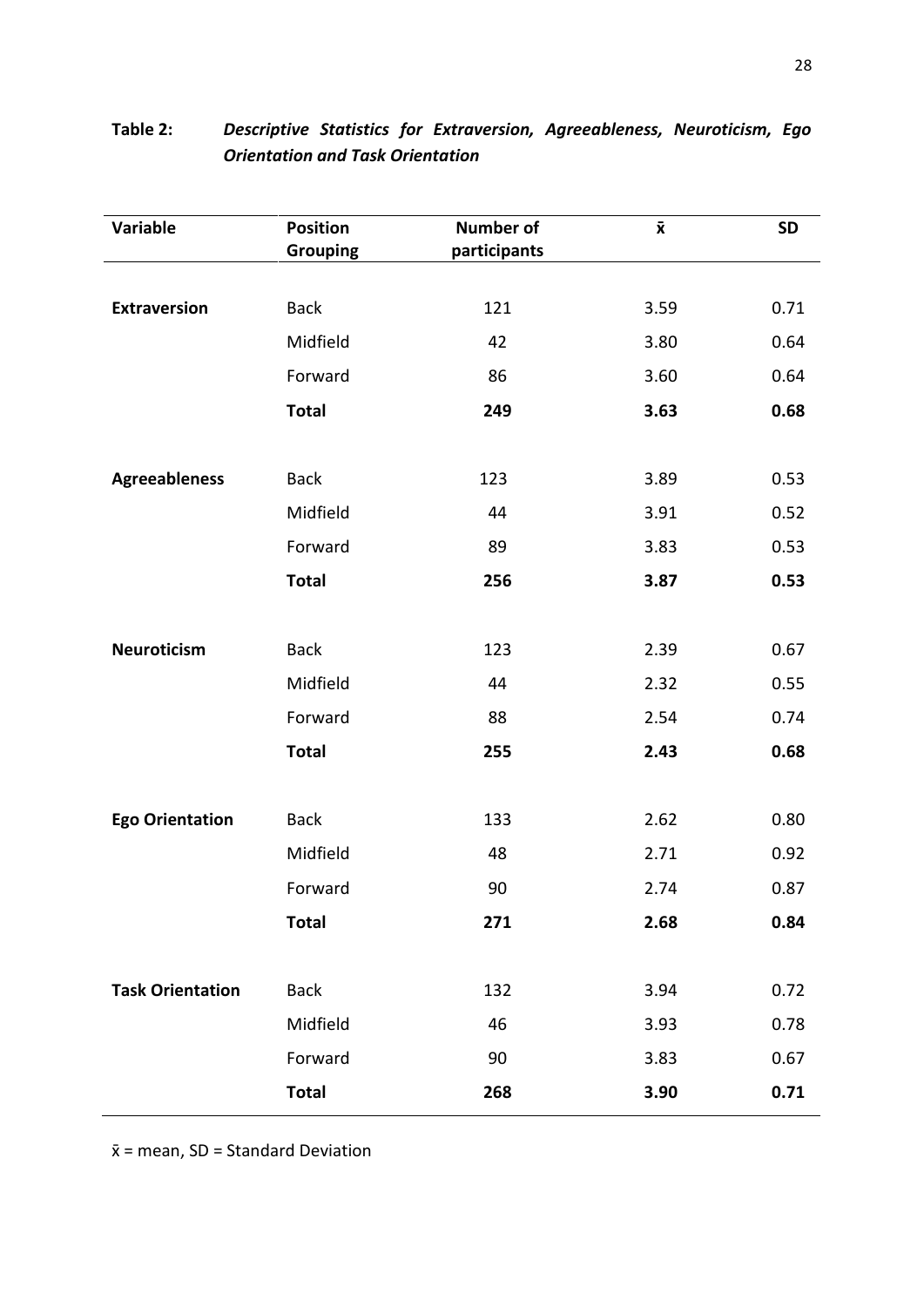## *3.4 Testing of Hypotheses*

**Hypothesis 1** predicted that there would be a significant difference in extraversion scores between the three Position Groupings of Backs, Midfield and Forwards. A One Way Analysis of Variance yielded no significant differences between the groups with regard to levels of extraversion (F(2, 246) = 1.66,  $p = 0.19$ , ns). Therefore the null hypothesis, that there is no significant difference between players of different position with regard to extraversion, was accepted.

**Hypothesis 2** predicted that there would be a significant difference in agreeableness scores between the three Position Groupings of Backs, Midfield and Forwards. A One Way Analysis of Variance yielded no significant differences between the groups with regard to levels of agreeableness (F(2, 253) = 0.53,  $p = 0.59$ , ns). Therefore the null hypothesis, that there is no significant difference between players of different position with regard to agreeableness, was accepted.

**Hypothesis 3** predicted that there would be a significant difference in neuroticism scores between the three Position Groupings of Backs, Midfield and Forwards. A One Way Analysis of Variance yielded no significant differences between the groups with regard to levels of neuroticism (F(2, 252) = 1.98,  $p = 0.14$ , ns). Therefore the null hypothesis, that there is no significant difference between players of different position with regard to neuroticism, was accepted.

**Hypothesis 4** predicted that there would be a significant difference in ego orientation scores between the three Position Groupings of Backs, Midfield and Forwards.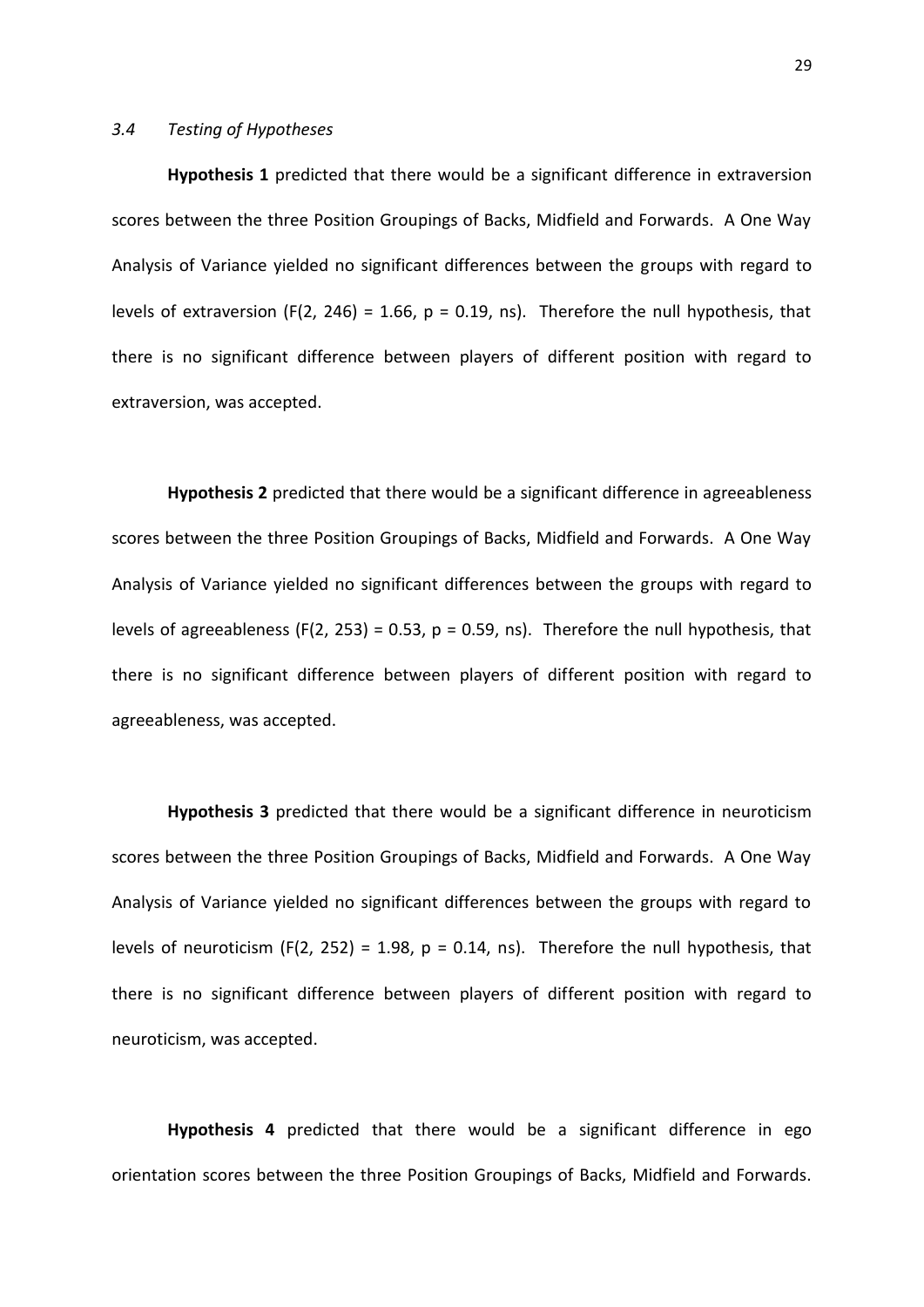A One Way Analysis of Variance yielded no significant differences between the groups with regard to levels of ego orientation (F(2, 268) = 0.528,  $p = 0.59$ , ns). Therefore the null hypothesis, that there is no significant difference between players of different position with regard to ego orientation, was accepted.

**Hypothesis 5** predicted that there would be a significant difference in task orientation scores between the three Position Groupings of Backs, Midfield and Forwards. The distribution of the task orientation Scores for each of the Position Groupings was found to be not normal. Therefore a Kruskal-Wallis test was performed. A Kruskal- Wallis One Way ANOVA yielded no significant differences between the groups with regard to levels of task orientation ( $\chi^2$  (2) = 3.13, p = 0.21, ns). Therefore the null hypothesis, that there is no significant difference between players of different position with regard to task orientation, was accepted.

**Hypothesis 6** predicted that extraversion, agreeableness and neuroticism scores would predict Position Grouping of the participants. Multinomial Logistic Regression was performed to establish if the personality traits can distinguish between the three playing positions examined. None of the predictor variables were shown to distinguish the different playing positions. A Pseudo R-square test (using the Nagelkerke value) revealed that only 4.2% of the variance was explained. Based on the predictor variables Backs were correctly identified as such in 88.7% of cases. However, Midfield players tended to be misclassified as Backs very often, as did Forwards. Of the predictors which distinguished Backs from the Midfield players and Forwards, the only result of significance was neuroticism (*b* = -.51).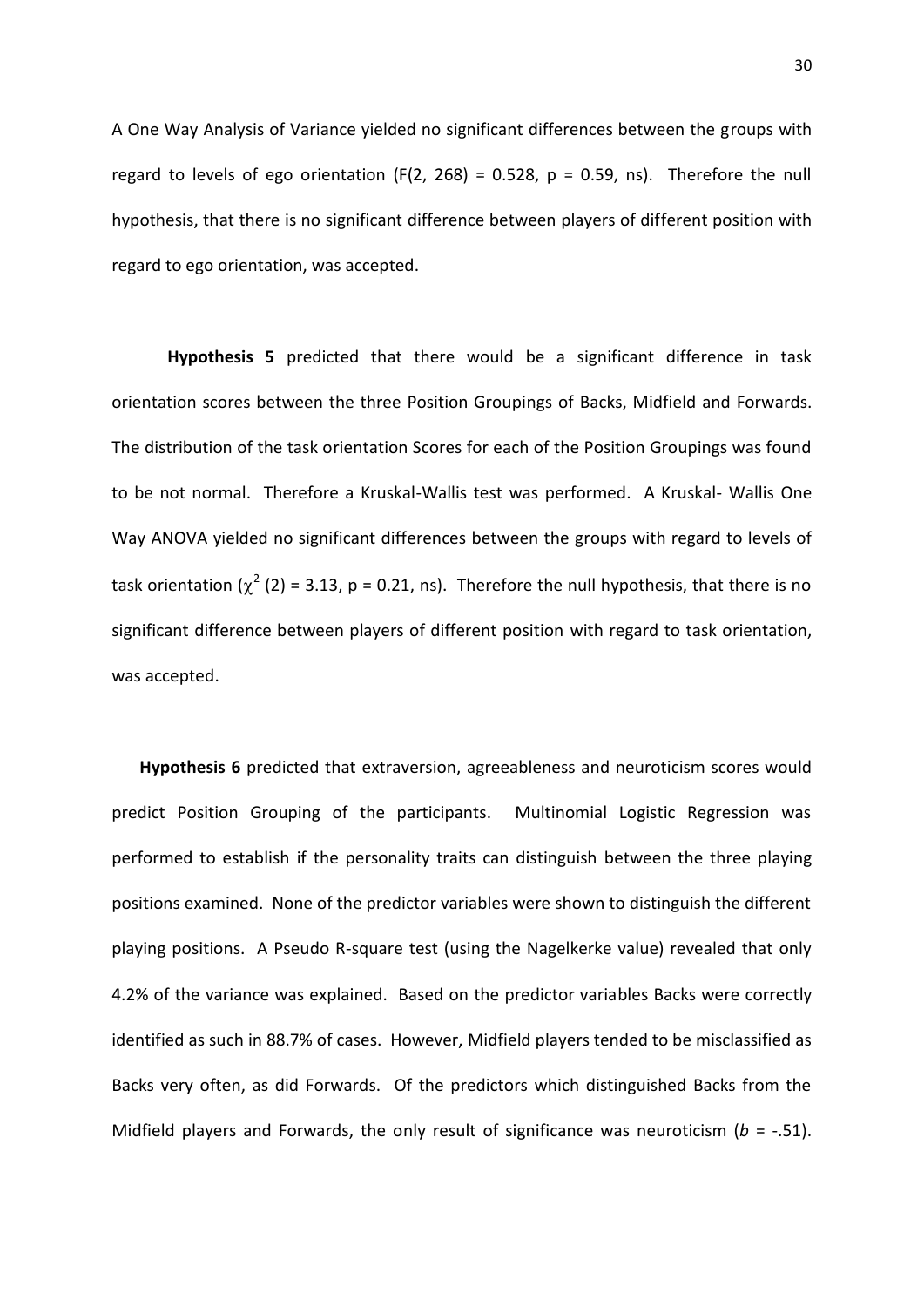This means that Backs are partly distinguished from Midfield player and Forwards by having lower neuroticism scores, lending partial support to the hypothesis.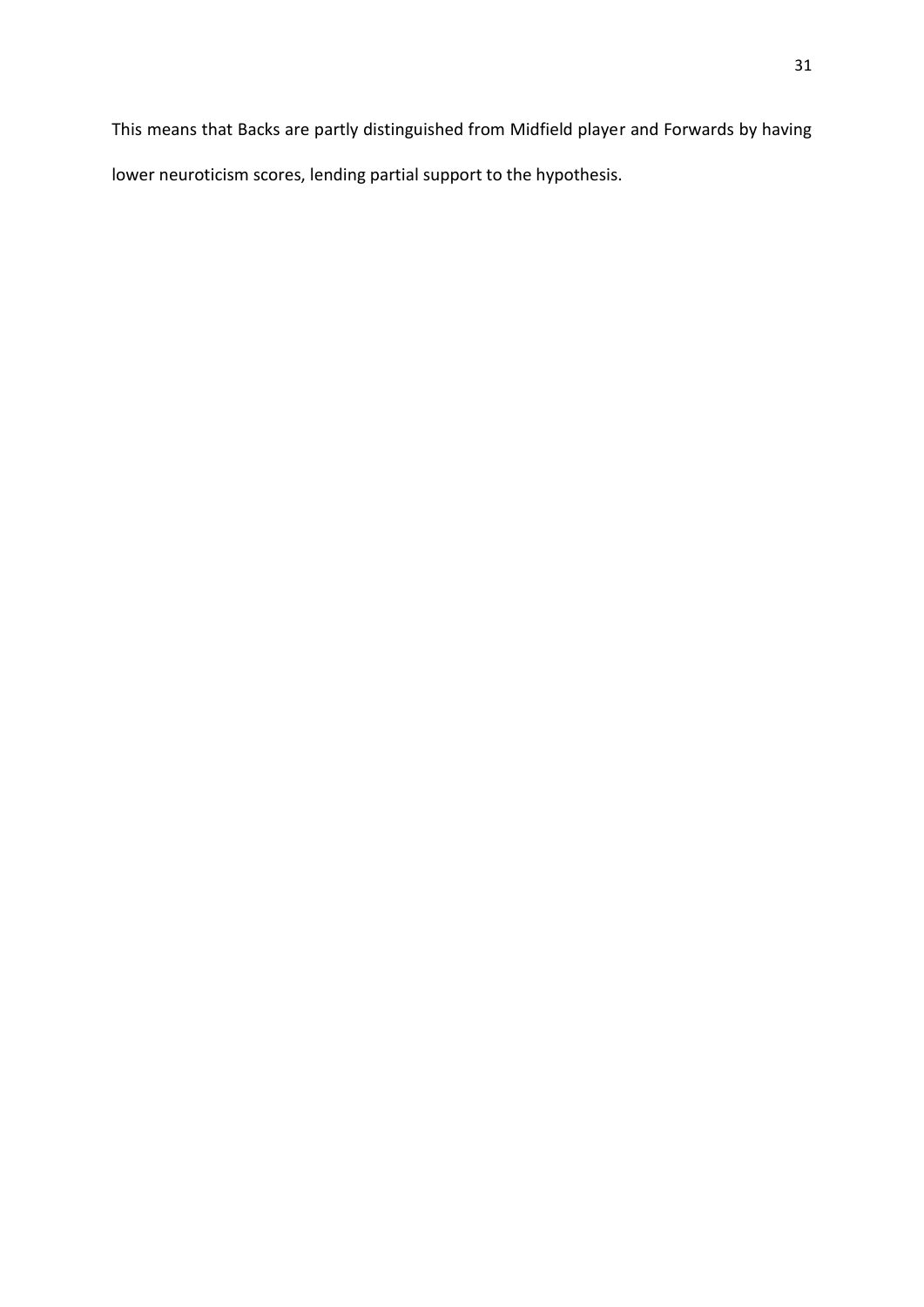## **4. Discussion**

#### *4.1 Overview*

This study aimed to investigate if there were differences in certain personality traits between players of different positions on Gaelic Football teams. In addition it aimed to investigate if there were differences in goal orientations between players of different positions on Gaelic Football teams. It attempted to explore these differences through the distribution of questionnaires enabling scores to be attributed to participants for the variables of extraversion, agreeableness, neuroticism, ego orientation and task orientation.

The most accepted model of personality among trait theorists is the Big Five model (Pervin et al., 2005, p. 292). This model argues that five major dimensions of personality exist. These dimensions are Neuroticism, Extraversion, Agreeableness, Conscientiousness and Openness (Maltby at al., 2007, p. 176). Only the traits of Extraversion, Agreeableness and Neuroticism were explored as part of this study. With regard to the exploration of personality trait differences between players of different position there is only a limited number of studies exploring these differences. In their review of Personality in Sport, Allen et al. (2013) commented that it is not unreasonable to expect differences in personality traits between players of different playing position given that different positions often require different behaviours which may be more or less suited to players with different personality traits. In addition it was commented that the evidence base is currently not sufficient to draw reasonable conclusions. Of the studies that were located, the sports that have been explored to date in this respect are American Football (Schaubhut at al., 2006; Nation & LeUnes, 1983; Schurr et al., 1984), Basketball (Sindik, 2011) and Ice Hockey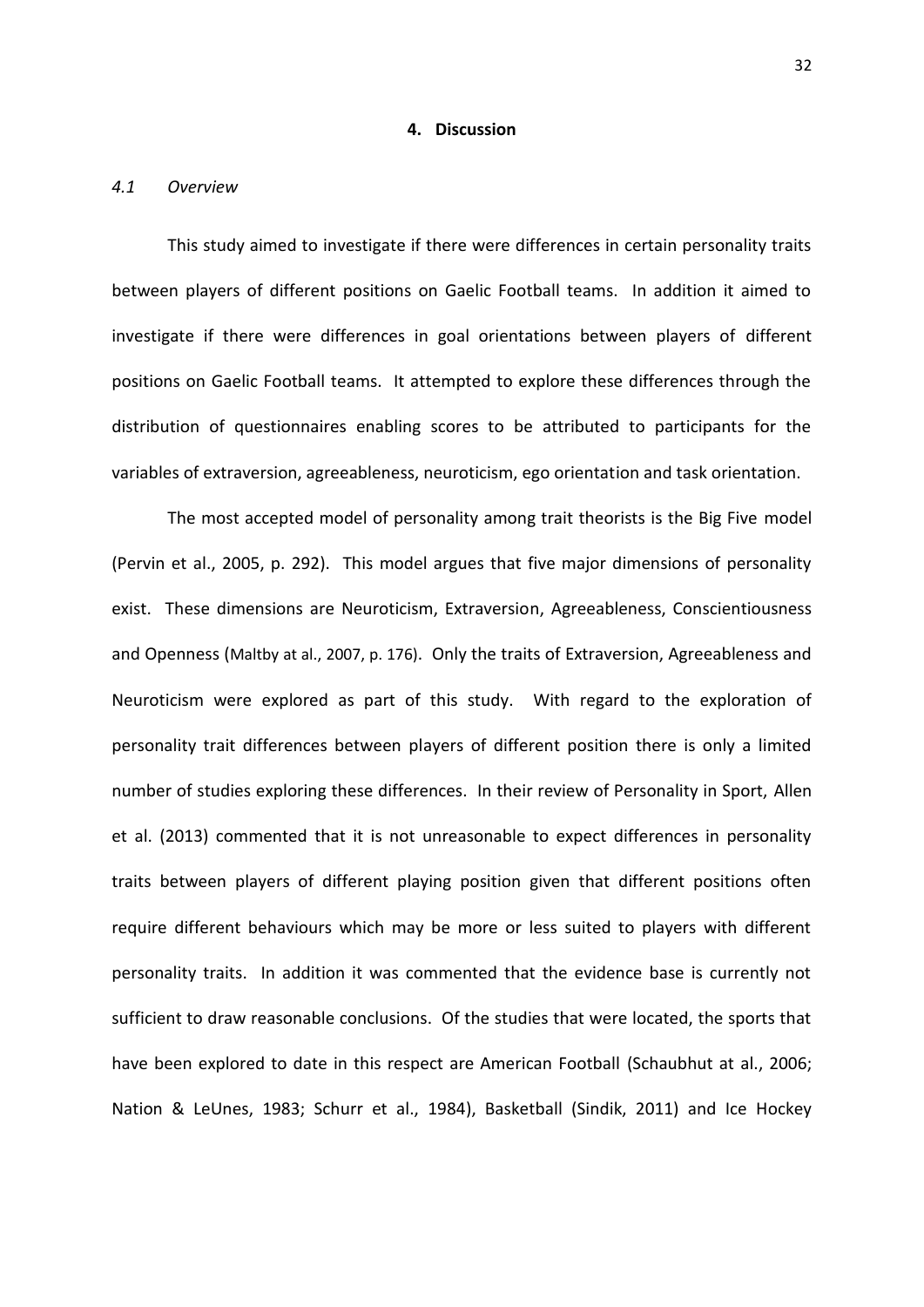(Cameron et al., 2012). Exploration of the personality traits of players of different positions in Gaelic Football has not been carried out to date.

With regard to motivation in sport, Achievement Goal Theory (Nicholls, 1984) has emerged as the most popular motivation theory (Roberts et al., 2007). Despite this, a search for studies examining goal orientation differences between players of different positions yielded no results. However, some studies have explored differences in the motivation dimension between players of different positions using other measures of motivation. Studies have found differences in the motivation dimensions of players of different positions in rugby teams (Andrew et al., 2007), netball teams (Grobbelaar & Eloff, 2011) and basketball teams (Erčulj & Vičič as cited in Grobbelaar & Eloff, 2011). Exploration of motivation differences between players of different positions in Gaelic Football teams has not been carried out to date.

The following sections include a summary of the main findings of this study with respect to the stated objectives, an examination of the significance of these findings using previous research to evaluate their contribution, concluding with an examination of the strengths and weaknesses of the study and some recommendations for further research.

# *4.2 Summary of Results*

The first three hypotheses of this study stated that there would be significant differences in extraversion, agreeableness and neuroticism scores between Forwards, Backs and Midfield players in the sample. All three research hypotheses were rejected. Examination of the means of the personality trait scores for each of the position groupings found that Midfield players were the most extraverted and agreeable and the least neurotic.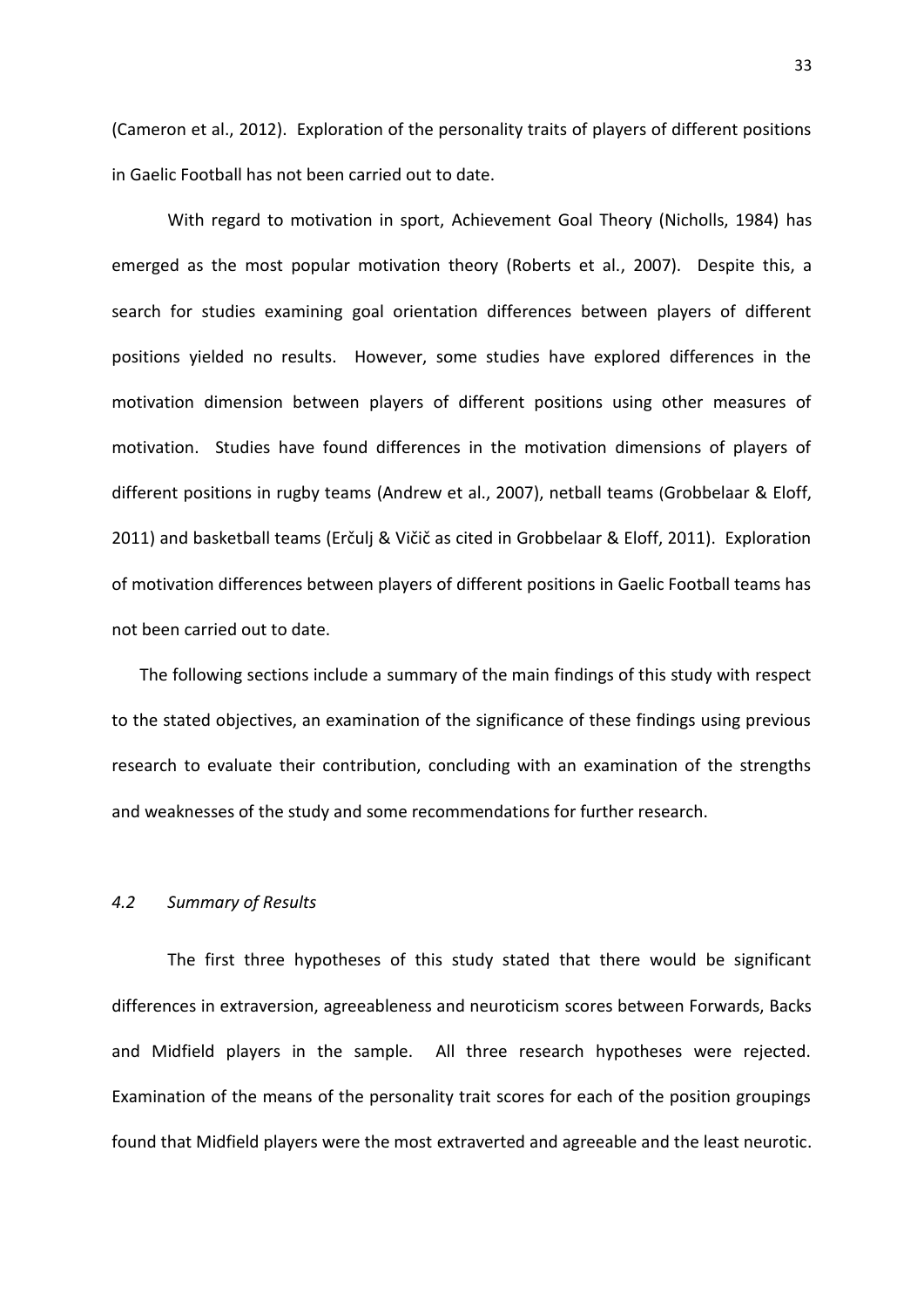Forwards were most neurotic and least agreeable. The extraversion scores of the Forwards and Backs were very similar. Although differences were present for each of the variables between the position groupings, one-way ANOVAs carried out for each of the variables revealed that these differences were not significant.

In addition, the current study hypothesised that the three personality traits measured would together be predictive of playing position. The largest scale and most recent of the studies in the literature that found personality differences between players of different positions was that by Schaubhut at al. (2006). The sample in this study included 812 professional American Football players. It examined Personality Profiles using the CPI 260 measure and as well as exploring if there were differences between players of different position on each of the 29 subscales within the measure it also examined if the personality profile of players predicted their playing position. Using Binomial Logistic Regression it found that the personality profile accurately distinguished defensive players from offensive players. Influenced by that particular study, a Multinomial Logistic Regression was carried out in the current study also. The research hypothesis was rejected as the multinomial logistic regression did not reveal that the personality traits of extraversion, agreeableness and neuroticism were significant predictors of position grouping. However, there was partial support for the hypothesis with the results showing that backs were correctly classified as such in a large proportion of cases and that backs were distinguishable in part from forwards and midfield players by their neuroticism scores.

Previous studies investigating personality differences between players of different playing positions are limited in number and have provided conflicting results. The results of this particular study are in line with results found in studies of ice hockey (Cameron et al., 2012) and basketball (Sindik, 2011) but out of line with studies in American Football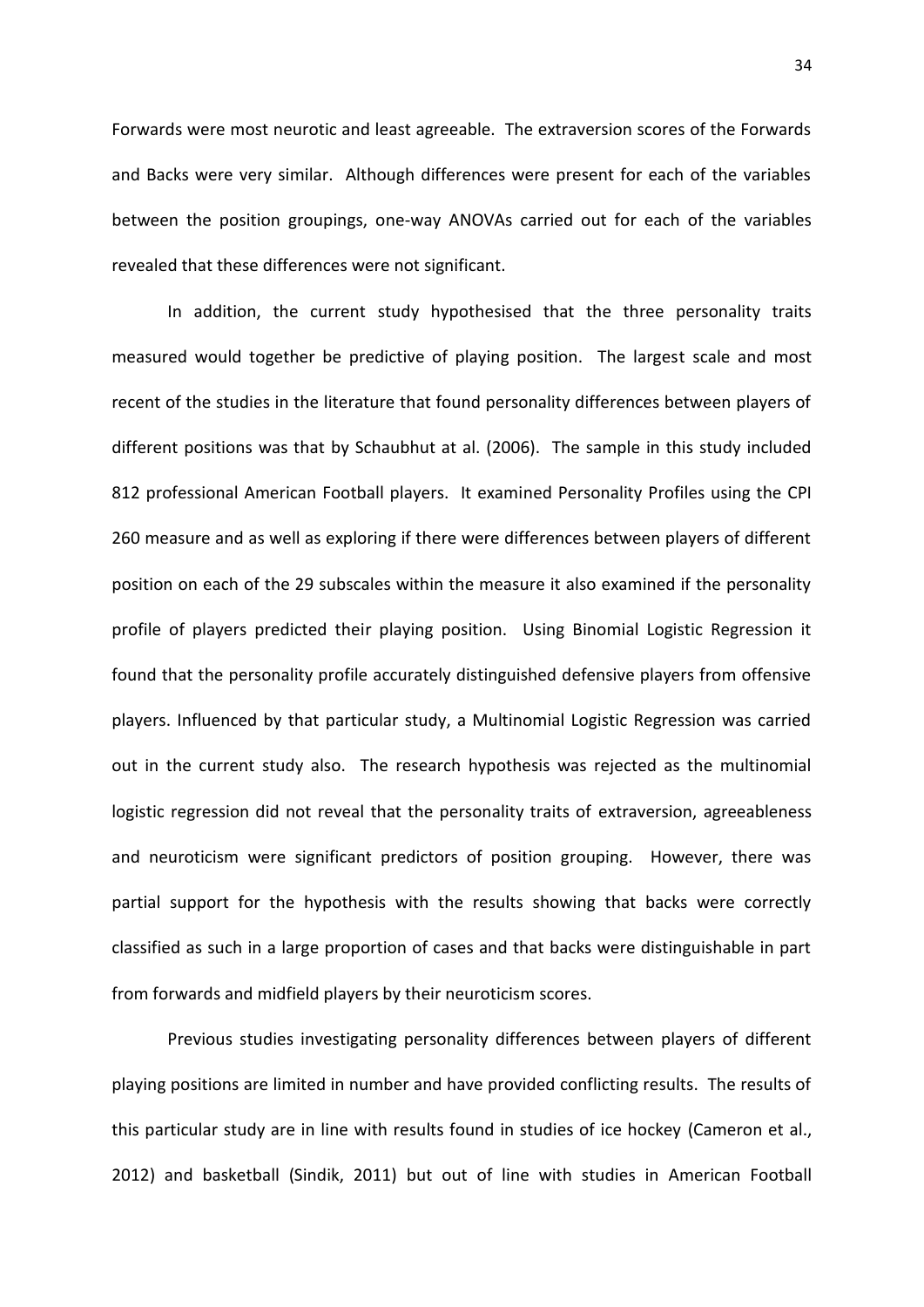(Schaubhut et al., 2006; Nation & LeUnes, 1983; Schurr et al., 1984) and the study by Kirkcaldy, as cited in Cameron et al. (2012), where the particular sport is not specified but rather generalised as University Team Sports.

Each of these studies, including the current study, used different measures when examining the personality profile of participants. The measures used in the studies with which the results of this study are consistent are, the International Personality Item Pool 50 (IPIP50) (Sindik, 2011) and the Ten Item Personality Inventory (TIPI) (Cameron et al., 2012), which both measure the Big Five personality traits and report validity and correlation with more standard measures of the Big Five personality traits. The measures used in the other studies do not specifically measure the Big Five personality traits. Kirkcaldy, as cited in Cameron et al. (2012) compared participants scores on the Eysenck Personality Questionnaire (EPQ) and the other measures used were the Profile of Mood States (Nation & LeUnes, 1983), the Myers Briggs Type Indicator (Schurr et al., 1984) and as previously stated the CPI 260 (Schaubhut at al., 2006). The difference in the measures used is potentially a reason for the inconsistencies observed between the different studies. Another potential reason is the idiosyncrasies of each of the sports that have been examined. It may be for example, that in American Football, the differences in skills, behaviours and requirements between offensive and defensive players are far more pronounced than in the sports that have not yielded differences in personality traits across positions (including Gaelic Football).

American Football, where differences in personality profiles have been found, is quite different to Gaelic Football in many respects. Offensive and Defensive players have very specific roles in the team and are not even on the playing field at the same time. It is very rare in American Football for a player to play both an offensive and defensive role. In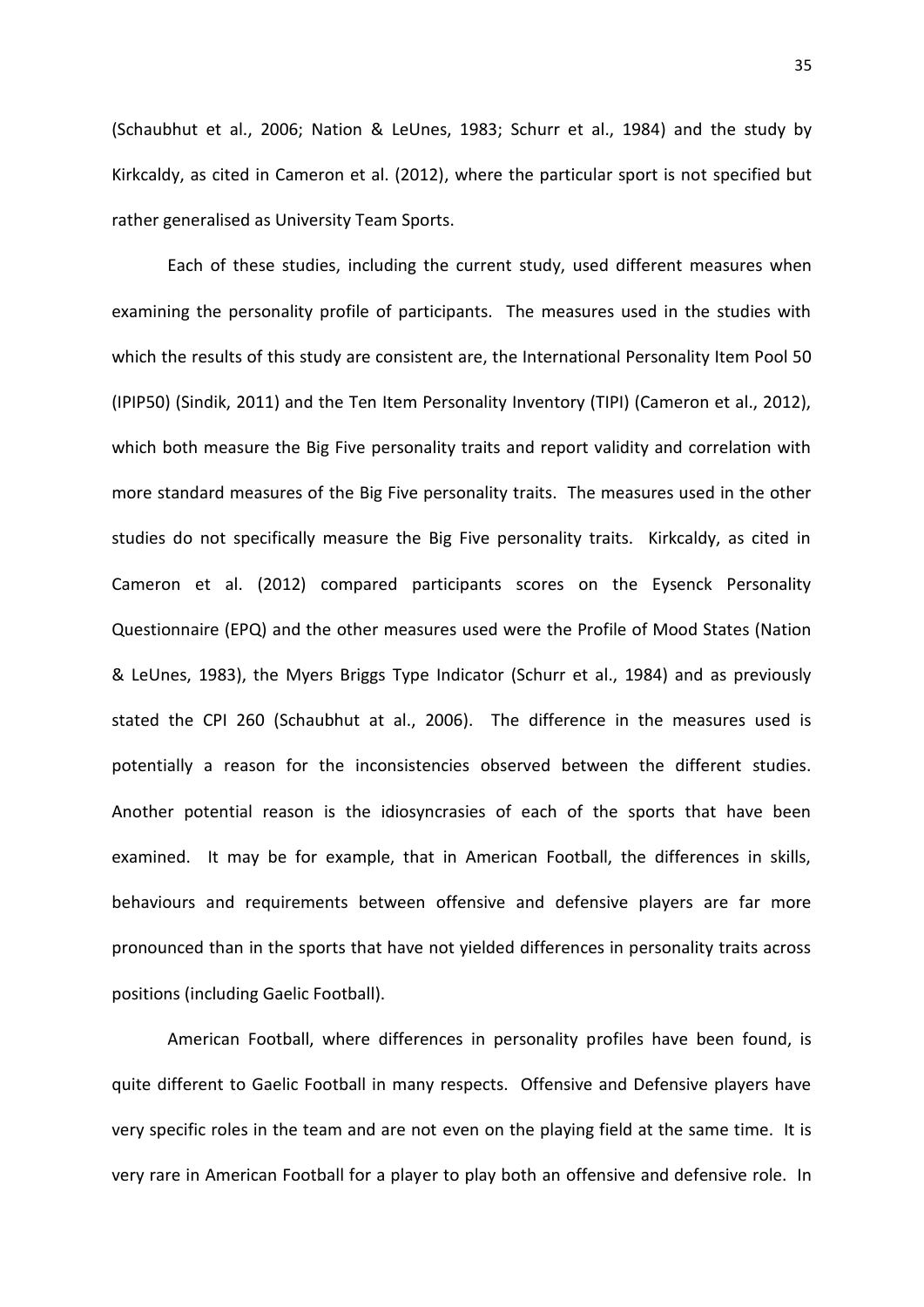Gaelic Football however the difference is less pronounced, especially in the half-back, midfield and half-forward positions, with players often taking on more defensive or offensive roles, depending on for example, the player's individual strengths, the opposition or the game in question (friendly versus championship). This may lead to groups of players in specific types of positions in American Football being more homogenous in terms of their personality profile that their counterparts in Gaelic Football.

The hypotheses relating to goal orientation stated that there would be significant differences between Backs, Forwards and Midfield players with regard to ego orientation and task orientation. Following analysis of the results both research hypotheses were rejected. Examination of the means found that all three groups were more task orientated than ego orientated. Further examination revealed that Forwards were less task orientated and more ego orientated than Backs and Midfield players, with Backs being the least ego orientated and most task orientated of the three groups. However, One Way ANOVA (and non-parametric equivalent in respect of task orientation) found that the differences were not significant.

As stated, there were no studies found as part of the literature review for this study which examined specifically the differences between players of different positions with regard to goal orientation as a measure of motivation. Studies looking at motivation dimension differences between players of different position using other measures of motivation have yielded significant results. Studies involving rugby teams (Andrew et al., 2007), netball teams (Grobbelaar & Eloff, 2011) and basketball teams (Erčulj & Vičič as cited in Grobbelaar & Eloff, 2011) all found that the players in different positions measured significantly differently with regard to motivation. However, these studies used measures of Achievement Motivation as sub scales of larger Psychological Skills questionnaires.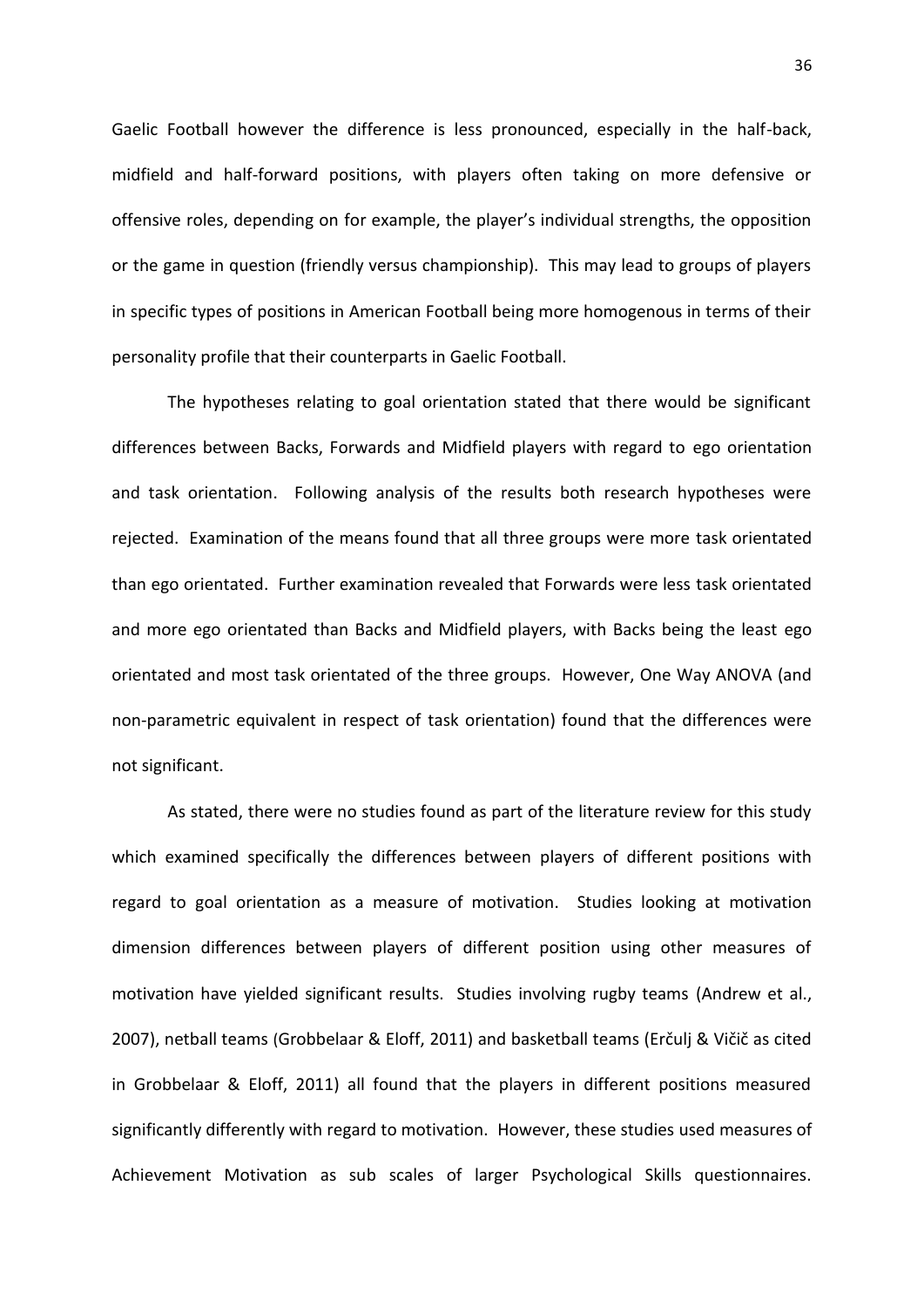Achievement Motivation is a based on the McClelland-Atkinson Need Achievement Theory (NAT) (Kremer et al., 2012, p. 71), where those with higher Achievement Motivation scores are said to have a need to achieve which is greater than their fear of failure. This is in contrast to Achievement Goal Theory, the theory on which the measure of motivation used in this study is based. This theory is concerned with how individuals perceive and define successful achievement. The task orientated athlete's focus is on effort and improvement (Omar-Fauzee et al., 2008). With ego orientation the focus is on comparison to others. For an ego-orientated athlete success is outperforming an opponent irrespective of the effort expended (Cox, 2007, p. 153). These two orientations are orthogonal, so athletes can be high or low on either goal orientation or on both at the same time.

The inconsistency between the results of this study and the results of the previous studies that did find differences in motivation dimensions between athletes of different positions may be merely down to the fact that different constructs, albeit within the family of concepts of motivation, are being measured. Alternatively, it may be that the differences found in other sports do not extend to Gaelic Football.

# *4.3 Significance of Findings*

The aim of this study was to investigate if there are significant differences in personality traits and achievement goals between players in different positions in Gaelic Football teams. In terms of personality differences between players of different positions existing research in this area has been sparse and the findings inconsistent. Inconsistency can only be addressed through further research. The findings of this study, that there are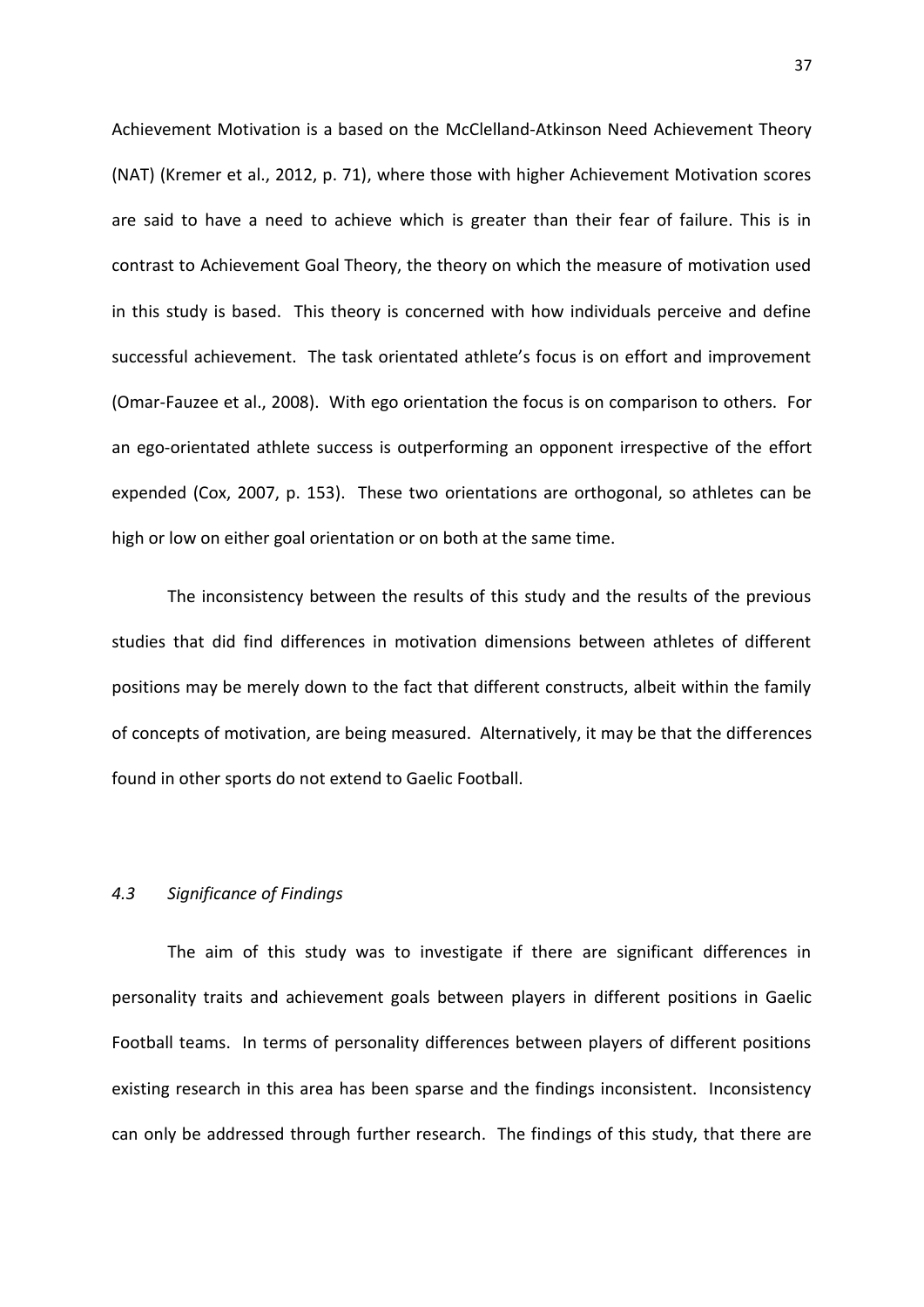no significant differences between Forwards, Backs and Midfield players in Gaelic Football teams adds a new sport to the existing body of research. It also adds a new study to the selection of studies that have found that there are no significant differences.

In terms of its practical significance, there is a distinct lack of research material in the field of Sports Psychology in one of Ireland's indigenous and most popular sports. Studies such as the current study can provide information to coaching staff. The fact that significant differences have not been found between players of different position would suggest for example, that decisions about suitability of players for different playing positions may not necessarily need to take personality traits into account where other factors such as differences in physical abilities (e.g. strength and speed) may be more important in the decision making process. Although it must be emphasised that the extension of the findings in this particular study to the wider Gaelic Football playing population must be taken with caution as the results apply to a single sample only.

In terms of the motivation element of this study it adds to the small body of studies investigating if there are differences in motivation between players of different playing positions. The results of this study do conflict with the previous studies which did find that there were differences between players of different positions. However, as stated above the measure of motivation in this study, being based on Achievement Goal theory, was different to that used in studies which showed the opposite results. This may mean that differences can exist between players of different positions in terms of their motivation but it is dependent on how the researcher construes "motivation". Alternatively, it may be that Gaelic Football as a sport, and the way that it is coached and played from childhood, encourages a particular type of mind-set where it is the "love of the game", the mastery of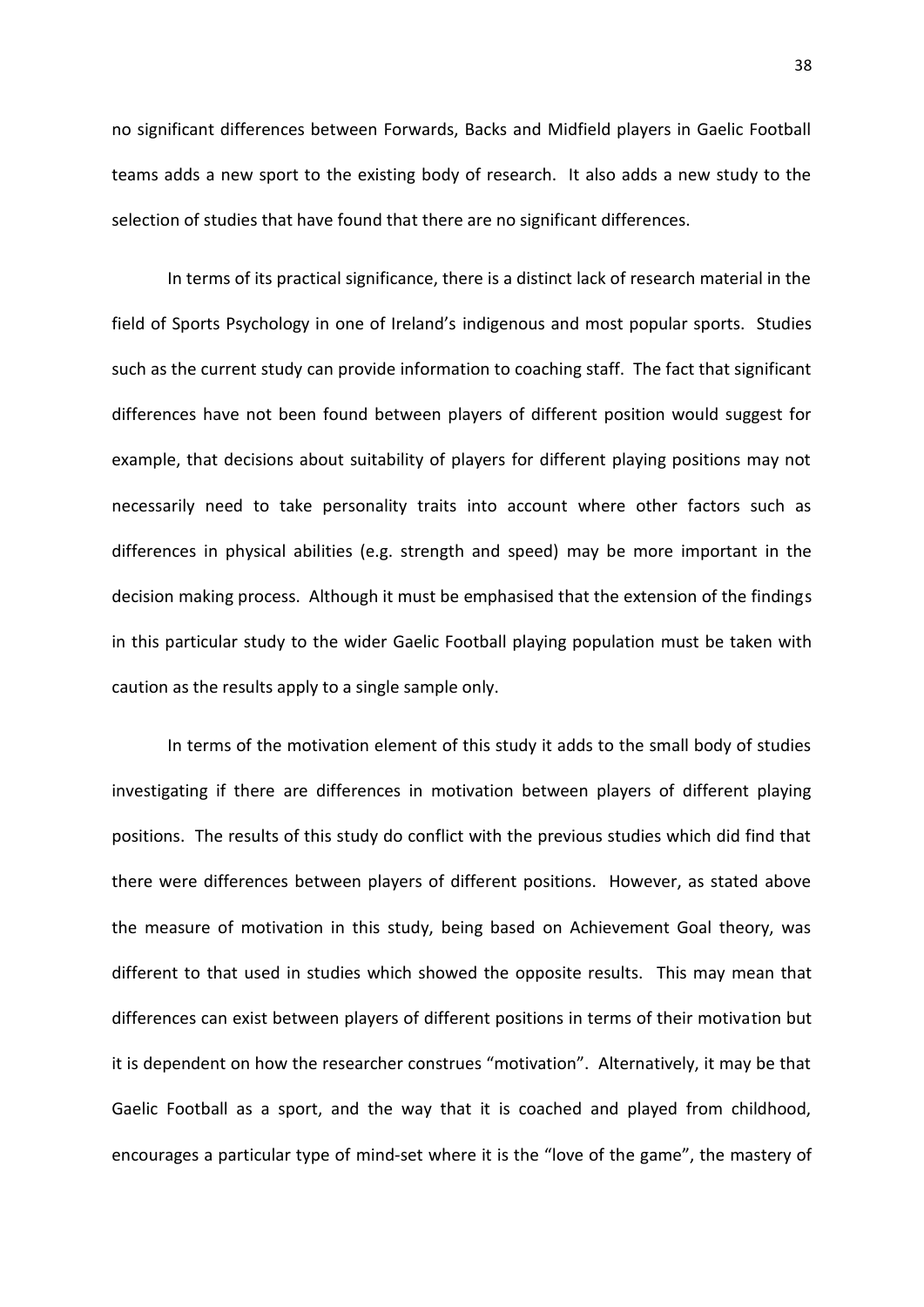the skills of one of Ireland's national sports and enjoyment of its uniqueness that are of greater importance. If this is the case then differences between players in different playing positions may be less pronounced. These possibilities can only be addressed through further research, ideas for which are discussed in section 4.5.

# *4.4 Strengths and Weaknesses*

The main strength in this study could be described as its uniqueness. While it is not the first study to investigate differences in personality profile and in motivation of players of different playing positions it is the first to do so using a sample from the Gaelic Football playing population and the first to do so using Goal Orientation as the measure of Motivation.

The online survey used was straightforward and its distribution through mobile messaging apps and social media allowed for a wide sample to be reached and reasonable sample size to take part in the study. The internal reliability of the standardised measures used strengthens the validity and academic merits of the current study.

There are however some weaknesses and limitations identified in the current study. While the questionnaire was straightforward and its distribution via mobile messaging was a strength it may also be the source of a potential weakness. The survey was accessed via a SurveyMonkey link on mobile phones by some of the participants. One participant queried why the first set of questions (the TEOSQ) only allowed 4 options in the Likert scale whereas the second set of questions (the BFI) allowed 5. It transpired that the participant needed to scroll to the right on his particular mobile phone in order to see the "Strongly Agree" option for each of the statements in the TEOSQ but this was not clear to the participant while he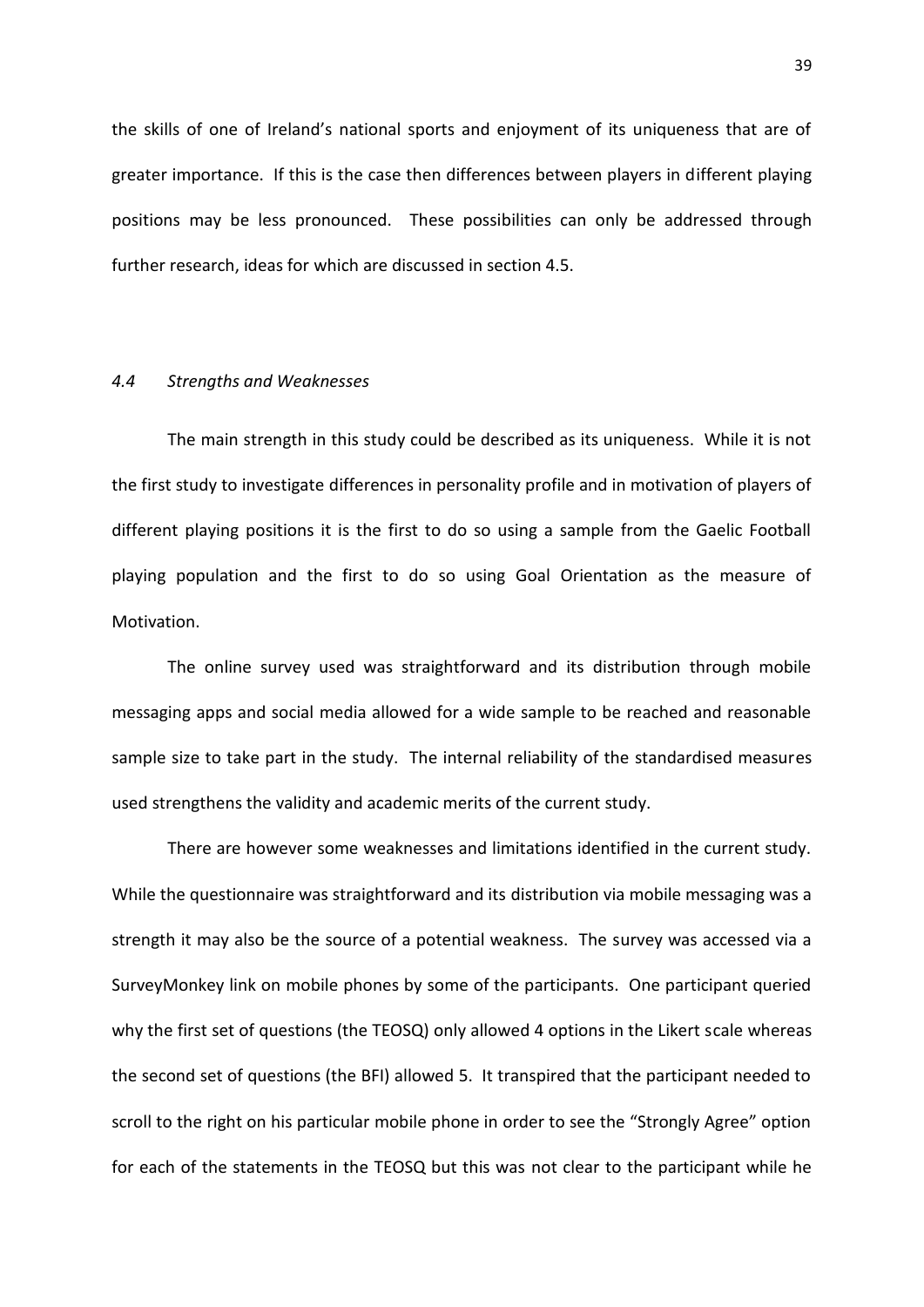was answering the survey. There is potential that this was experienced by other participants as the options appear slightly differently on different types of mobile phone. If this was the case then it would mean that the results of the survey are potentially skewed, with the Strongly Agree option being selected less often than it would have been otherwise.

A second potential limitation with the current study is that the level of participation of the participants was not obtained as part of the survey. Previous research investigating personality and sport found that there are differences in personality traits between athletes competing at different levels (Allen, Greenlees & Jones, 2011; Egloff & Gruhn, 1996). There is potential that the sample included in this survey comprises of players ranging from those playing at a more recreational level, those that are substitutes more often than starters, those that play at club level only with various degrees of competitiveness and those that may be county players, the highest level at which players can play Gaelic Football. Having a potentially vast array of levels of participation included in the sample may mean that personality differences by position are more difficult to find. Further research may potentially address this limitation and is discussed in the next section.

A third potential limitation identified is the TEOSQ questionnaire that was used as part of this study. Other studies using this questionnaire have commented that the researchers amended the statements in the questionnaire to make it more specific to the sport which was under investigation (e.g. Dunn & Dunn, 1999). Changing the wording very slightly to make the statements more applicable to Gaelic Football may have yielded even small differences in results.

A limitation that requires noting is that the normality of the distribution of the variables of extraversion and agreeableness for the Backs grouping and neuroticism for the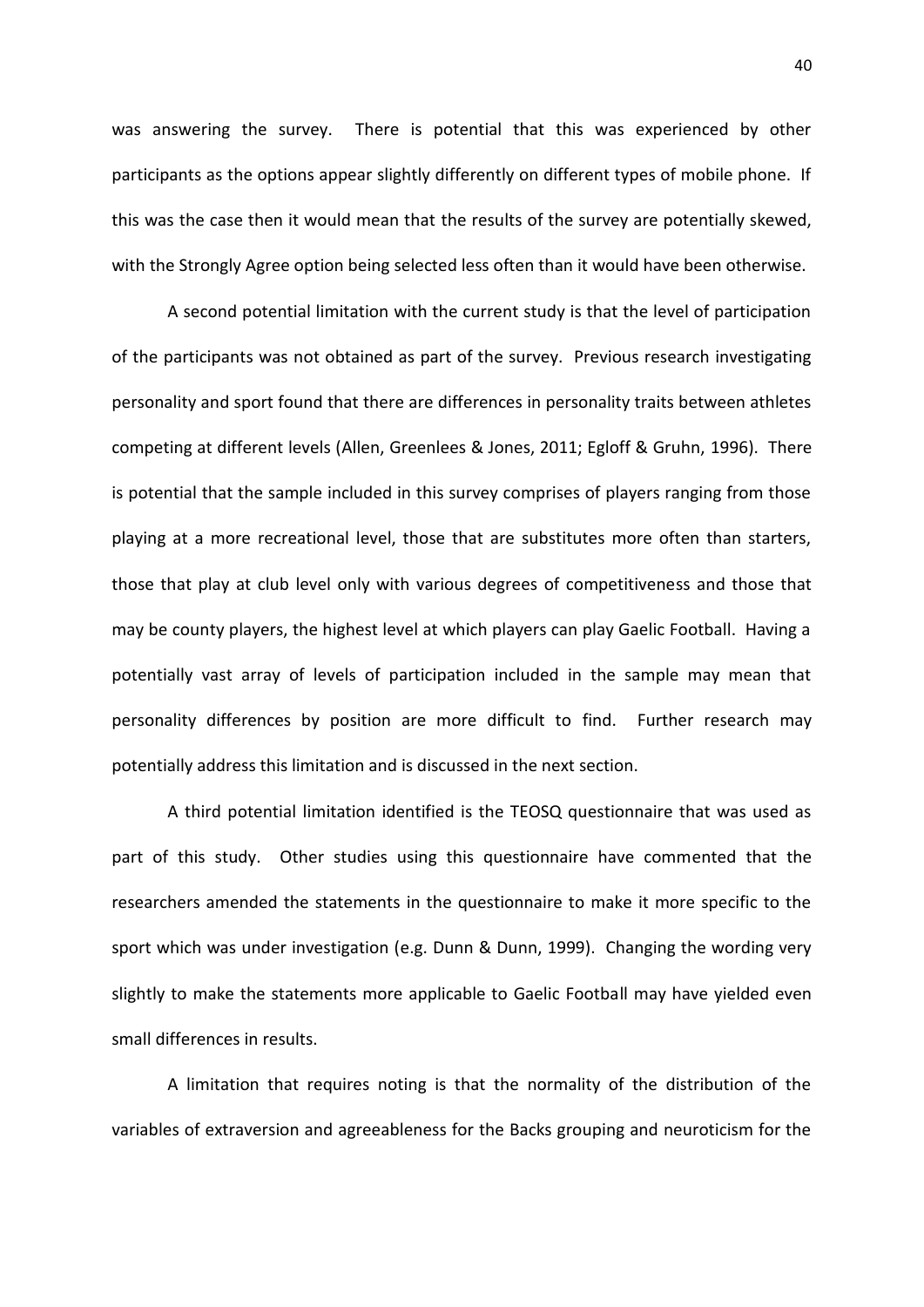Forwards grouping is in question and requires further investigation if future research in this area is to be conducted.

#### *4.5 Future Research*

Given that this is the first known study investigating differences in personality profile and motivation between players of different positions in Gaelic Football it opens the door to many ideas for future associated research. As identified in the sections above, future research could be directed at more homogenous groups of Gaelic Football players, for example focussing on county-level players, eliminating the possibility of results being affected by having participants who play Gaelic Football with differing levels of participation.

Research involving a different measure of motivation may prove useful also. As outlined above previous studies that identified differences in motivation between players of different positions were based on Need Achievement Theory rather than Achievement Goal Theory. It would be useful to investigate if the findings of previous studies extend to Gaelic Football when based on the same theory of motivation rather than the theory on which the motivation element of the current study was based. This type of research could help identify if Gaelic Football is different in terms of how players are motivated or if it is consistent with other sports.

Future research could also be directed at the other most common of the G.A.A. sports to investigate if personality profiles and motivation of hurling players differ by playing position or if the results are consistent with the current study.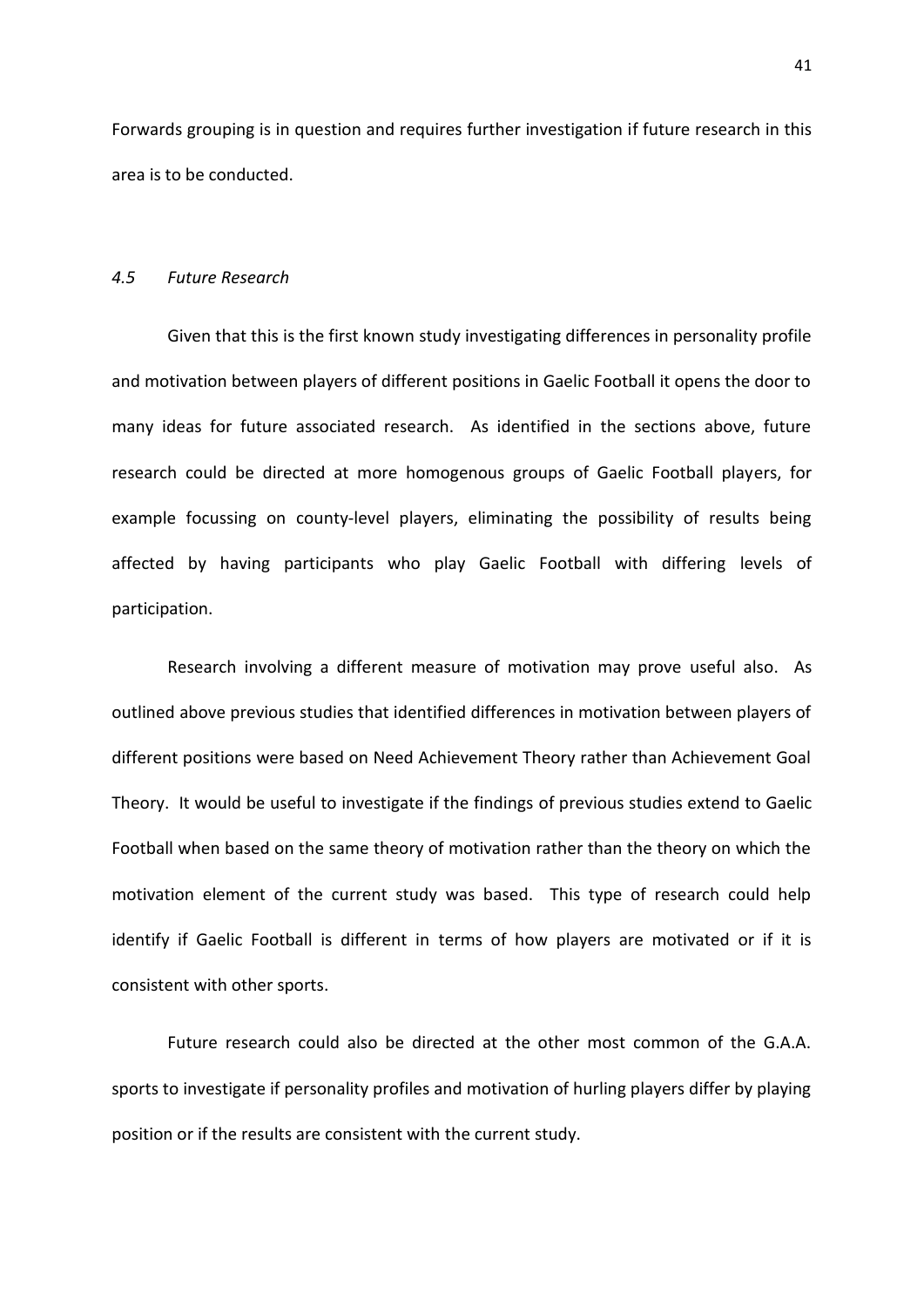#### *4.6 Conclusion*

The present study aimed to investigate if there are differences in the personality profile and motivation of players of different positions in Gaelic Football teams. The personality traits of extraversion, agreeableness and neuroticism were measured using the relevant subscales of the Big Five Inventory (BFI: John & Srivastava, 1999). Motivation was measured using the Task and Ego Orientation in Sport Questionnaire (TEOSQ: Duda & Nicholls, 1992) whose underlying theory of motivation is Achievement Goal Theory. Previous research investigating the difference in personality traits of players of different playing positions yielded conflicting results. The current study did not find significant differences. Previous studies investigating differences in motivation of players in different playing positions has generally found that there are significant differences. However, the underlying theory of motivation is different to that which forms the basis of the measure of motivation in this study. The current study did not find significant differences in ego orientation and task orientation of players of different position. The body of research in the specific areas under investigation in the current study was limited. Adding a new study and introducing a new sport to these fields of investigation have proved beneficial, despite the rejection of all research hypotheses.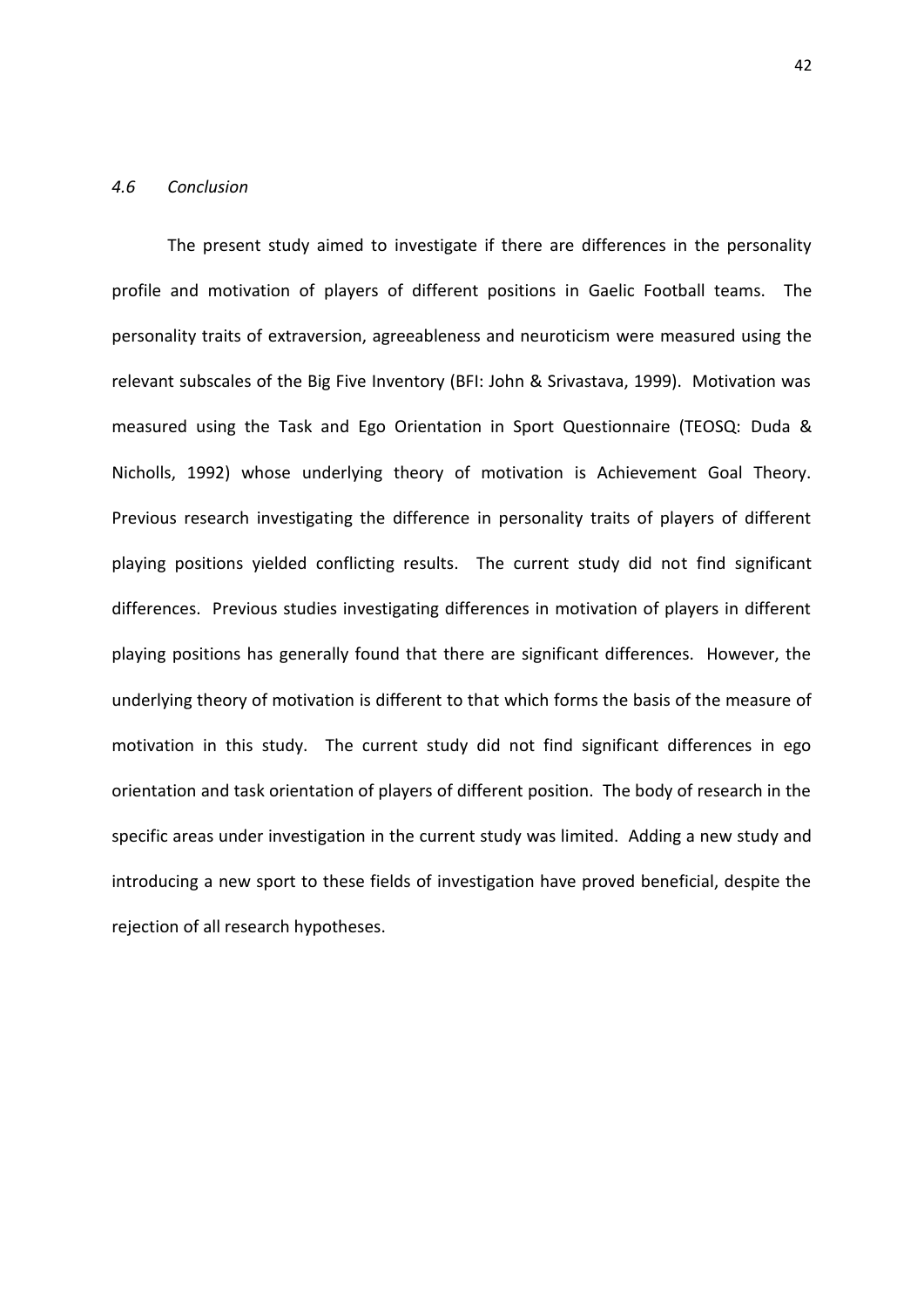# **References**

Allen, M. S., Greenlees, I., & Jones, M. (2011). An investigation of the five-factor model of personality and coping behaviour in sport. *Journal of sports sciences*, *29*(8), 841-850. Retrieved 13<sup>th</sup> March 2016 from http://www.tandfonline.com/doi/abs/10.1080/02640414.2011.565064

Allen, M. S., Greenlees, I., & Jones, M. (2013). Personality in sport: A comprehensive review. *International Review of Sport and Exercise Psychology*, *6*(1), 184-208. Retrieved 13<sup>th</sup> March 2016 from http://eprints.staffs.ac.uk/2109/1/Allen,%20Greenlees%20%26%20Jones%20(2013). pdf

Andrew, M., Grobbelaar, H. W., & Potgieter, J. C. (2007). Positional differences in sport psychological skills and attributes of rugby union players. *African Journal for Physical, Health Education, Recreation and Dance*, 321-334. Retrieved 12<sup>th</sup> March 2016 from https://www.researchgate.net/profile/Heinrich Grobbelaar/publication/280659602 Positional differences in the sport psychological skill levels and attributes of rugby union players/links/55c0e28c08ae9289a09cc23f.pdf

Ashton, M. C. (2013). *Individual differences and personality* (2<sup>nd</sup> ed.) London: Academic Press

Barrick M. R., & Mount, M. K. (1991). The big five personality dimensions and job performance: a meta-analysis. *Personnel Psychology*, *44*(1), 1-26. Retrieved April 19<sup>th</sup> 2015 from http://s3.amazonaws.com/academia.edu.documents/30374576/1991\_barrick\_mou nt.pdf?AWSAccessKeyId=AKIAJ56TQJRTWSMTNPEA&Expires=1429466140&Signatur e=S%2FCaZc%2BkbFl7ewHR6Rmb9oKUl1Q%3D&response-content-disposition=inline

Biddle, S. J. (1999). Motivation and perceptions of control: Tracing its development and plotting its future in exercise and sport psychology. *Journal of Sport and Exercise Psychology, 21, 1-23. Retrieved 28<sup>th</sup> February 2016 from*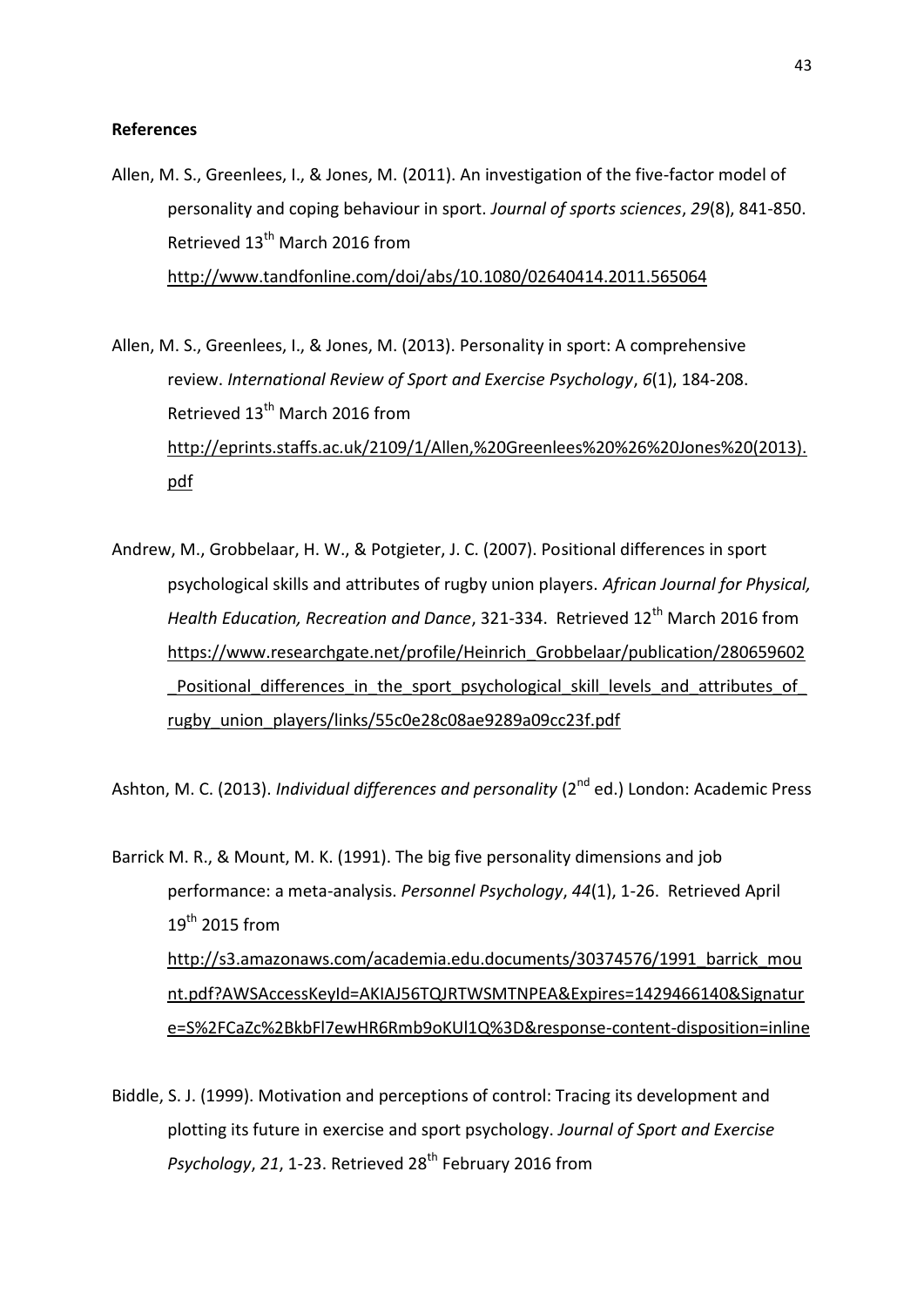http://www.psychology.nottingham.ac.uk/staff/msh/mh\_teaching\_site\_files/teachin g\_pdfs/C83SPE\_lecture5/Biddle%20(1999).pdf

Cameron, J. E., Cameron, J. M., Dithurbide, L., & Lalonde, R. N. (2012). Personality traits and stereotypes associated with ice hockey positions. *Journal of Sport Behavior*, *35*(2), 109-124. Retrieved April 11<sup>th</sup> 2015 from http://connection.ebscohost.com/c/articles/75044386/personality-traits stereotypes-associated-ice-hockey-positions

- Cervelló, E. M., Escartí, A., & Guzmán, J. F. (2007). Youth sport dropout from the achievement goal theory. *Psicothema*, 19(1), 65-71. Retrieved 12<sup>th</sup> March 2016 from http://www.psicothema.com/pdf/3329.pdf
- Chi, L., & Duda, J. L. (1995). Multi-sample confirmatory factor analysis of the task and ego orientation in sport questionnaire. *Research Quarterly for Exercise and Sport*, *66*(2), 91-98. Retrieved  $5^{th}$  March 2016 from https://www.researchgate.net/profile/Joan\_Duda/publication/15553994\_Multi sample\_confirmatory\_factor\_analysis\_of\_the\_Task\_and\_Ego\_Orientation\_Sport\_Qu estionnaire/links/09e415005488449aef000000.pdf
- Cox, R. H. (2007). *Sport psychology: concepts and applications* (6<sup>th</sup> ed.). New York: McGraw-Hill.
- Deci, E. L., Koestner, R., & Ryan, R. M. (1999). A meta-analytic review of experiments examining the effects of extrinsic rewards on intrinsic motivation. *Psychological bulletin, 125(6), 627-668. Retrieved 12<sup>th</sup> March 2016 from* http://citeseerx.ist.psu.edu/viewdoc/download?doi=10.1.1.588.5821&rep=rep1&typ e=pdf
- Dobersek, U., & Bartling, C. (2008). Connection Between Personality Type and Sport. *American Journal of Psychological Research*, *4*(1), 21-28. Retrieved 18th April 2015 from https://www.mcneese.edu/f/c/c9b21236/ajpr\_08\_02.pdf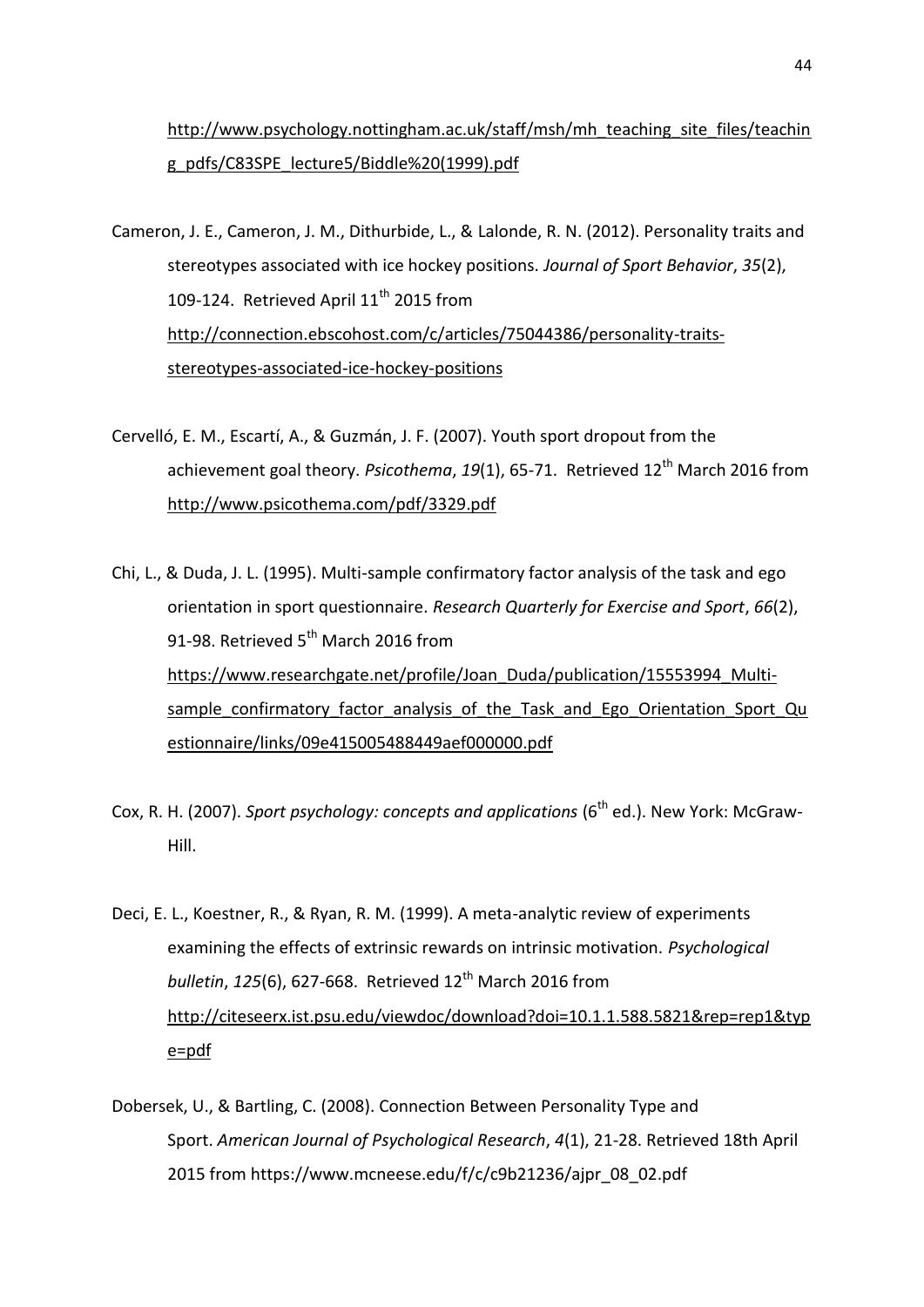- Duda, J. L. (1989). Relationship between task and ego orientation and the perceived purpose of sport among high school athletes. *Journal of Sport and Exercise Psychology*, *11*, 318-335. Retrieved October 17<sup>th</sup> 2015 from http://www.humankinetics.com/acucustom/sitename/Documents/DocumentItem/9 313.pdf
- Duda, J. L., Chi, L., Newton, M. L., & Walling, M. D. (1995). Task and ego orientation and intrinsic motivation in sport. *International journal of sport psychology 26*(1), 40-63. Retrieved 5th March 2016 from http://psycnet.apa.org/psycinfo/1995-42241-001

Duda, J. L., & White, S. A. (1992). Goal orientations and beliefs about the causes of sport success among elite skiers. Sport Psychologist, 6, 334-343. Retrieved 5<sup>th</sup> March 2016 from https://www.researchgate.net/profile/Joan\_Duda/publication/232444323\_Goal\_ori entations and beliefs about the causes of sport success among elite skiers/lin ks/0912f50926ace12037000000.pdf

Duda, J. L., & Nicholls, J. G. (1992). Dimensions of achievement motivation in schoolwork and sport. Journal of educational psychology, 84(3), 290 - 299. Retrieved 5<sup>th</sup> March 2016 from http://pure oai.bham.ac.uk/ws/files/10895955/1992 Duda Nicholls. Dimensions of Achievem ent Motivation in Schoolwork and Sport.pdf

- Dunn, J. G. H., & Dunn, J. C. (1999). Goal orientations, perceptions of aggression, and sportspersonship in elite male youth ice hockey players. *Sport Psychologist*, *13*(2), 183-200. Retrieved 12<sup>th</sup> March 2016 from http://groups.jyu.fi/sporticus/lahteet/LAHDE\_8.pdf
- Eagleton, J. R., McKelvie, S. J., & de Man, A. (2007). Extraversion and neuroticism in team sport participants, individual sport participants, and nonparticipants. *Perceptual And Motor Skills*, *105*(1), 265-275. Retrieved 18th April 2015 from http://www.ncbi.nlm.nih.gov/pubmed/17918575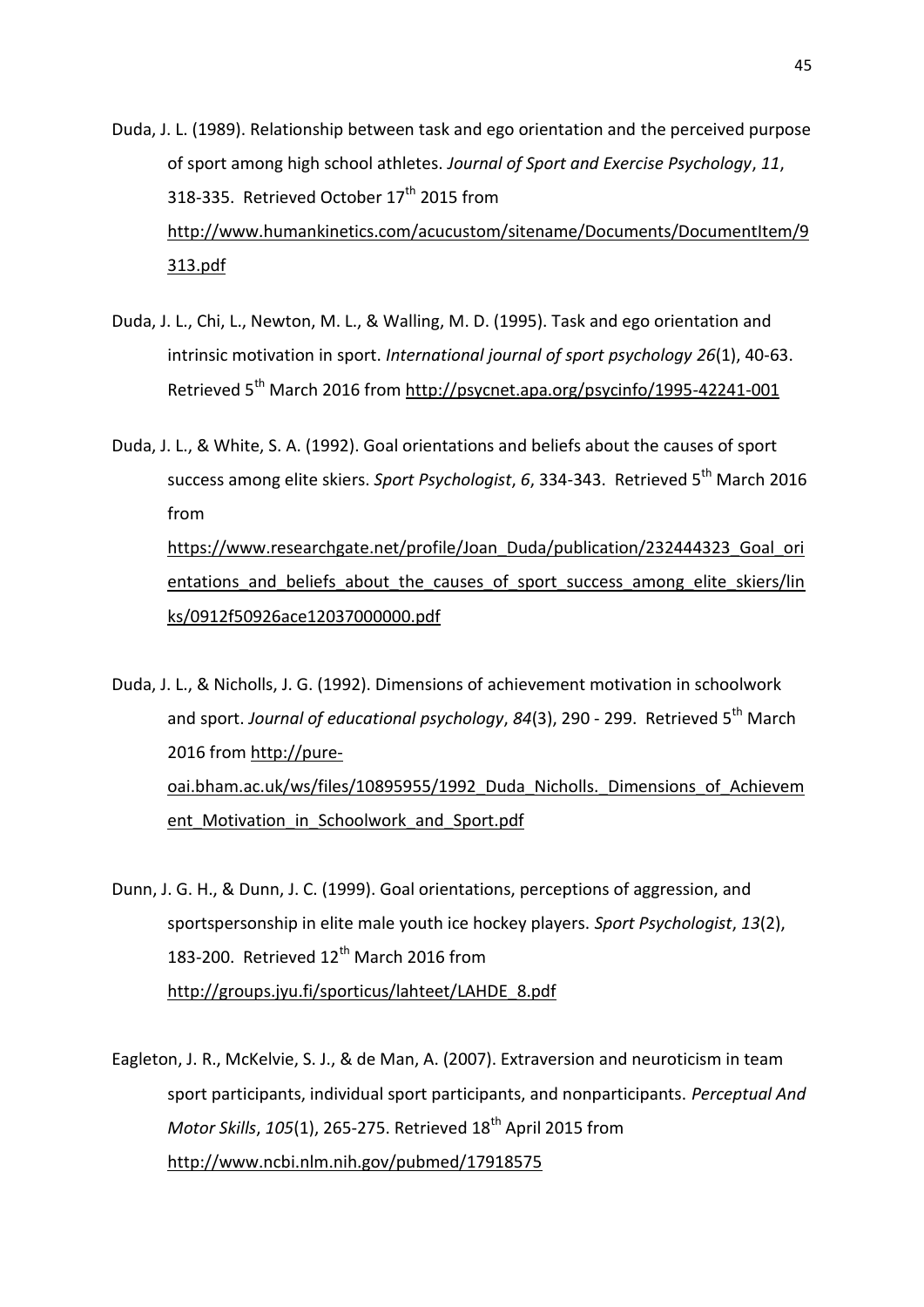Egloff, B., & Gruhn, A. J. (1996). Personality and endurance sports. *Personality and Individual Differences*, *21*(2), 223-229. Retrieved 13th March 2016 from https://www.researchgate.net/profile/Boris\_Egloff/publication/222118035\_Persona lity and endurance sports/links/540981170cf2187a6a6ecfba.pdf

Gaelic Athletic Association (G.A.A.) (2015). Current Structures http://www.gaa.ie/about-the-gaa/mission-and-vision/current-structures/

Gosling, S. D., Rentfrow, P. J., & Swann, W. B. (2003). A very brief measure of the Big-Five personality domains. *Journal of Research in personality*, *37*(6), 504-528. Retrieved 12<sup>th</sup> March 2016 from http://anthro.vancouver.wsu.edu/media/Course\_files/anth-260-edward-h-hagen/tipi.pdf

Gough, H. G. (2002). *Technical Brief for the CPI 260™ Instrument*. Mountain View, Ca: CPP, Inc. Retrieved 27<sup>th</sup> February 2016 from https://www.cpp.com/products/cpi260/CPI260\_Technical\_Brief.pdf

Grobbelaar, H. W., & Eloff, M. (2011). Psychological Skills Of Provincial Netball Players In Different Playing Positions. *South African Journal for Research in Sport, Physical Education & Recreation (SAJR SPER)*, *33*(2), 45-48. Retrieved 27th February 2016 from http://www.nwu.ac.za/sites/www.nwu.ac.za/files/files/pfasrek/pdf/2011/GROBBELAAR%20%26%20ELOFF%20%282011%29%20PSYCHOLOGI CAL%20SKILLS%20OF%20PROVINCIAL%20NETBALL%20PLAYERS%20IN%20DIFFEREN T%20PLAYING%20POSITIONS.pdf

Hardy, J., Begley, K., & Blanchfield, A. W. (2015). It's Good But it's Not Right: Instructional Self-Talk and Skilled Performance. *Journal Of Applied Sport Psychology, 27*(2), 132- 139. doi:10.1080/10413200.2014.959624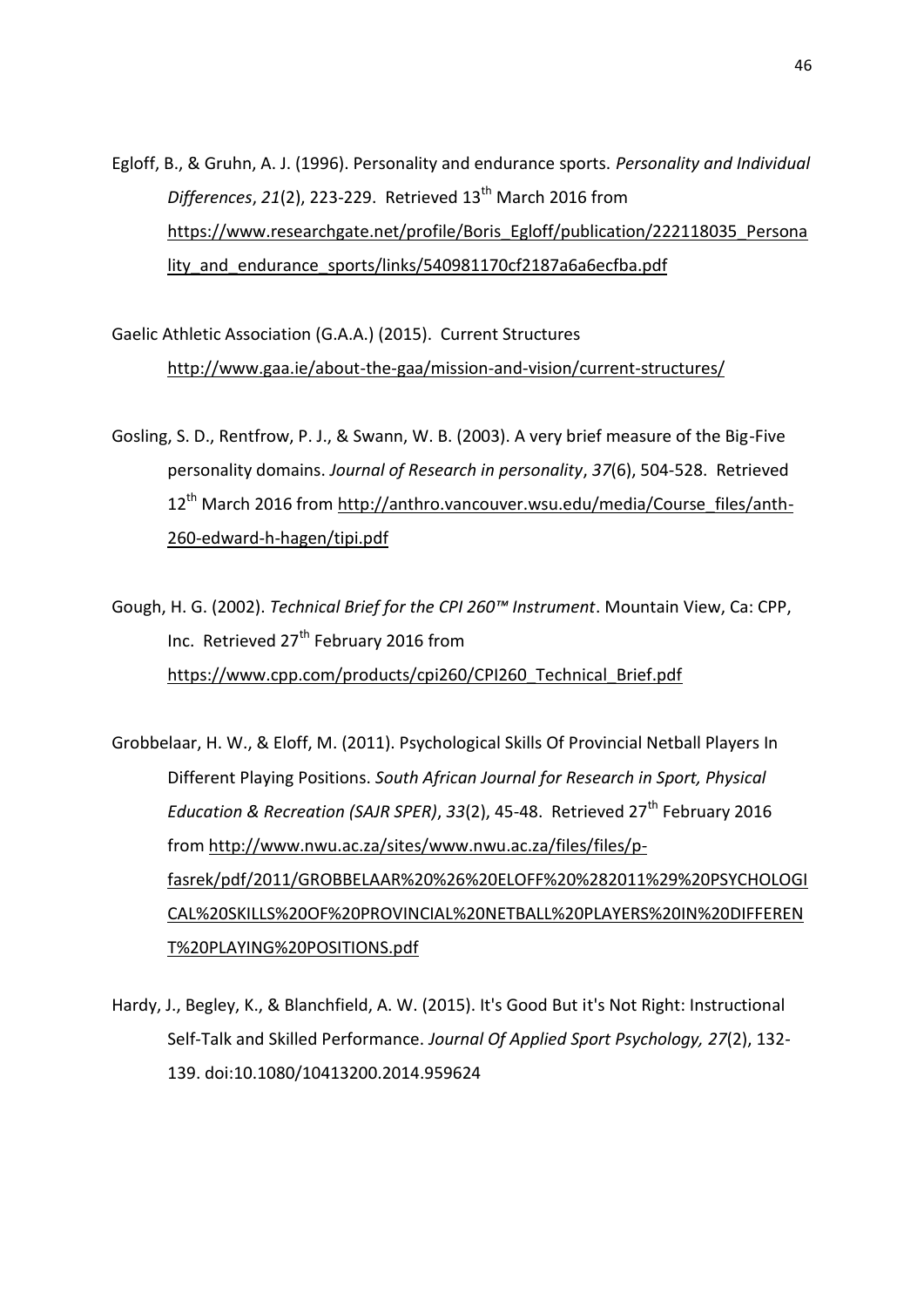- Harwood, C. (2002). Assessing Achievement Goals in Sport: Caveats for Consultants and a Case for Contextualization. *Journal Of Applied Sport Psychology, 14*(2), 106 - 1190. doi:10.1080/10413200252907770
- Hassan, D. (2010). Governance and the Gaelic Athletic Association: time to move beyond the amateur ideal? *Soccer & Society*, *11*(4), 414-427. doi:10.1080/14660971003780313
- Henriksen, A. (2012). Motivation in the Norwegian Postenliga: a quantitative study of motivational orientation of elite, male handball players in Norway. Retrieved 12<sup>th</sup> March 2016 from http://brage.bibsys.no/xmlui/bitstream/handle/11250/171717/AHenriksen\_mas\_20 12.pdf?sequence=1&isAllowed=y
- John, O. P., Naumann, L. P., & Soto, C. J. (2008). Paradigm shift to the integrative big five trait taxonomy. *Handbook of personality: Theory and research*, *3*, 114-158. Retrieved 5<sup>th</sup> March 2016 from http://www.colby.edu/visitors/wpcontent/uploads/sites/50/2013/08/John\_et\_al\_2008.pdf
- John, O. P., & Srivastava, S. (1999). The Big Five Trait Taxonomy: History, measurement, and theoretical perspectives. In L. A. Pervin & O. P. John (Eds.), *Handbook of Personality: Theory and Research* (2<sup>nd</sup> ed., pp. 102-138), New York: Guilford Press.

Kattan, M., & Fox, T. L. (2014). A study of personality and leadership styles among members of a rock band. *Journal of Organizational Culture, Communications And Conflict*, 18(2), 105-123 retrieved 19<sup>th</sup> April 2015 from http://eds.a.ebscohost.com/eds/pdfviewer/pdfviewer?sid=663f6af7-b46e-4964- 9b4e-dac761c9f56d%40sessionmgr4002&vid=87&hid=4205

Kremer, J., Moran, A., Walker, G., & Craig, C. (2012). *Key concepts in sport psychology.* [Dawsonera Version]. Retrieved 28<sup>th</sup> February 2016 from https://www.dawsonera.com/abstract/9781446254301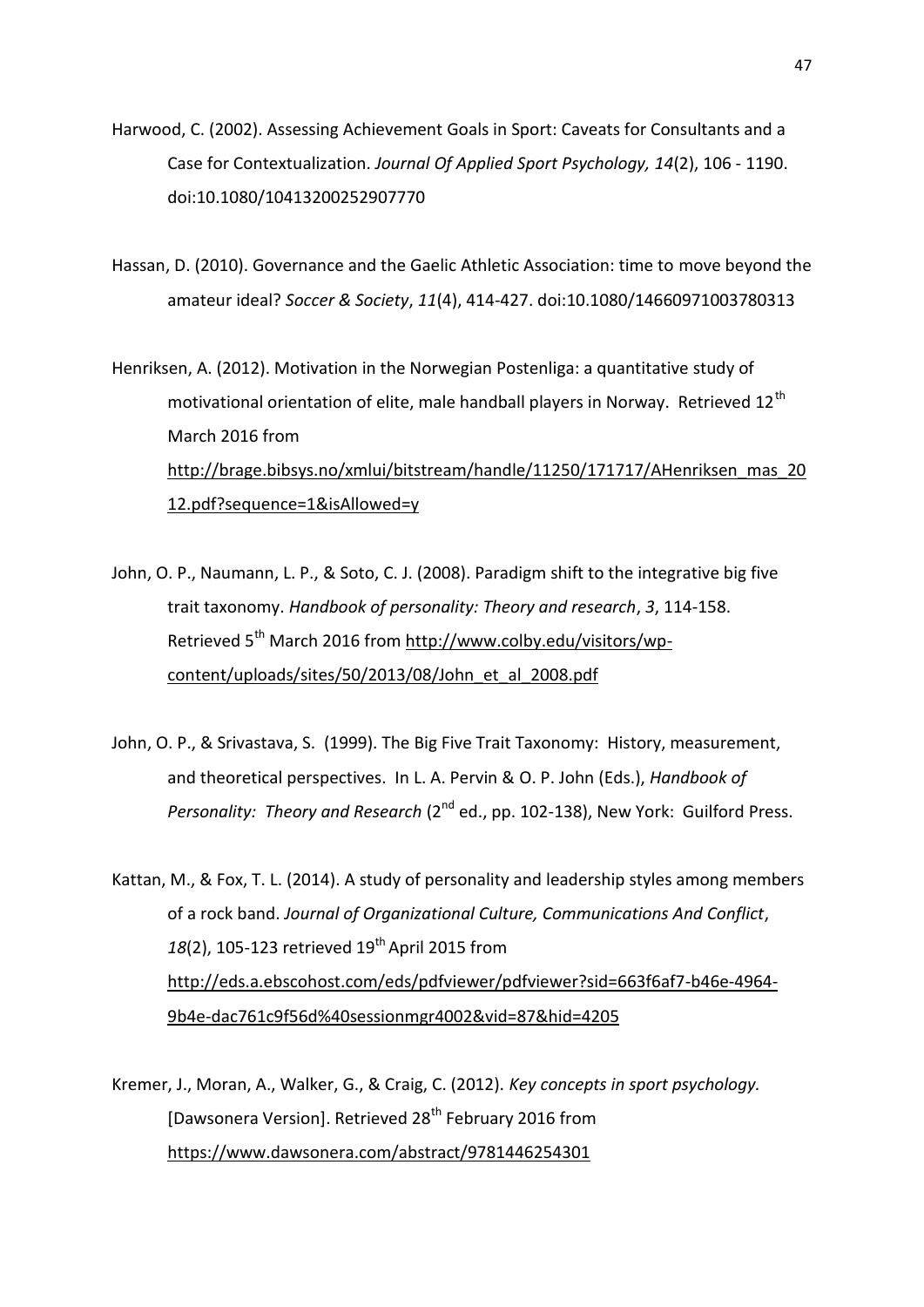- Kristiansen, E., Roberts, G. C., & Abrahamsen, F. E. (2008). Achievement involvement and stress coping in elite wrestling. *Scandinavian Journal of Medicine & Science in Sports*, 18(4), 526-538. Retrieved 17<sup>th</sup> October 2015 from http://brage.bibsys.no/xmlui/bitstream/handle/11250/170481/Kristiansen%20ScanJ MedSciSport%202008.pdf?sequence=1
- Langan, E., Hodge, K., McGowan, S., Carney, S., Saunders, V., & Lonsdale, C. (2016). The influence of controlled motivation alongside autonomous motivation: Maladaptive, buffering, or additive effects?. *International Journal Of Sport & Exercise Psychology, 14*(1), 57-71. doi:10.1080/1612197X.2015.1016084
- Langan, E., Lonsdale, C., Blake, C., & Toner, J. (2015). Testing the Effects of a Self- Determination Theory-Based Intervention with Youth Gaelic Football Coaches on Athlete Motivation and Burnout. *Sport Psychologist, 29*(4), 293-301 doi:10.1123/tsp.2013-010
- Li, F., Harmer, P., & Acock, A. (1996). The task and ego orientation in sport questionnaire: Construct equivalence and mean differences across gender. *Research Quarterly for Exercise and Sport*, *67*(2), 228-238. doi**:**10.1080/02701367.1996.10607949
- Lunn, P., Kelly, E., & Fitzpatrick, N. (2013). Keeping them in the game: taking up and dropping out of sport and exercise in Ireland. *Economic and Social Research Institute (ESRI) Research Series.* Retrieved 19<sup>th</sup> December 2015 from http://www.esri.ie/pubs/RS33.pdf
- Malinauskas, R., Dumciene, A., Mamkus, G., & Venckunas, T. (2014). Personality traits and exercise capacity in male athletes and non-athletes. *Perceptual And Motor Skills*, *118*(1), 145-161. doi:10.2466/29.25.PMS.118k13w1
- Maltby, J., Day, L., & Macaskill, A. (2007). *Introduction to personality, individual differences and intelligence.* Harlow: Pearson Education.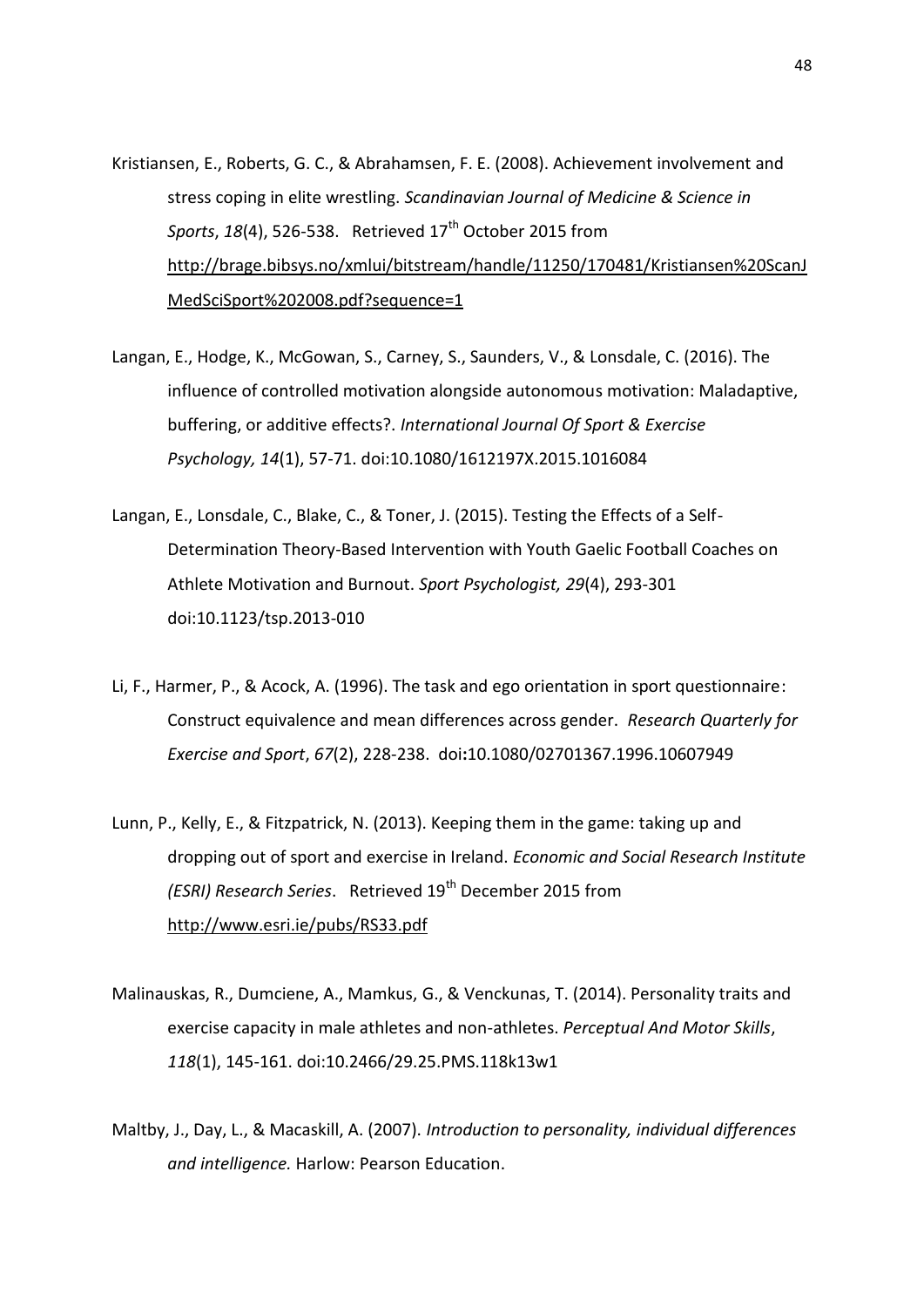- McAuley, E. (1985). Success and causality in sport: The influence of perception. *Journal of Sport Psychology, 7*(1), 13-22. Retrieved 28<sup>th</sup> February 2016 from http://journals.humankinetics.com/AcuCustom/Sitename/Documents/DocumentIte m/8807.pdf
- McKay, D. A. & Tokar, D. M. (2012). The HEXACO and five-factor models of personality in relation to RIASEC vocational interests. *Journal Of Vocational Behavior*, *81*(2), 138- 149. doi:10.1016/j.jvb.2012.05.006
- Moran, A. P. (2012). *Sport and exercise psychology: a critical introduction* (2nd ed.). Hove: Routledge.
- Nation, J. R., & LeUnes, A. D. (1983). Personality characteristics of intercollegiate football players as determined by position, classification, and redshirt status. *Journal of Sport Behavior, 6*(2), 92-102. Retrieved 11<sup>th</sup> April 2015 from http://psycnet.apa.org/psycinfo/1985-12082-001
- Newcombe, P. A., & Boyle, G. J. (1995). High school students' sports personalities: Variations across participation level, gender, type of sport, and success. *International Journal of Sport Psychology*, *26*, 277-294. Retrieved 19th December 2015 from http://epublications.bond.edu.au/cgi/viewcontent.cgi?article=1825&context=hss\_pu bs
- Nicholls, J. G. (1984). Achievement motivation: Conceptions of ability, subjective experience, task choice, and performance. *Psychological review*, *91*(3), 328-346. Retrieved October 17<sup>th</sup> 2015 from http://gribouts.free.fr/psycho/menace%20du%20st%E9r%E9o/nicholls%20- %20malleable.pdf
- Ntoumanis, N., Biddle, S. J., & Haddock, G. (1999). The mediating role of coping strategies on the relationship between achievement motivation and affect in sport. *Anxiety,*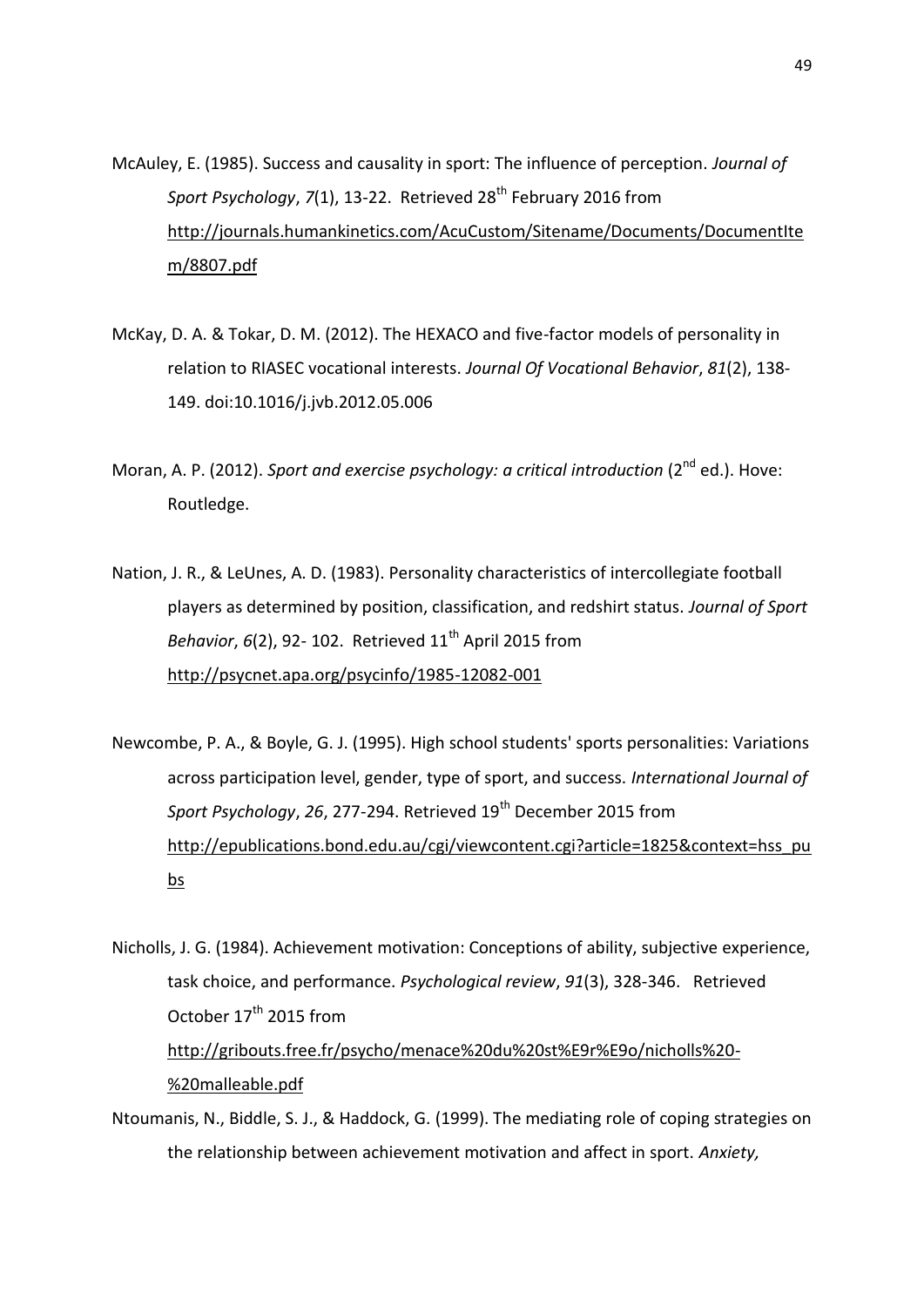*Stress, and Coping, 12(3), 299-327. Retrieved 12<sup>th</sup> March 2016 from* http://eds.b.ebscohost.com/eds/pdfviewer/pdfviewer?sid=9ea827ac-f703-4641- 9b01-b8dcd5d9a959%40sessionmgr198&vid=31&hid=121

- Omar-Fauzee, M. S., See, L. H., Geok, S. K., & Latif, R. A. (2008). The relationship between the task and ego orientations and coping strategies among universities athletes. *The ICHPER-SD Journal of Research in Health, Physical Education, Recreation, Sport & Dance*, *3*(2), 107-111. Retrieved 12<sup>th</sup> March 2016 from http://citeseerx.ist.psu.edu/viewdoc/download?doi=10.1.1.457.9979&rep=rep1&typ e=pdf#page=111
- Pervin, L. A., Cervone, D., & John, O. P. (2005). Personality: theory and research (9th ed.). Hoboken, NJ: John Wiley & Sons Inc.
- Roberts, G. C., Treasure, D. C., & Balague, G. (1998). Achievement goals in sport: The development and validation of the Perception of Success Questionnaire. *Journal of Sports Sciences, 16*(4), 337-347. Retrieved 12<sup>th</sup> March 2016 from http://groups.jyu.fi/sporticus/lahteet/LAHDE\_7.pdf
- Roberts, G. C., Treasure, D. C., & Conroy, D. E. (2007). Understanding the dynamics of motivation in sport and physical activity: An achievement goal interpretation. In Tenenbaum, G., & Eklund, R., C. (eds.) *Handbook of Sport Psychology.* Hoboken, NJ: Wiley. pp 3-30. Retrieved  $28<sup>th</sup>$  February 2016 from http://ryadda.com/app/webroot/img/ebooks/43/935385808Handbook%20of%20Sp ort%20Psychology%201.pdf#page=26

Robinson, D. W., & Howe, B. L. (1987). Causal attribution and mood state relationships of soccer players in a sport achievement setting. *Journal of sport Behavior*, *10*(3), 137- 146. Retrieved 28<sup>th</sup> February 2016 from http://search.proquest.com/openview/c680b57ccbaeca58a15cdfe6fc196895/1?pq origsite=gscholar&cbl=1819738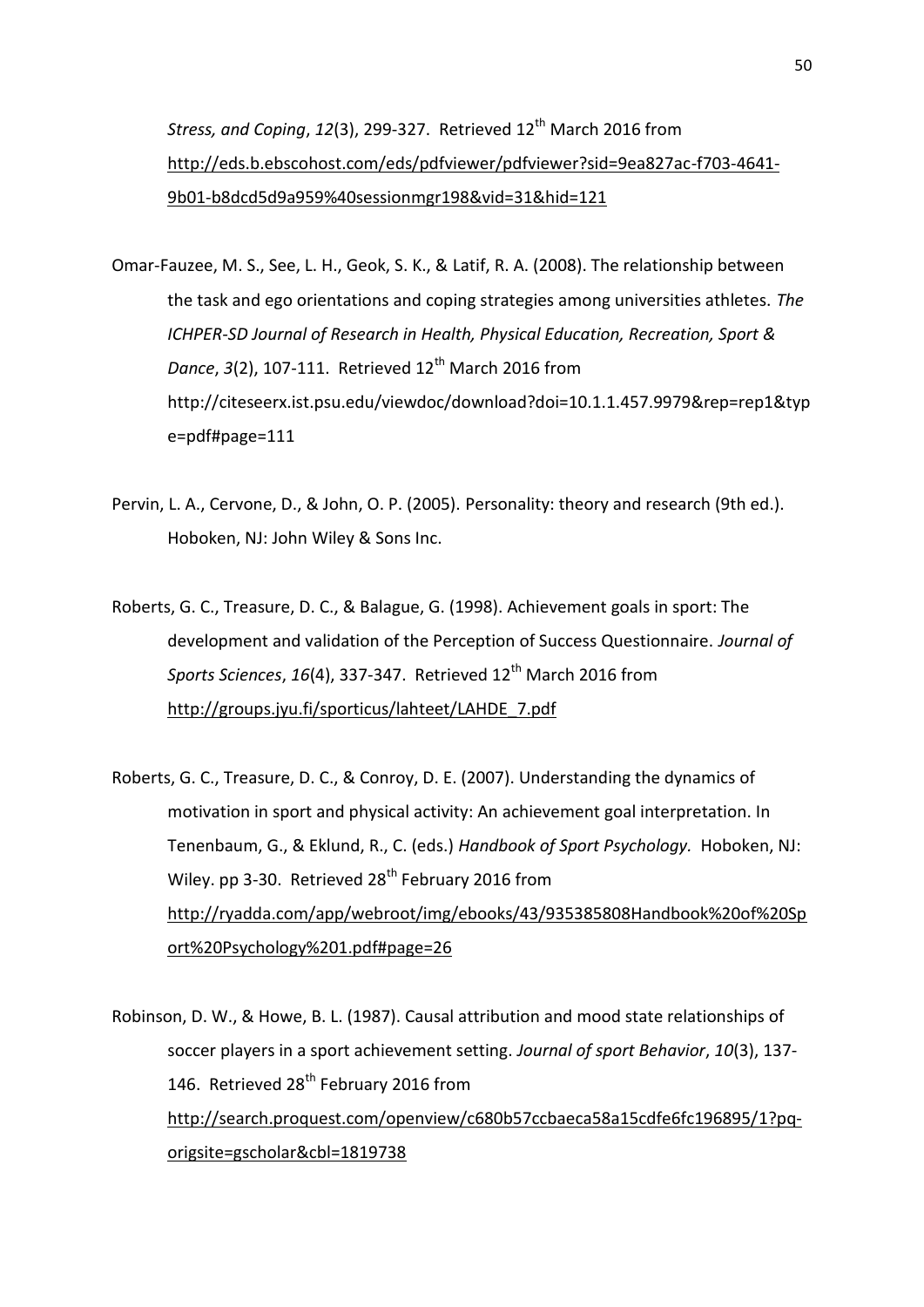Sari, İ., Ilić, J., & Ljubojević, M. (2013). The comparison of task and ego orientation and general self-esteem of Turkish and Montenegrin young basketball players. *Kineziologija, 45*(2), 203-212. Retrieved 12th March 2016 from http://hrcak.srce.hr/index.php?show=clanak&id\_clanak\_jezik=166521

Schaubhut, N. A., Donnay, D. A. C., & Thompson, R. C. (2006). Personality profiles of North American professional football players. *Paper presented at the Annual Convention of the Society for Industrial and Organizational Psychology, Dallas, TX.* Retrieved 11th April 2015 from http://www.sksonline.org/wp content/uploads/2012/01/Personality-Profiles-of-North-American-Professional- Football-Players.pdf

- Schurr, K. T., Ashley, M. A., & Joy, K. L. (1977). A multivariate analysis of male athlete personality characteristics: Sport type and success. *Multivariate experimental clinical* research, 3(2), 53-68. Retrieved 12<sup>th</sup> March 2016 from http://psycnet.apa.org/psycinfo/1978-23132-001
- Schurr, K. T., Ruble, V. E., Nisbet, J., & Wallace, D. (1984). Myers-Briggs Type Inventory characteristics of more and less successful players on an American football team. *Journal of Sport Behavior*, *7*(2), 47-57. Retrieved 27th February 2016 from http://psycnet.apa.org/psycinfo/1985-17399-001

Sindik, J. (2011). Differences between top senior basketball players from different team positions in big five personality traits. *Acta Kinesiologica*, *5*(2), 31-35. Retrieved 27th February 2016 from http://www.actakin.com/PDFS/BR0502/SVEE/04%20CL%2005%20JS.pdf

Stephens, D. (2000). Predictors of likelihood to aggress in youth soccer: An examination of coed and all-girls teams. *Journal of Sport Behavior*, *23*(3), 311. Retrieved 12th March 2016 from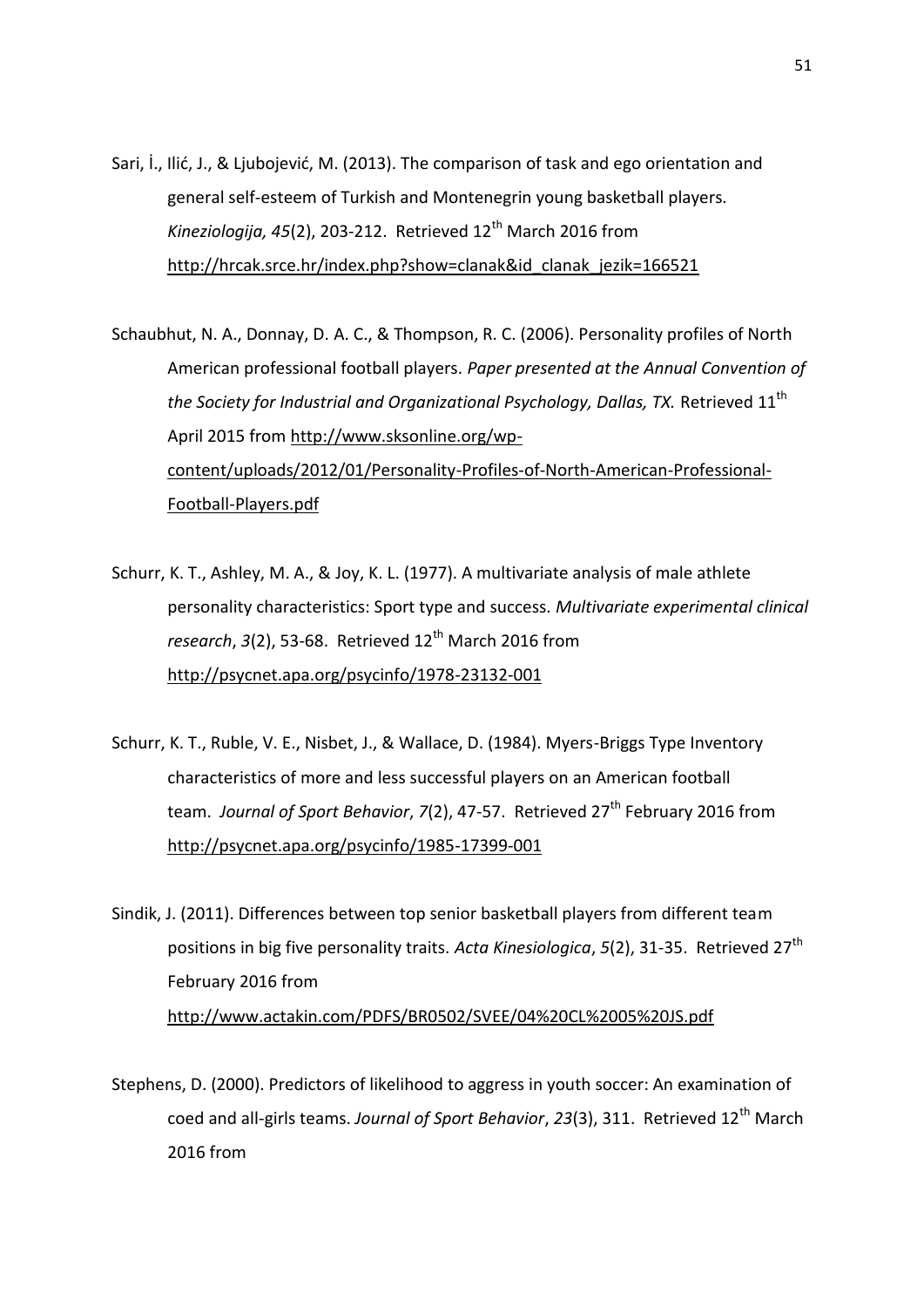# http://www.biomedsearch.com/article/Predictors-Likelihood-to-Aggress-In/65306584.html

Taft, J. (2011). *Differences in goal orientation between athletes in individual sports versus team sports* (Doctoral dissertation). Retrieved 12<sup>th</sup> March 2016 from https://dspace.sunyconnect.suny.edu/bitstream/handle/1951/57163/Taft,%20Jennif er.pdf?sequence=1&sa=U&ei=cXhXU8i6NvC02AXV9YGwBg&ved=0CBsQFjAA&usg=A FQjCNEadlx6s\_fYw738qP09MLpx6z08dg

Vallerand, R. J., & Losier, G. F. (1999). An integrative analysis of intrinsic and extrinsic motivation in sport. *Journal of applied sport psychology*, *11*(1), 142-169. Retrieved 28<sup>th</sup> February 2016 from http://selfdeterminationtheory.org/SDT/documents/1999\_VallerandLosier\_JASpP.p df

Weinberg, R. S., & Gould, D. (2007). *Foundations of sport and exercise psychology* (4<sup>th</sup> ed.). Champaign, IL: Human Kinetics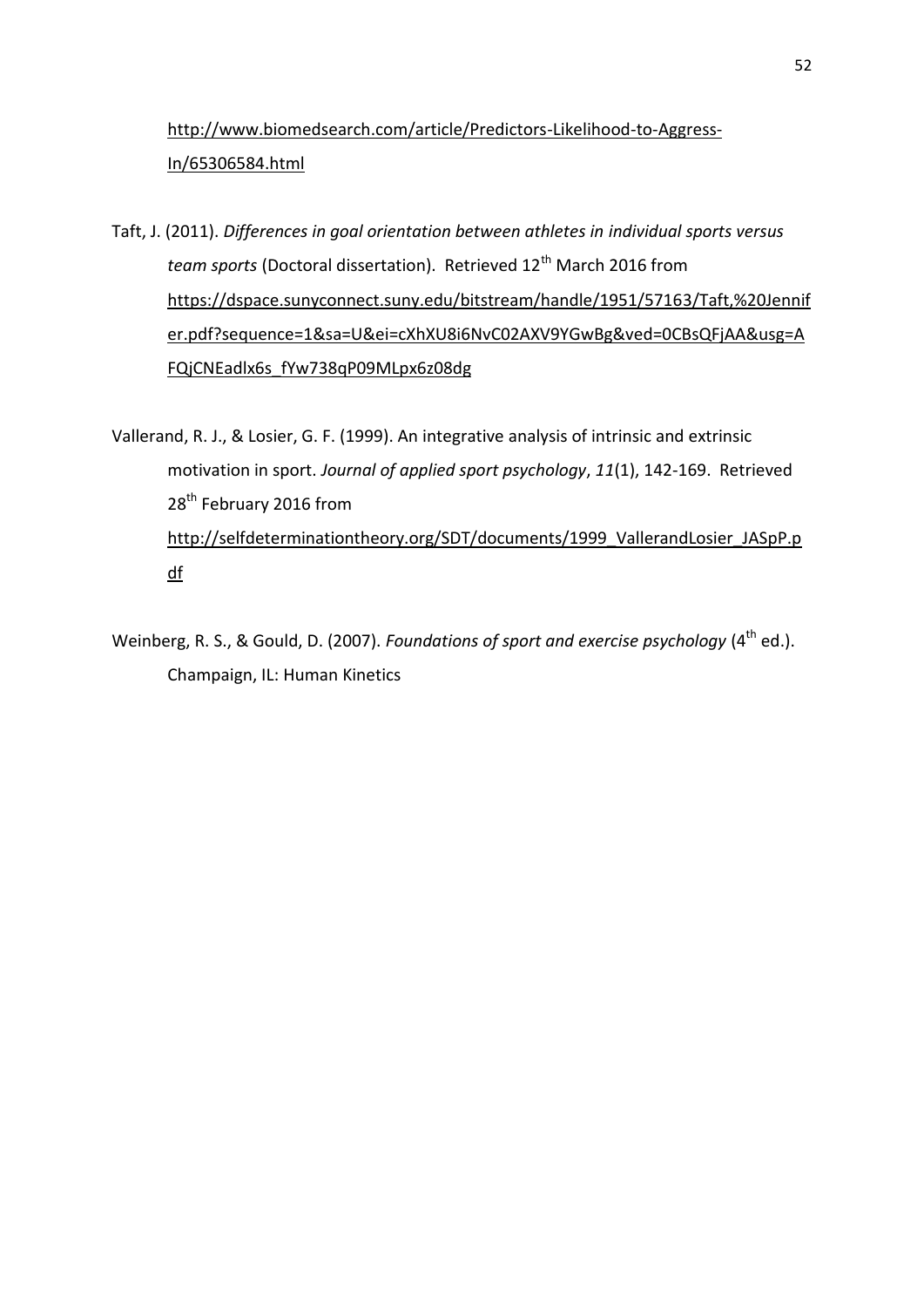# **Appendix**

#### **Information Sheet**

#### **Personality Profile and achievement goals of Gaelic Football players in different playing positions**

My name is Niamh Nolan and I am conducting research that explores personality and achievement goals in male Gaelic Football Players. This research is being conducted as part of my studies in Psychology in Dublin Business School and will be submitted for examination.

You are invited to take part in this study and participation involves completing and returning the attached anonymous survey.

Participation is completely voluntary and so you are not obliged to take part.

Participation is anonymous and confidential. Thus responses cannot be attributed to any one participant. For this reason, it will not be possible to withdraw from participation after the questionnaire has been collected.

The questionnaires will be securely stored and data from the questionnaires will be transferred from the paper record to electronic format and stored on a password protected computer.

**It is important that you understand that by completing and submitting the questionnaire that you are consenting to participate in the study.**

Should you require any further information about the research, please contact me at 10169022@mydbs.ie

Thank you for taking the time to complete this survey.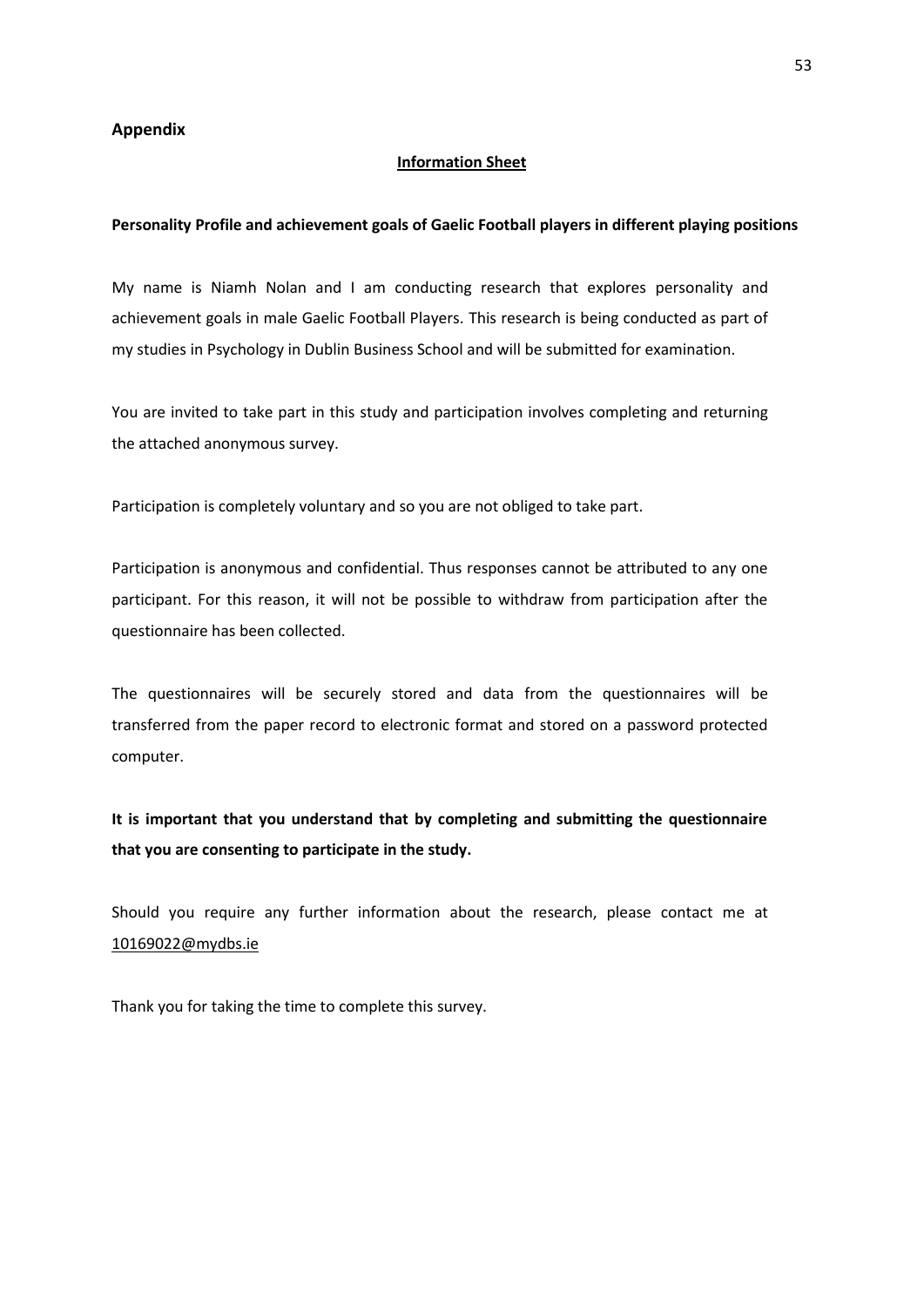# **Basic information:**

**Age:** \_\_\_\_\_\_\_\_\_\_\_\_\_\_\_\_ **County:** \_\_\_\_\_\_\_\_\_\_\_\_\_\_\_\_\_\_\_\_\_\_\_\_\_\_\_\_\_

**What has been your most common playing position during your Gaelic Football career (please tick one box):**

| Goalkeeper                  |  |
|-----------------------------|--|
| Corner Back/Full Back       |  |
| <b>Half Back</b>            |  |
| Midfield                    |  |
| <b>Half Forward</b>         |  |
| Corner Forward/Full Forward |  |

# **Part 1: Success in sport**

Consider the statement "I feel most successful in sport when…" and read each of the following statements listed below and indicate how much **you personally agree or disagree** with each statement by entering an appropriate score beside each statement.

| Disagree Strongly | Disagree | Neutral | Agree | Agree strongly |
|-------------------|----------|---------|-------|----------------|

# **I feel most successful in sport when…**

- 1. I am the only one who can do the play or skill
- 2. I learn a new skill and it makes me want to practise more
- 3. \_\_\_\_\_ I can do better than my friends
- 4. \_\_\_\_\_ The others cannot do as well as me
- 5. \_\_\_\_\_ I learn something that is fun to do
- 6. \_\_\_\_\_ Others mess up and I do not
- 7. \_\_\_\_\_\_ I learn a new skill by trying hard
- 8. \_\_\_\_\_\_ I work really hard
- 9. I score the most points/goals/hits, etc.
- 10. \_\_\_\_\_ Something I learn makes me want to go practise more
- 11. \_\_\_\_\_\_\_ I am the best
- 12. \_\_\_\_\_\_ A skill I learn really feels right
- 13. I do my very best.